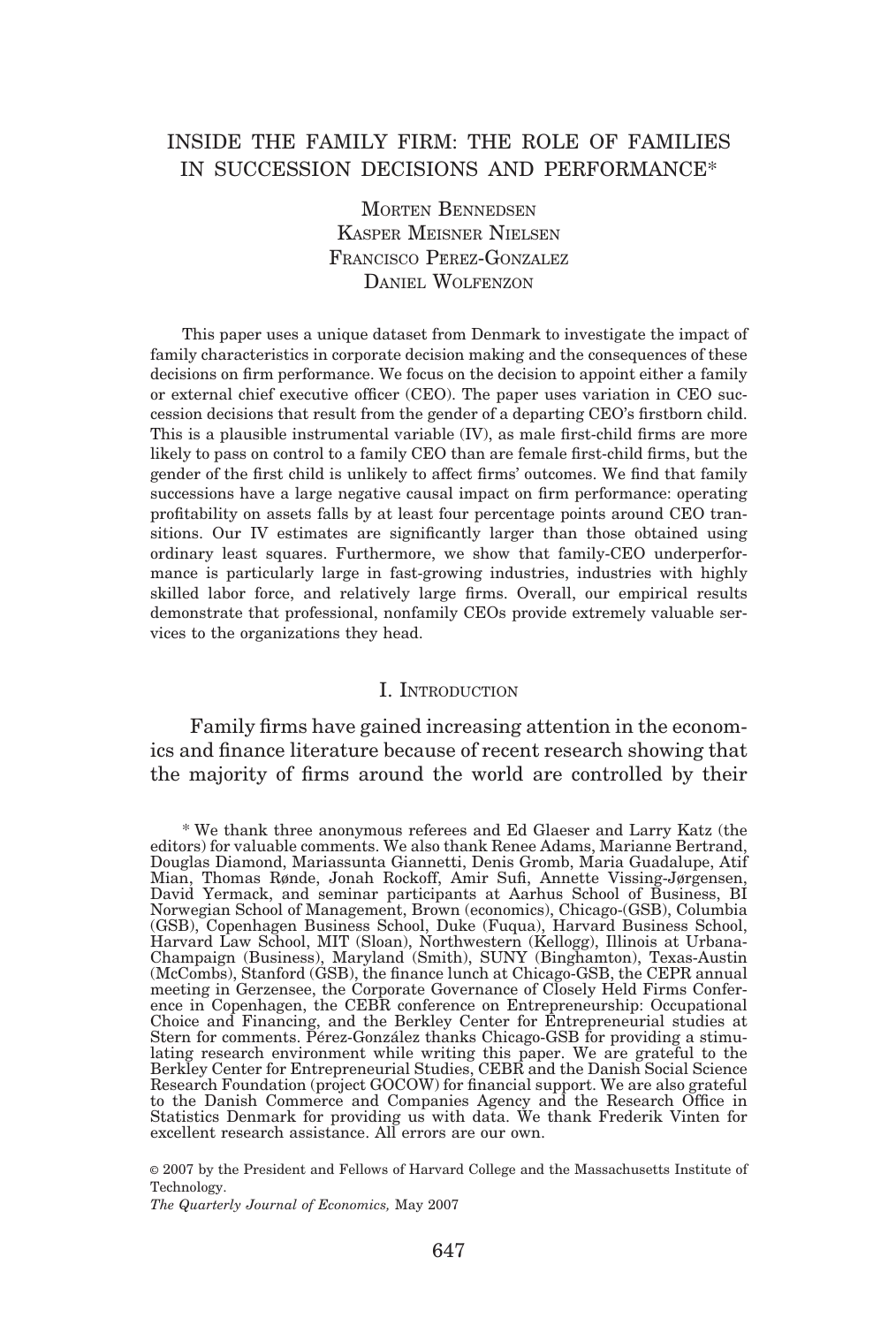founders or their founders' descendants [La Porta, López-de-Silanes, and Shleifer 1999; Morck, Stangeland, and Yeung 2000; Claessens, Fan, and Lang 2000; Faccio and Lang 2002]. Even in the United States, where firm ownership is widely dispersed [Berle and Means 1932], founding families own and control at least one-third of large, publicly held firms [Anderson and Reeb 2003].

One of the most contentious issues surrounding family firms relates to chief executive officer (CEO) succession decisions. CEO transitions are likely to play a key role in determining a firm's prospects, and they are arguably influenced by the preferences of controlling families, which often struggle between hiring a family member or an unrelated CEO.

From a theoretical perspective, the impact of family CEOs on performance is ambiguous [Donnelley 1964]. Family CEOs could perform better than other managers because they are exposed to higher nonmonetary rewards associated with the firms' success that other CEOs do not share [Kandel and Lazear 1992; Davis, Schoorman, and Donaldson 1997]. They are also argued to have hard-to-obtain, firm-specific knowledge and higher levels of trust from key stakeholders [Donnelley 1964]. Further, family managers could have a long-term focus that unrelated CEOs lack [Cadbury 2000]. In contrast, family CEOs might underperform because of tensions between family and business objectives [Christiansen 1953; Levinson 1971; Barnes and Hershon 1976; Lansberg 1983] and, perhaps most importantly, because of the fact they are selected from a small pool of managerial talent [Burkart, Panunzi and Shleifer 2003; Pérez-González 2006].

The controversy has deepened in light of recent research that has shown large declines in firm performance around family CEO appointments [Pérez-González 2006], leading to significant underperformance of heir-controlled firms, relative to those managed by unrelated CEOs [Morck, Stangeland, and Yeung 2000; Pérez-González 2006; Villalonga and Amit  $2006$ ].<sup>1</sup> Furthermore, the consequences of allocating assets to inferior managerial talent can potentially extend beyond family firms, hurting aggregate total factor productivity and economic growth [Morck, Stange-

<sup>1.</sup> Beyond the focus of family descendants, the impact of family firms on performance has been previously examined by Morck, Shleifer, and Vishny [1988], Yermack [1996], McConaughy et al. [1998], Anderson and Reeb [2003], and Adams, Almeida, and Ferreira [2005], among others, with mixed results.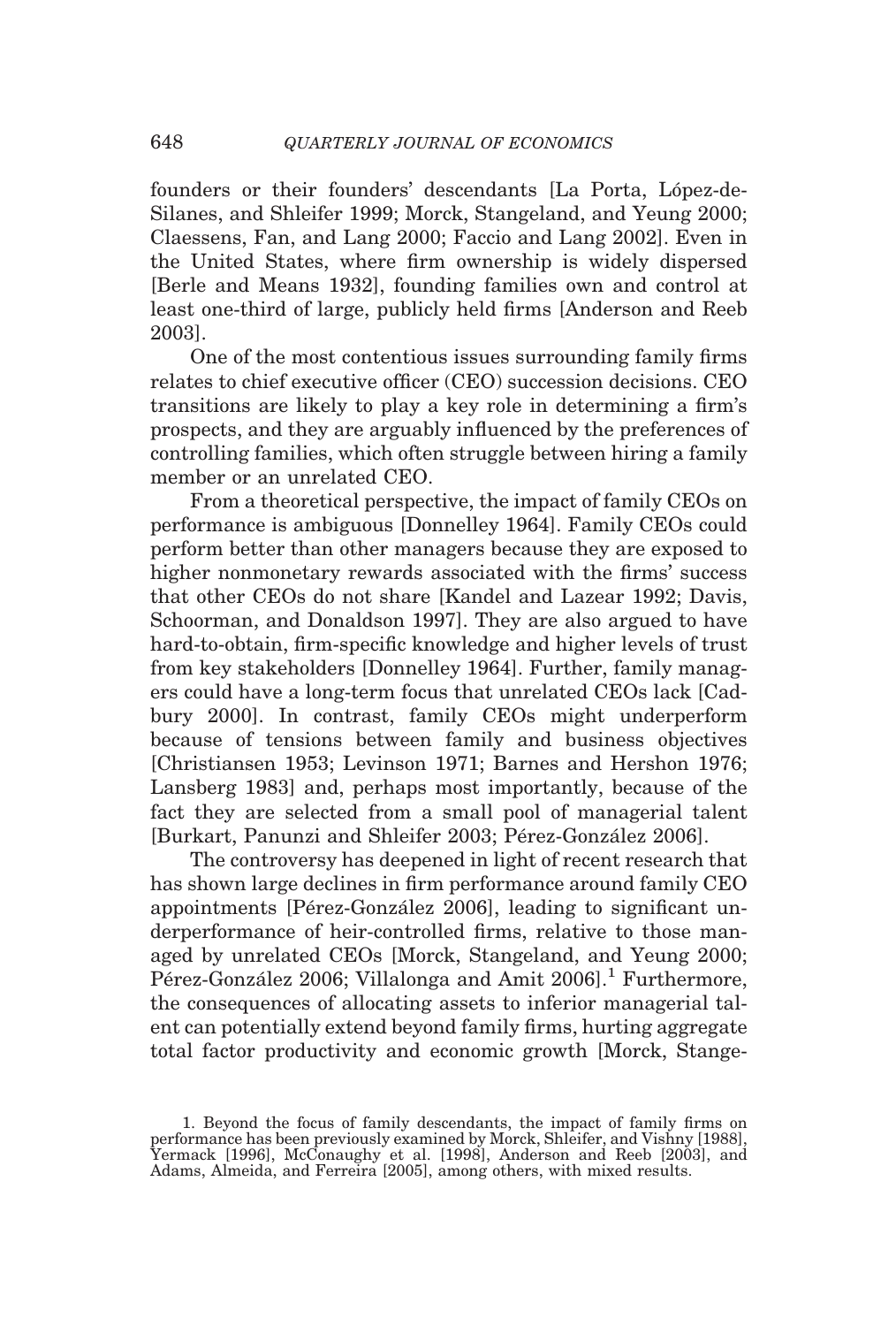land, and Yeung 2000; Caselli and Gennaioli 2003; Bloom and Van Reenen 2006].

An important concern with pre-existing studies on the impact of family or family-heir status on firm performance is that they rely either on pure cross-sectional variation in family-CEO status [Morck, Stangeland, and Yeung 2000; Villalonga and Amit 2006; Bloom and Van Reenen 2006], or on changes in family-CEO status around management turnover [Pérez-González 2006], both of which are unlikely to be random.2 As a result, it has been difficult to establish whether family CEOs do indeed hurt firm performance.

The objective of this paper is to isolate the causal effect of family CEOs on firm performance. To this end, we use heterogeneity in the outgoing CEOs family characteristics as a plausible source of exogenous variation in management succession decisions.3 To the best of our knowledge, this is the first paper that seeks to establish the causal effect of family CEOs on firm performance.

To assess this question empirically, we construct a dataset that contains accounting and management information for the universe of limited liability firms in Denmark. Our dataset is unique because we are able to link top managers in the sample to their family information in the official Danish Civil Registration System. These records contain information related to individuals' marital histories and children, which allow us to construct detailed CEOs' family trees.

Using this dataset we are able to replicate the difference-indifferences (DD) result that firms that promote a family CEO underperform relative to those that choose an unrelated CEO [Pérez-González 2006]. Yet, as anticipated above, an important drawback of the least squares DD estimates is that they are subject to endogeneity and omitted variables problems. For example, even when family and unrelated CEOs are equally competent, the DD estimator might erroneously attribute differential

<sup>2.</sup> Family status and low performance ex-post could be explained, for example, by an endogenously determined board that is optimally weak, relative to the CEO [Hermalin and Weisbach 1998; Weisbach 1988] and by mean-reversion. Alternative, omitted variables, such as, antitakeover provisions [Gompers, Ishii, and Metrick 2003] could explain both results.

<sup>3.</sup> Our focus on the interaction between family characteristics and economic decisions relates to the seminal work of Becker [1981] and to the large body of work in economics that links the gender of offspring to various economic decisions [Angrist and Evans 1998; Dahl and Moretti 2004; and Bertrand et al. 2005, among others].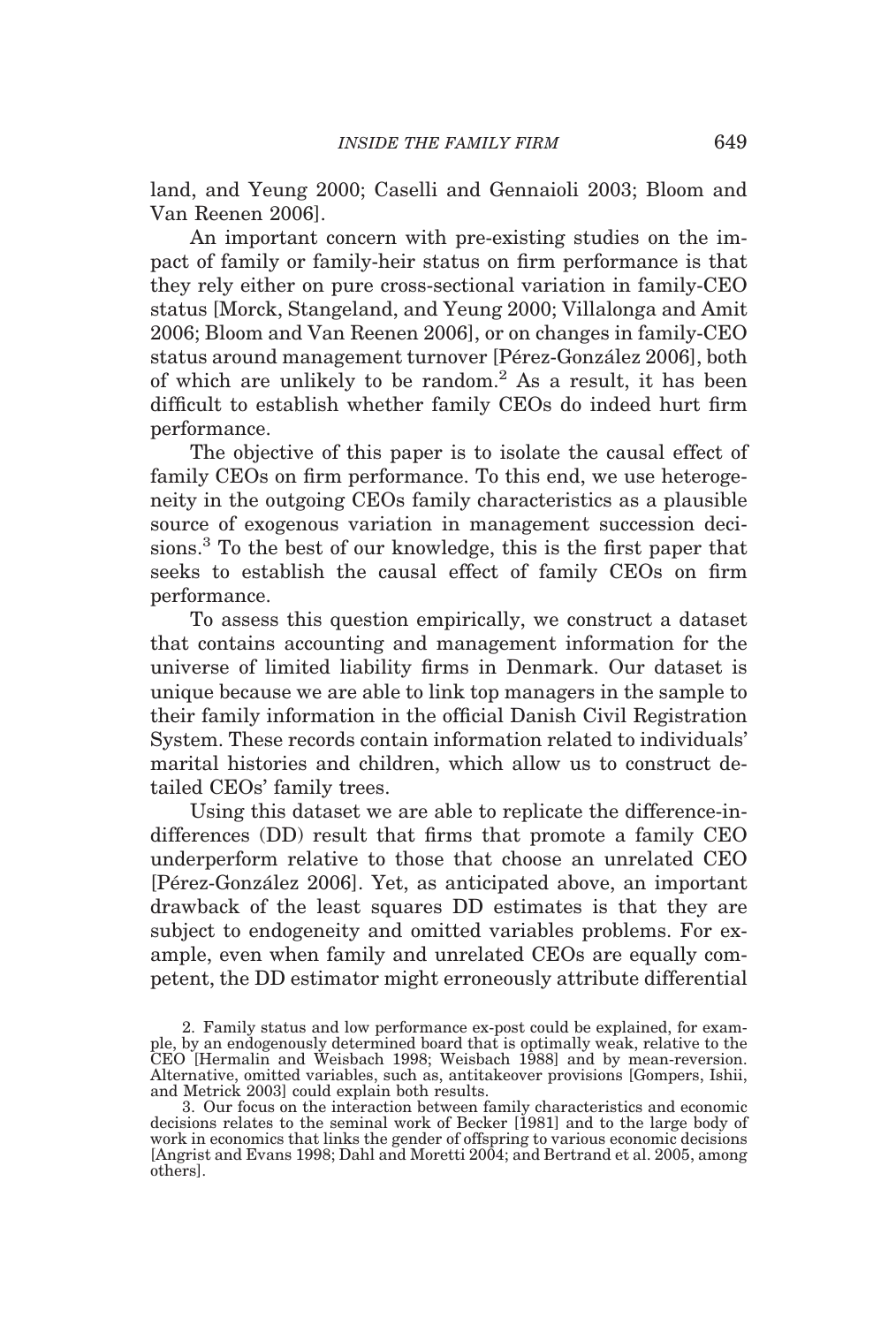improvements in investment opportunities to a gap in CEO abilities.

To overcome these concerns, we study the impact of family CEOs on firm performance using instrumental variables (IVs). We focus on variation in CEO succession decisions arising from heterogeneity in the outgoing CEO's family characteristics. As in Bertrand et al. [2005], we find that family size and marital history affect both the decision to appoint family CEOs, as well as which family member (child, spouse, etc.) is promoted. However, using these variables as IVs is potentially problematic if these family characteristics respond to economic incentives [Becker 1981].

Consequently, we instrument for family successions using a family trait that is likely to be randomly assigned: the gender of the firstborn child of a departing  $CEO<sup>4</sup>$ . The gender of the first child is a plausible instrument for family successions because it affects the probability of observing a family succession (primogeniture) and because it is unlikely to be correlated with firms' prospects. For departing CEOs in the sample, it is likely to be determined by nature: Over 80 percent of first-child births occurred prior to 1980, before current techniques to identify the gender of children were widespread. Moreover, there is no evidence, that we are aware of, related to a "missing women" problem [Sen 1992] in Denmark.

We show that the gender of the firstborn child of a departing CEO is strongly correlated with the decision to appoint a family CEO: The frequency of family transitions is 29.4 percent when the firstborn child is female and increases to 39 percent (a 32.7 percent increase) when the firstborn is male. This difference is statistically significant at the one percent level.

To assess if the gender of the first child is likely to affect firm or family characteristics through channels other than the choice of succeeding CEOs, we compare firm and family traits for male first-child and female first-child firms at the time of CEO succession. We find that firms' profitability, age, and size do not differ statistically as a function of the gender of the first child. Moreover, the family characteristics of departing CEOs are comparable across groups: The number of children, spouses, and even divorce rates are not significantly different for male first-child or

4. The paper also provides results for alternative instruments, such as the number of male children or the ratio of male to total children.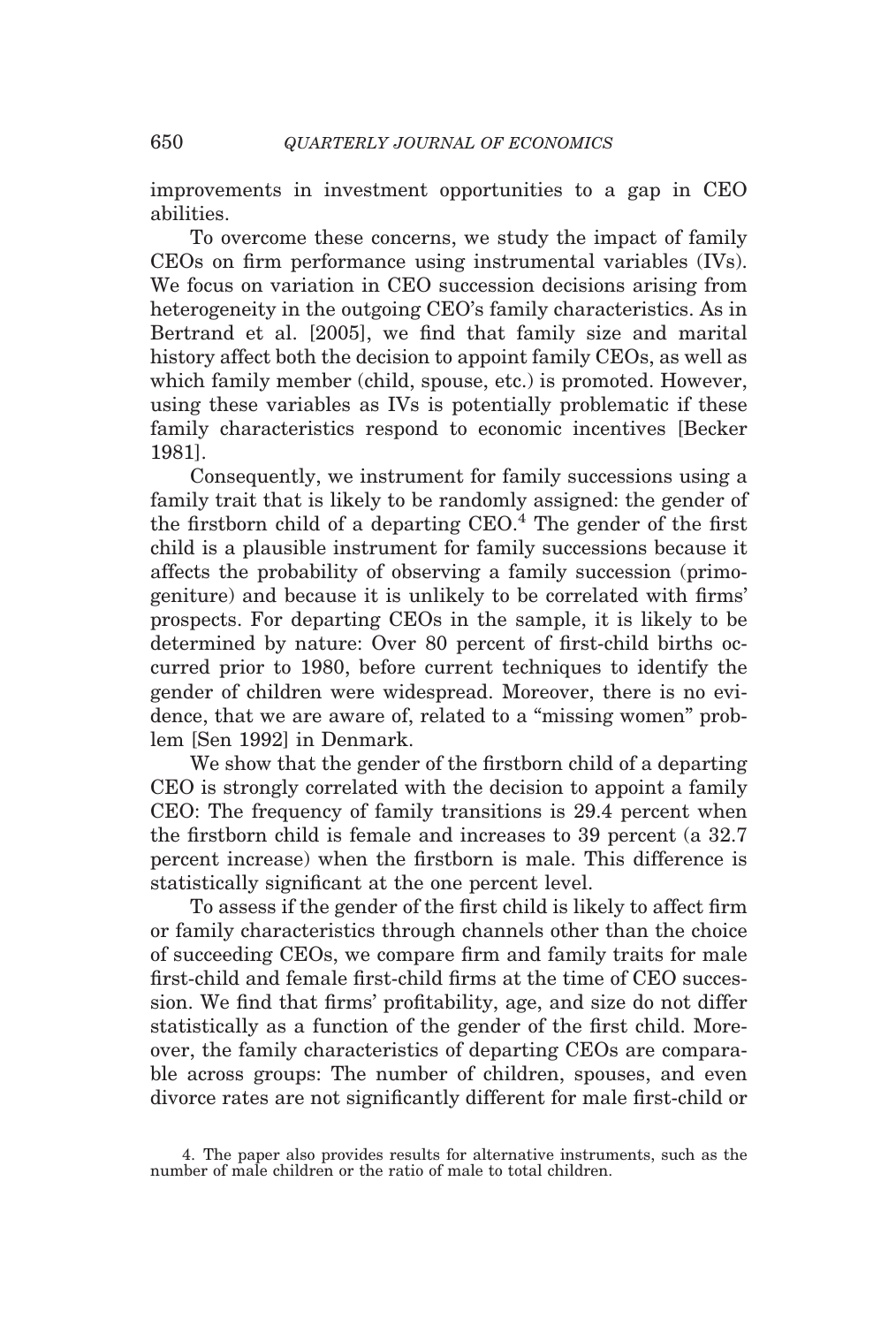female first-child firms. These results strengthen the case for the gender of the first child as a plausible IV for family CEO decisions.

Following the CEO turnover literature [Denis and Denis 1995; Huson, Malatesta, and Parrino 2004; Pérez-González 2006], our main variable of interest is the change in operating return on assets (OROA) around CEO succession decisions. In assessing differential performance around CEO transitions, we adjust OROA using industry- and industry-and-performancematched benchmarks to control for industry-wide trends and for potential mean-reversion in accounting variables [Barber and Lyon 1996].

Our main finding is that family successions are significantly negatively correlated with firm performance around CEO successions. The relationship between family successions and firm performance is extremely strong and economically large: family CEOs cause an average decline in firm profitability on assets of at least four percentage points. Our IV results are significantly larger than those obtained using ordinary least squares (OLS), which might point to large biases in OLS estimates. Heir underperformance is robust to the inclusion of an array of controls for firm characteristics that have been found in the literature to affect firms' prospects around succession. Moreover, the results are not explained by mean-reversion in firm performance.

While the gender of the first child is likely to provide exogenous variation in terms of the identity of incoming CEOs, the timing of successions is unlikely to be random. We test for differences in pre- and post-CEO transition changes in performance, and we fail to find significant differences in performance across groups prior to CEO transitions. Also, we do not observe family-CEO firms recovering after CEO transitions, bolstering the case for the causal interpretation of our findings.

To further address potential concerns related to the timing of transitions, we instrument for family CEOs using the death of departing chief executives around succession as an instrument [Johnson et al. 1985]. Deaths provide likely exogenous variation in the timing of succession, yet they might raise concerns related to the exclusion restriction. Deaths can affect firms and families through channels other than the identity of a CEO replacement. We find that using deaths as an alternative instrument, however, leads to the same conclusion: family CEOs hurt firm profitability.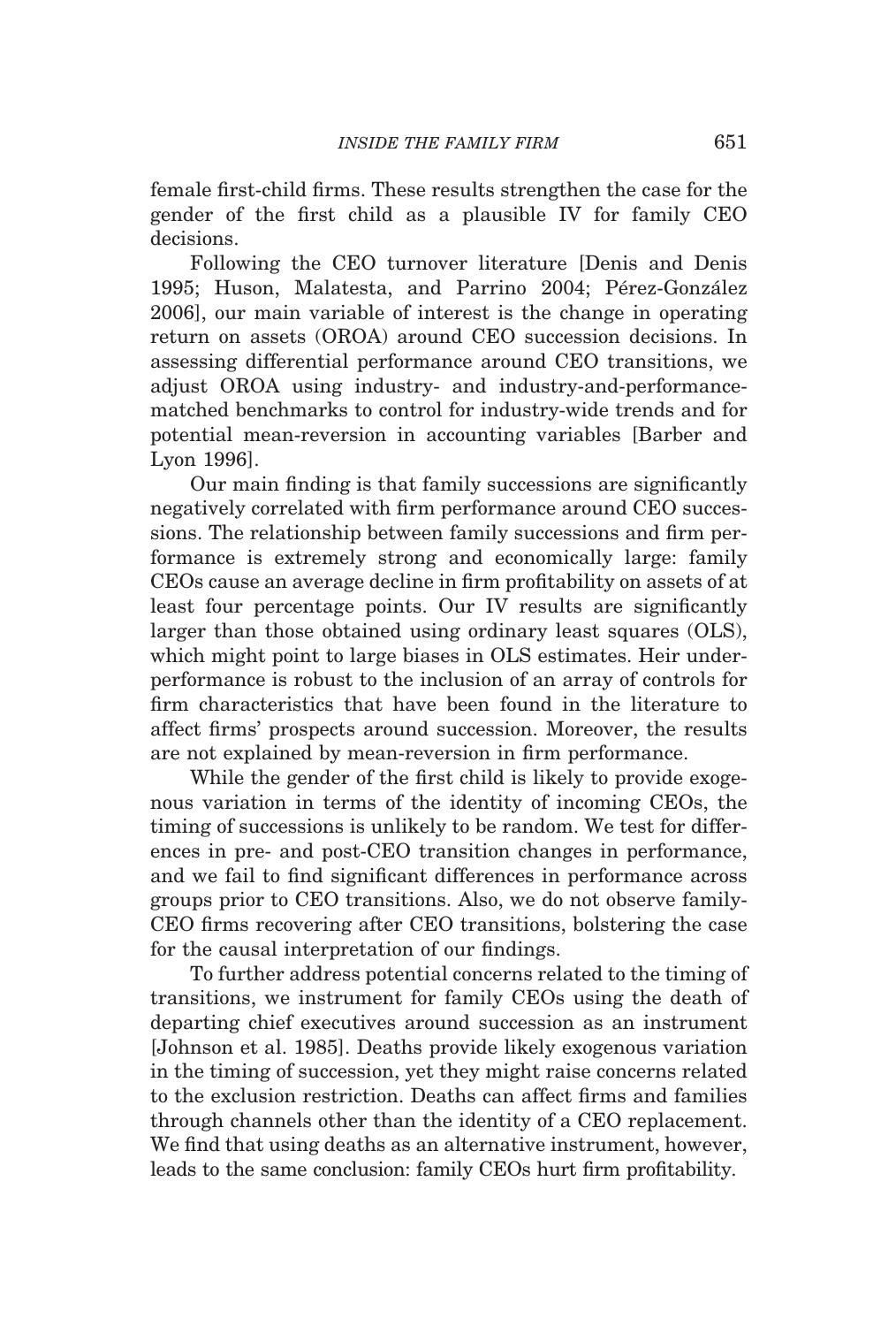Another concern with the above-described results is that they might be explained by reported, but not real, differences in performance. Family CEOs might be more prone to divert firms' cash flows to the controlling family relative to unrelated CEOs, even when the core operating performance of the two groups of firms is identical. We test for this empirically by examining whether the results are explained by firms that lack a formal board of directors or by small firms, which presumably are more susceptible to such behavior. We show that this is not the case.

The superior performance of unrelated CEOs might instead be explained by changes in the governance structure of firms and not by managerial ability. That would occur if, for example, acquisitions accounted for a significant share of unrelated transitions. We show that family CEOs underperform relative to unrelated managers even when the departing CEO's family remains on the board of directors after transition.

We also examine whether industry characteristics that might be associated with differential costs of employing "professional," rather than family CEOs, affect our findings. We find that family CEOs tend to be costlier in fast-growing industries, as well as in industries with high relative wages or highly skilled labor forces, environments where managerial skills are presumably more valuable. Conversely, we do not find a statistically significant gap in performance for firms that promote family CEOs in industries where family succession concentration is high relative to the sample. Failing to find significant differences in performance in this latter group might also help to explain the gap between OLS and IV estimates. The latter estimates are calculated on firms that promote a family CEO due to the gender of the first child. By *randomly* selecting family CEOs, the IV would underrepresent those industries where family CEOs are normally present.

We also investigate the impact of family CEOs on alternative measures of performance. Specifically, we assess the effect of family CEOs on firms' return on assets, return on capital employed (ROCE), total assets, as well as on the likelihood of bankruptcy and liquidation. ROA and ROCE results underscore the negative impact of family CEOs on firm performance. Further, we fail to find support for the notion that family CEOs engage in significantly larger investments relative to unrelated CEOs. Finally, we show that family CEOs are not associated with lower rates of bankruptcy or liquidation as would be expected if the lower return generated by family CEOs were the result of a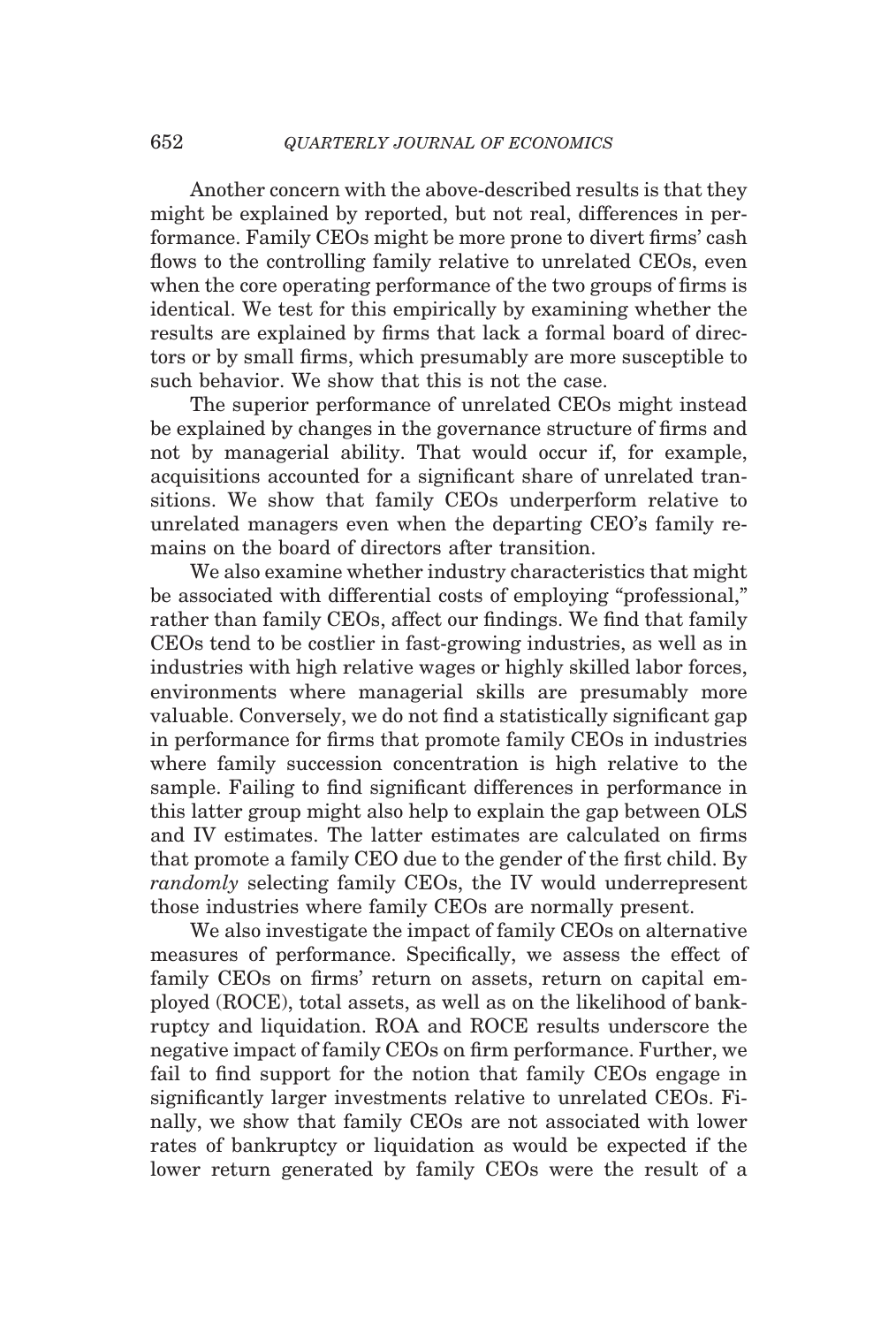conservative management style. In contrast and consistent with family CEOs' underperformance, we find that relatively less profitable firms that are managed by family CEOs are more likely to file for bankruptcy or be liquidated, relative to comparable firms that are headed by nonfamily CEOs.

A common caveat in interpreting IV estimates is that not every firm in the sample responds to the instrument, and as such, the results might only be representative of those firms whose succession decisions are affected by it [Imbens and Angrist 1994]. We assess whether the gap in CEO skills between family and unrelated CEOs is significantly different for the average, relative to the marginal, family CEOs by comparing the OLS and IV estimates of the differences in previous job qualifications or educational records for family and unrelated CEOs. We find no statistically significant differences between OLS and IV estimates. In contrast, and in line with the overall results of the paper, we find that unrelated CEOs are significantly more qualified than family CEOs: They are more likely to be seasoned CEOs and more likely to have attended college.

An alternative way to interpret our analysis is that it provides a clean test of the direct effect of professional CEOs on firm performance. An ideal laboratory to test professional CEOs' worth would be to randomly assign individuals from the general population and professional managers to the CEO position and then compare their outcomes. This is close to what the IV estimator does: it compares the performance of firms with an unrelated CEO to the performance of firms that promote a family member only because the departing CEO's firstborn child was male. If unrelated CEOs were valuable, then the performance of the former firms should exceed the latter, which is indeed what we find. Professional CEOs seem to provide extremely valuable services to the organizations they head.

Overall, our results cast doubt on the benefits of promoting a CEO from within the ranks of the controlling family of a corporation. These findings are important for the governance of both public and private firms around the world. Controlling families that enjoy the private benefits of control might select a family CEO even when performance is negatively affected as a result. Other stakeholders, from minority shareholders to creditors or workers, might not share in these benefits and would therefore be negatively affected by family successions.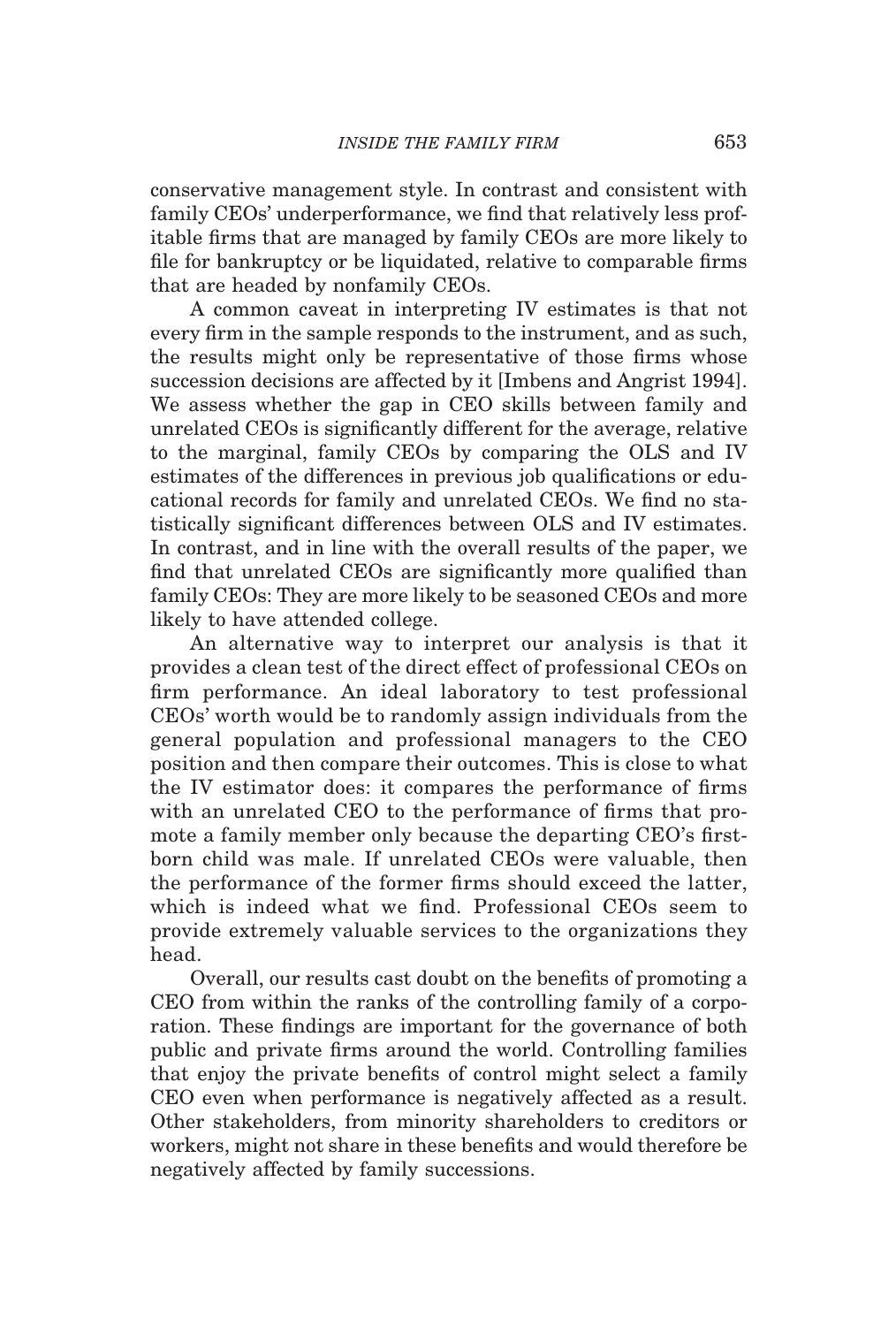The rest of the paper is as follows. Section II describes the data and presents summary statistics; Section III outlines our empirical strategy; Section IV presents the results of the paper; and Section V concludes.

### II. DATA DESCRIPTION AND SUMMARY STATISTICS

### *II.A. Data Sources*

We construct a dataset with 5,334 successions between 1994 and 2002 in limited liability (publicly and privately held) firms in Denmark. Our dataset contains financial information on firms, as well as personal and family information about departing and incoming CEOs. The dataset was constructed based on three different sources, as explained below.

1. Financial and management information are from *Købmandsstandens Oplysningsbureau* (KOB). KOB is a dataset assembled by a private firm using the annual reports that all limited liability firms are required to file at the Danish Ministry of Economic and Business Affairs. The dataset contains selected accounting and management information on the universe of limited liability companies in Denmark. Local regulations only mandate disclosure of firms' assets and measures of firm profitability, such as operating or net income. The disclosure of alternative firm-level attributes, such as sales or employment, is not required, although some firms do selectively report them. Management data, which all firms are required to report, include the names and position of executives and board members.

We obtained access to management information from 1994 to 2002, and financial data from 1991 to 2003. Even though a large fraction of KOB firms are privately held, KOB data are likely to be reliable, as Danish corporate law requires annual reports to be approved by external accountants. Given our focus on changes in firm performance around CEO transitions, for our analysis, we only require that reporting biases are consistent at the firm level.

2. Individual and family data about departing and incoming CEOs are from the official Danish Civil Registration System. These records include the personal identification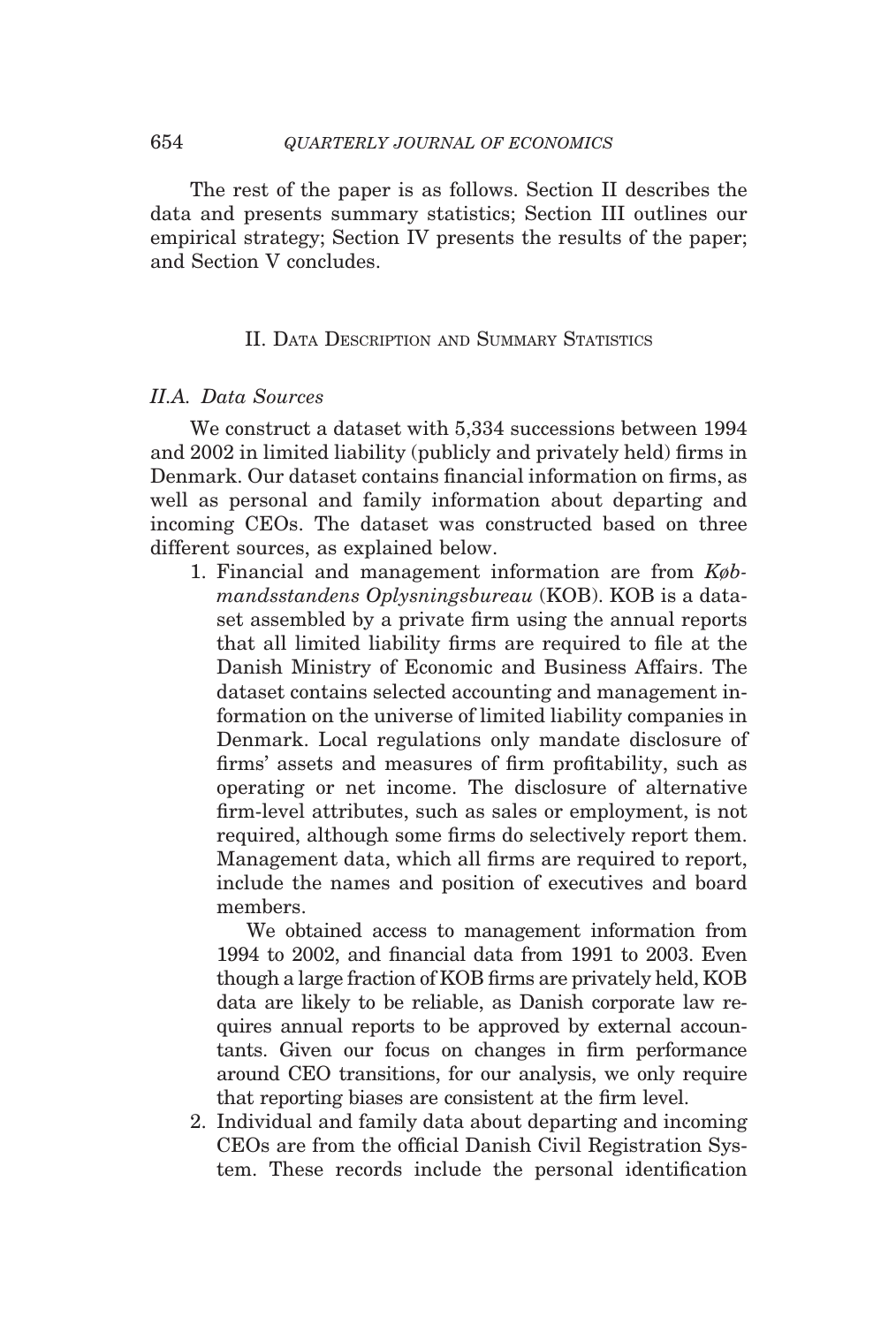number (CPR), name, gender, and dates of birth and death of all Danish citizens. In addition, these records contain the names and CPR numbers of parents, siblings, and children, as well as the individual's marital history (number of marriages, divorces, and widowhoods). We use these data to construct CEOs' family trees and to identify whether departing and incoming CEOs are related by blood or marriage.

3. To match the names of top management reported in KOB with their CPR numbers, which are needed to access their individual and family information in the Danish Civil Registration System, we use a database from the Danish Commerce and Companies Agency (*Erhvervs-og Selskabsstyrelsen,* or ES), at the Ministry of Economic and Business Affairs. The ES dataset reports both the names and CPR numbers of management and board members of all limited liability corporations. Under Danish corporate law, firms are required to file with ES any change in CEO or board positions within two weeks of the actual date of occurrence.

Firm by firm, we match the name of the CEO reported in KOB with the name reported in the ES dataset. For all these matches, we use the CPR number from ES to obtain family information from the official Danish Civil Registration System. Based on this procedure, we match around 90 percent of all managers involved in CEO transitions. In addition, despite the fact that women often drop their maiden names after marriage, we are able to match men and women equally well. We do it by using women's family trees to reconstruct their maiden names, as well as other names they had in previous marriages. In the paper, we classify an incoming CEO as "family" whenever official records indicate that the incoming and the departing CEOs are related by blood or marriage.

We report a CEO succession when four conditions are met: First, based on data from KOB, the departing (entering) CEO had been (stayed) in his/her position for at least two years. Second, CEO names were matched to their relevant CPR number using the ES dataset. Third, we required that matching financial information from KOB was available around CEO transitions and that firm employment, where available, was not zero. Fourth, we retained the first CEO transition per firm.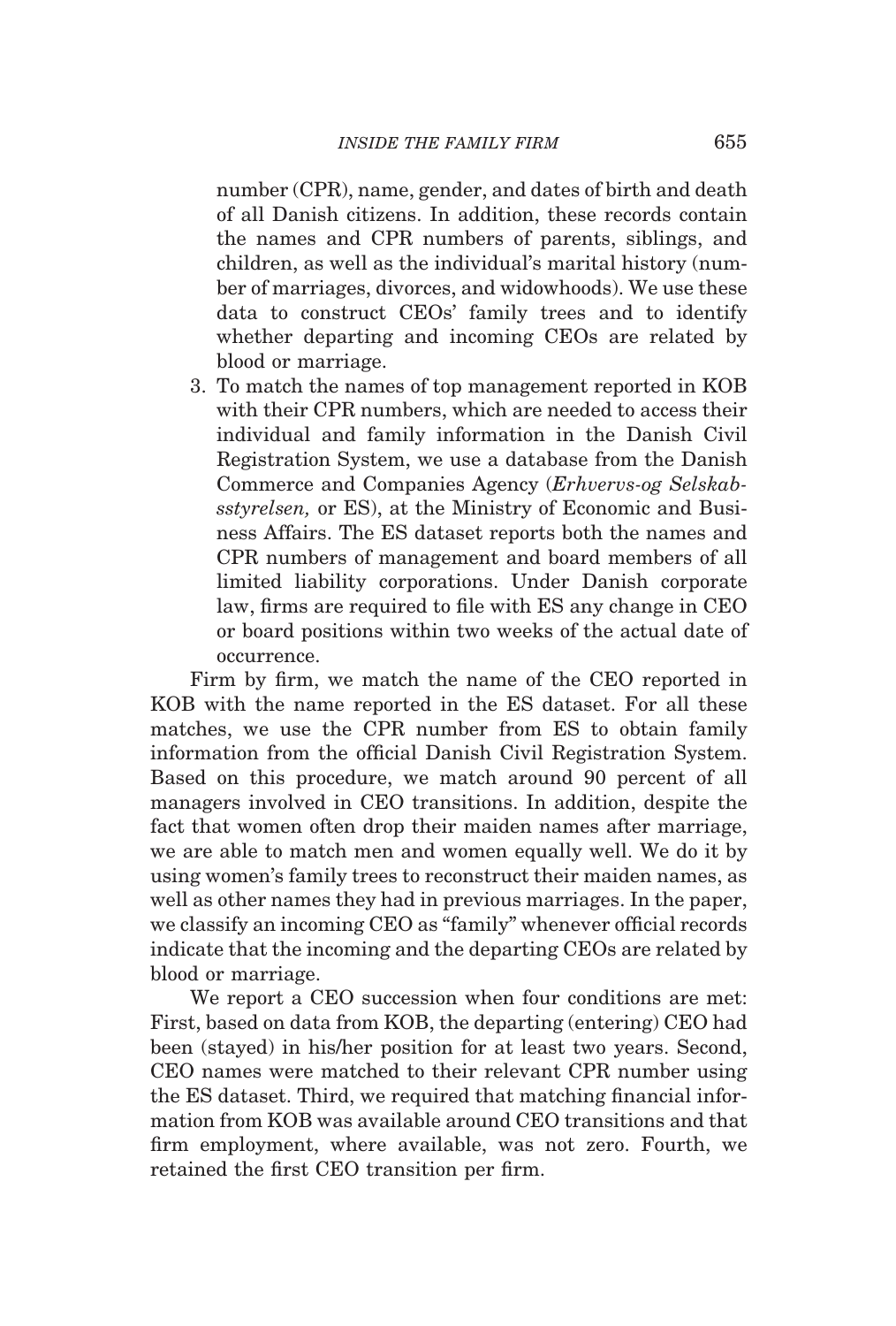#### *II.B. Firm Characteristics*

Table I presents summary statistics of the firms in the sample both as a group (column (1)) and classified by the family links between the departing and incoming CEOs. *Family* (column (2)) indicates the incoming CEO is related by blood or marriage to the departing CEO and *unrelated* (column (3)) indicates otherwise.

The first row in Table I shows the natural logarithm of total assets for the firms in the sample. Not surprisingly, firms that undergo family successions are relatively smaller than those that select unrelated CEOs. On average, family succession firms had 2000 Danish Kroner (DKR) 11.2 million or U. S. \$1.4 million in

|                                   |          |          | Type of Succession |             |
|-----------------------------------|----------|----------|--------------------|-------------|
|                                   | All      | Family   | Unrelated          | Difference  |
| Variable                          | (1)      | (2)      | (3)                | (4)         |
| Ln assets                         | 8.605    | 8.232    | 8.791              | $-0.559***$ |
|                                   | (0.0240) | (0.0332) | (0.0315)           | (0.0458)    |
|                                   | [5,334]  | [1, 776] | [3,558]            |             |
| Operating return on assets (OROA) | 0.065    | 0.074    | 0.061              | $0.013***$  |
|                                   | (0.0020) | (0.0032) | (0.0025)           | (0.0041)    |
|                                   | [5, 334] | [1, 776] | [3,558]            |             |
| Net income to assets              | 0.033    | 0.038    | 0.031              | $0.007*$    |
|                                   | (0.0019) | (0.0031) | (0.0024)           | (0.0039)    |
|                                   | [5, 334] | [1, 776] | [3,558]            |             |
| Industry-adjusted OROA            | $-0.002$ | 0.007    | $-0.006$           | $0.014***$  |
|                                   | (0.0020) | (0.0032) | (0.0025)           | (0.0041)    |
|                                   | [5, 334] | [1, 776] | [3,558]            |             |
| Firm Age                          | 19.417   | 19.826   | 19.213             | 0.613       |
|                                   | (0.3106) | (0.4840) | (0.3981)           | (0.6267)    |
|                                   | [5, 334] | [1, 776] | [3,558]            |             |

TABLE I FIRM CHARACTERISTICS BY TYPE OF CEO SUCCESSION

The table presents firm characteristics at the time of the chief executive officer (CEO) transition. CEO successions are classified into two groups: *family,* when the entering CEO is related by blood or marriage to the departing CEO, and *unrelated* otherwise. *Ln* assets is the natural logarithm of the total book value of assets in Danish Kroner. OROA is the operating income (*Primært resultat*) to book value of assets. Net income to assets is the ratio of net income (*Årets resultat*) to book value of assets. Industry-adjusted OROA is the difference between OROA and the average of its four-digit NACE (European industry classification system) benchmark. Firm age is the difference between the year of CEO transition and the oldest of the year of establishment, the year of registration, or the year of firms' bylaws. Firm characteristics are from the *Købmandsstandens Oplysningsbureau*'s (KOB) dataset, which is based on firms' annual reports to the Danish Ministry of Economic and Business Affairs. Standard errors are in parentheses and the numbers of observations are in square brackets. \*\*\*, \*\*, and \* denote significance at the 1, 5, and 10 percent levels, respectively.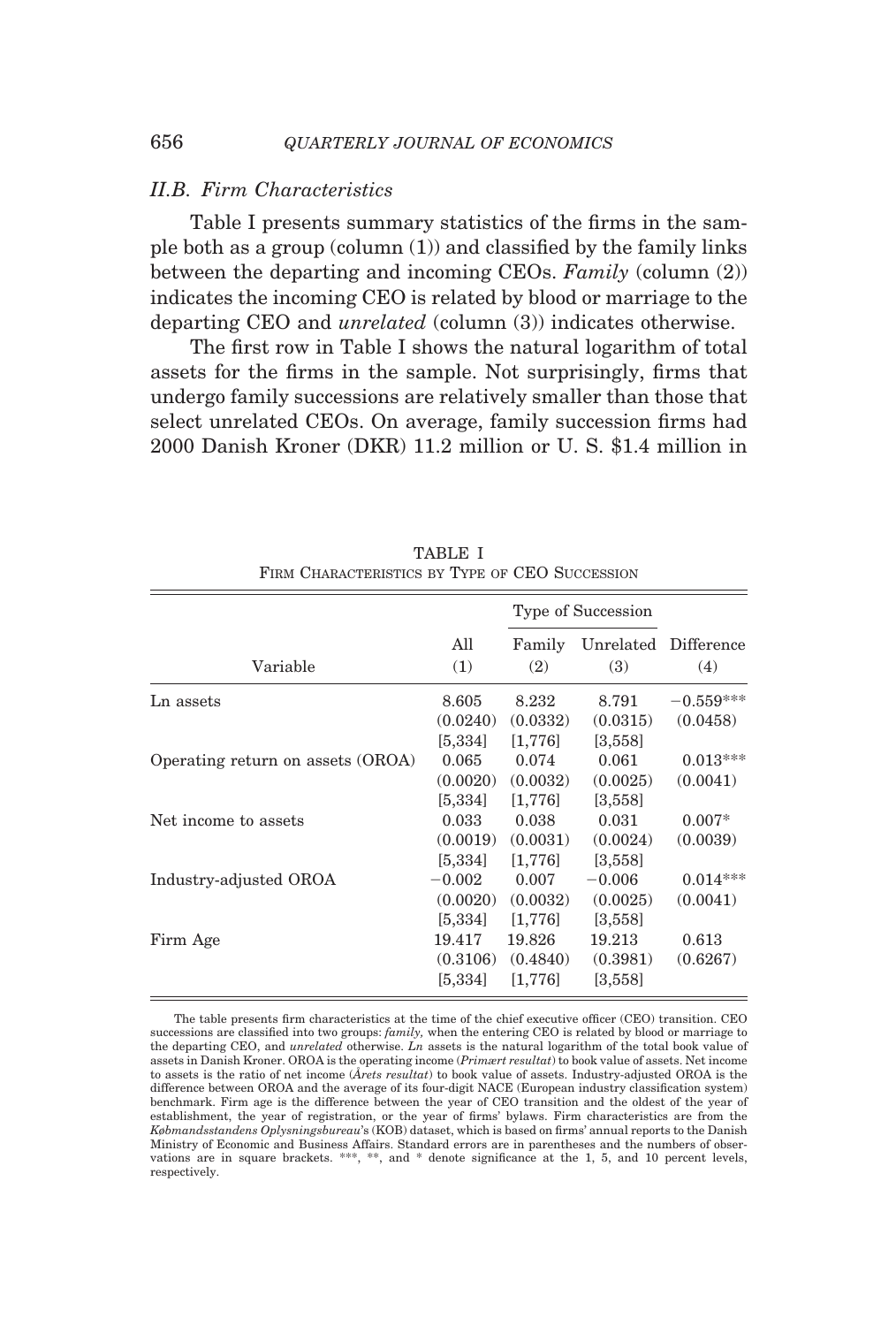assets.5 In contrast, firms that selected unrelated CEOs had, on average, DKR 64.4 million or U. S. \$8.0 million in assets. The difference in firm size is significant at the one percent level.

Given that regulations only mandate disclosure of firms' assets and measures of profitability such as operating and net income, in Table I we scale operating and net income using the book value of assets in order to present comparable measures of firm performance at the time of CEO transitions.

OROA is measured as the ratio of earnings before interest and taxes (EBIT) to the book value of assets. OROA is a natural measure of performance that has been previously used in the CEO turnover literature to assess if firms' operations change around successions [Denis and Denis 1995; Huson, Malatesta, and Parrino 2004; Pérez-González 2006]. It compares a comprehensive proxy of firms' cash flows (EBIT) to the total asset base used to generate them. Unlike net income-based measures, such as return on assets, it is unaffected by differences in the firms' capital structure decisions. In contrast to return on equity or return on capital employed, it compares firm performance relative to total assets, rather than to a fraction of them. Average OROA is 6.5 percent for all firms in the sample. Splitting firms by the family links of the departing CEO, we find that firms that experience family successions are, on average, more profitable than those firms that promote unrelated CEOs: 7.4 and 6.1 percent, respectively; the difference of 1.3 percentage points is significant at the 1 percent level.

In Table I we also present the ratio of net income to assets, calculated using after-tax profits relative to the book value of assets. The average net income to assets is 3.3 percent, and, as before, family-CEO firms are more profitable than unrelated-CEO firms at the time of succession. The difference is 0.7 percent, significant at the 10 percent level.

Table I also reports industry-adjusted measures of OROA. Industry controls are calculated using equally weighted averages of all active firms, including those that do not experience a CEO transition. For each industry, we require that at least 20 nonevent firms exist in any given year. We favor four-digit industry (NACE, European industry classification system) controls and

<sup>5.</sup> The average exchange rate in 2000 was equivalent to 8.08 Kroner per U.S. dollar (*World Development Indicators*).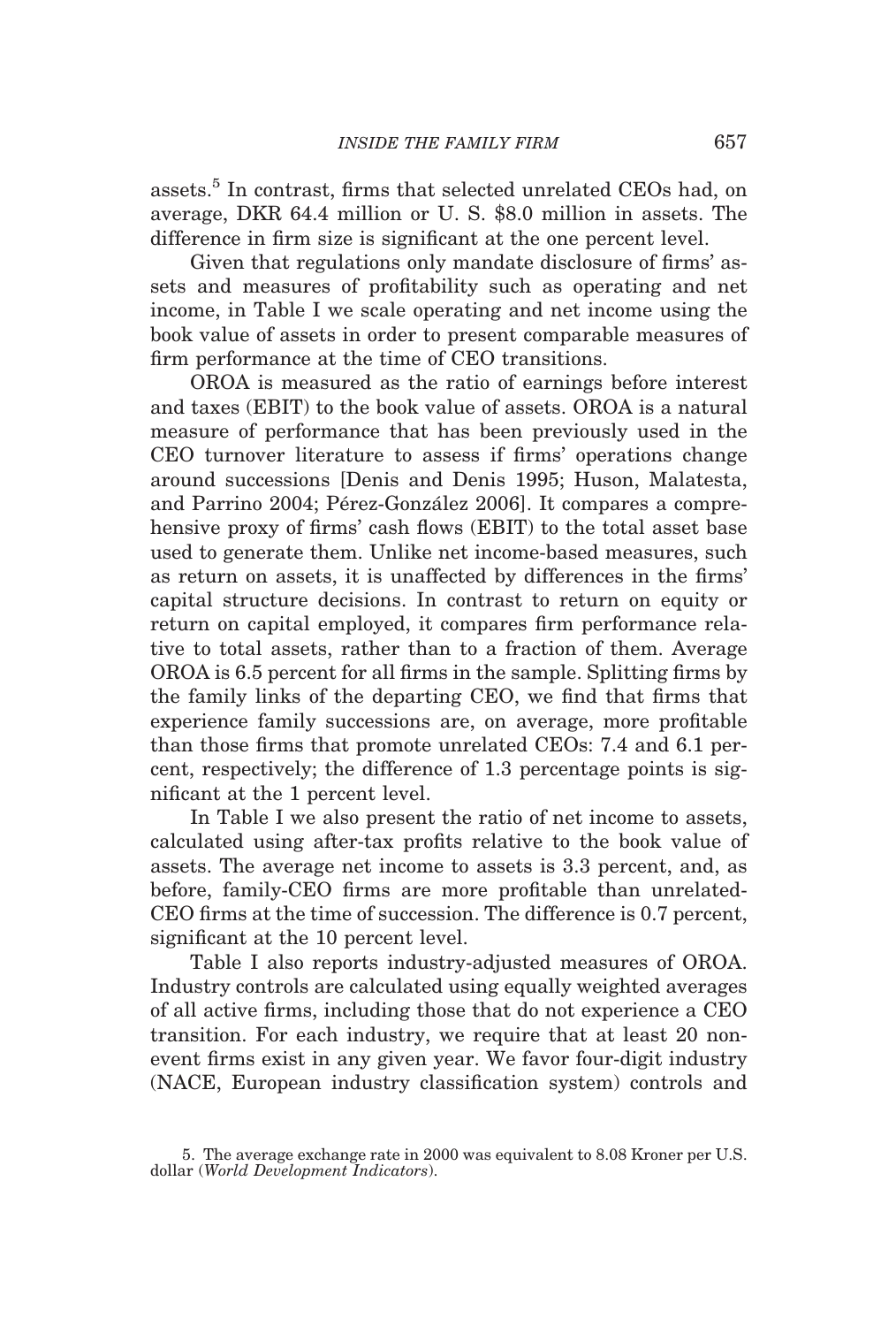move to two-digits if the twenty-firm restriction is not satisfied with four- or three-digit groupings.

Industry-adjusted OROA shows that the difference in profitability for family- and unrelated-CEO firms is not driven by industry characteristics: The difference is 1.4 percentage points, comparable to the difference obtained using unadjusted OROA. Finally, Table I shows that firms in the sample do not systematically differ as a function of age.

Overall, Table I shows that family successions are likely to occur in relatively smaller and more profitable firms. The marked difference between these firms and those that promote unrelated CEOs indicates that CEO succession decisions might not be random. As a result, it is not obvious that family or unrelated CEOs are a fair counterfactual for each other observed succession. Moreover, to the best of our knowledge, we are the first to provide a comprehensive view of family CEO successions in an economy, as prior work has focused on analyzing the characteristics of these firms using data from publicly traded corporations [for example, Morck, Stangeland, and Yeung 2000; Pérez-González 2006; Villalonga and Amit 2006].

### *II.C. Family Characteristics and CEO Succession Decisions*

In Table II we explore the correlation between family characteristics and the choice of incoming CEO. We present the number and share of CEO transitions when classified as family (columns (2) and (3)) or unrelated (columns (4) and (5)) successions. We further breakdown family successions into *family–children* transitions when the incoming CEO is the child of the departing CEO (columns (6) and (7)) and *family–others* when the incoming CEO is related but not an offspring of the outgoing CEO (columns (8) and (9)).

Family successions occur in 1,776 out of 5,334 CEO successions (33.3 percent). Column (6) shows that 863 family transitions (48.6 percent) involve the children of the departing CEO. Given that firms in our dataset are mostly privately held, the fraction of family transitions might appear low. However, according to La Porta, López-de-Silanes, Shleifer, and Vishny [1998], Denmark is among the highest-ranked countries in terms of "rule of law" (10 out of 10 in their measure), which might reduce the expropriation potential by unrelated CEOs and diminish the relative attractiveness of family CEOs [Burkart et al. 2003].

In Table II Part A, we document that the marital history of CEOs can potentially affect both the choice of family or unrelated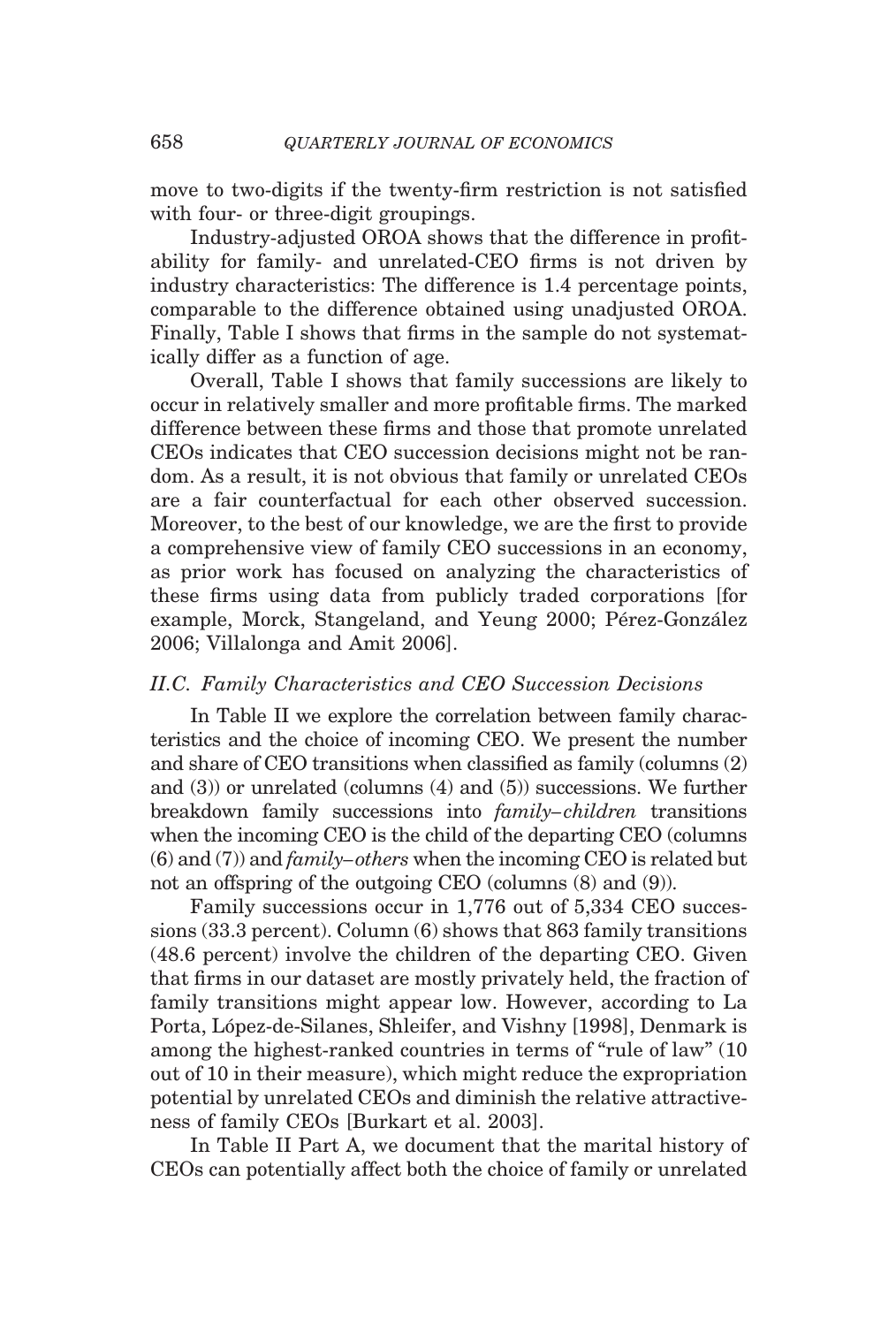CEOs and whether children are chosen for the CEO position. We show that family successions are less common in firms in which the outgoing CEO has no spouse than in firms in which they have exactly one spouse. This could simply reflect that the pool of potential family candidates is larger when the outgoing CEO has a spouse. More interestingly, the frequency of family transitions decreases for CEOs that, at the time of succession, have had more than one spouse. For this group, it is 10.7 percentage points, or 29.7 percent lower than in the case of firms in which the departing CEO has had only one spouse, a difference that is significant at the 1 percent level. Part A also shows that this difference is explained by a reduction in the frequency with which children gain the top post (column (7)) and not by the change in the probability that other family members get promoted (column (9)).

In Part B we show the frequency of family successions as a function of the number of children of the departing CEO. We find that the frequency of family successions increases with the number of children. It rises from 29.1 percent for departing executives with one child to 41.3 percent for those with three children. The associated difference of 12.2 percentage points is significant at the 1 percent level and represents an increase in the probability of a family transition of 41.9 percent. In addition, we find that the rate of increase in family successions falls with the number of children. Specifically, moving from three to four children does not increase the share of family transitions.

Family firms seem to exhibit a preference for children over spouses, parents, or siblings at the time of succession. In Table II Part B, we observe that firms in which the departing CEO has one child appointed a child CEO in 11.9 percent of the successions. By construction, this ratio was zero when departing CEOs have no children. Interestingly, part of this increase comes at the expense of nonchildren relatives. When we compare the share of nonchildren family CEOs for one- and no-children departing CEOs, we observe that the frequency with which other family members are promoted to the CEO position decreases by 7.5 percentage points with the first child; this decline is significant at the 1 percent level. This evidence suggests that children crowd out other members of the family.

In Table II Part C, we explore the correlation between the ratio of male to total number of children and succession decisions. We report that firms in which more than 50 percent of the outgoing CEOs' children are male are 10.8 percentage points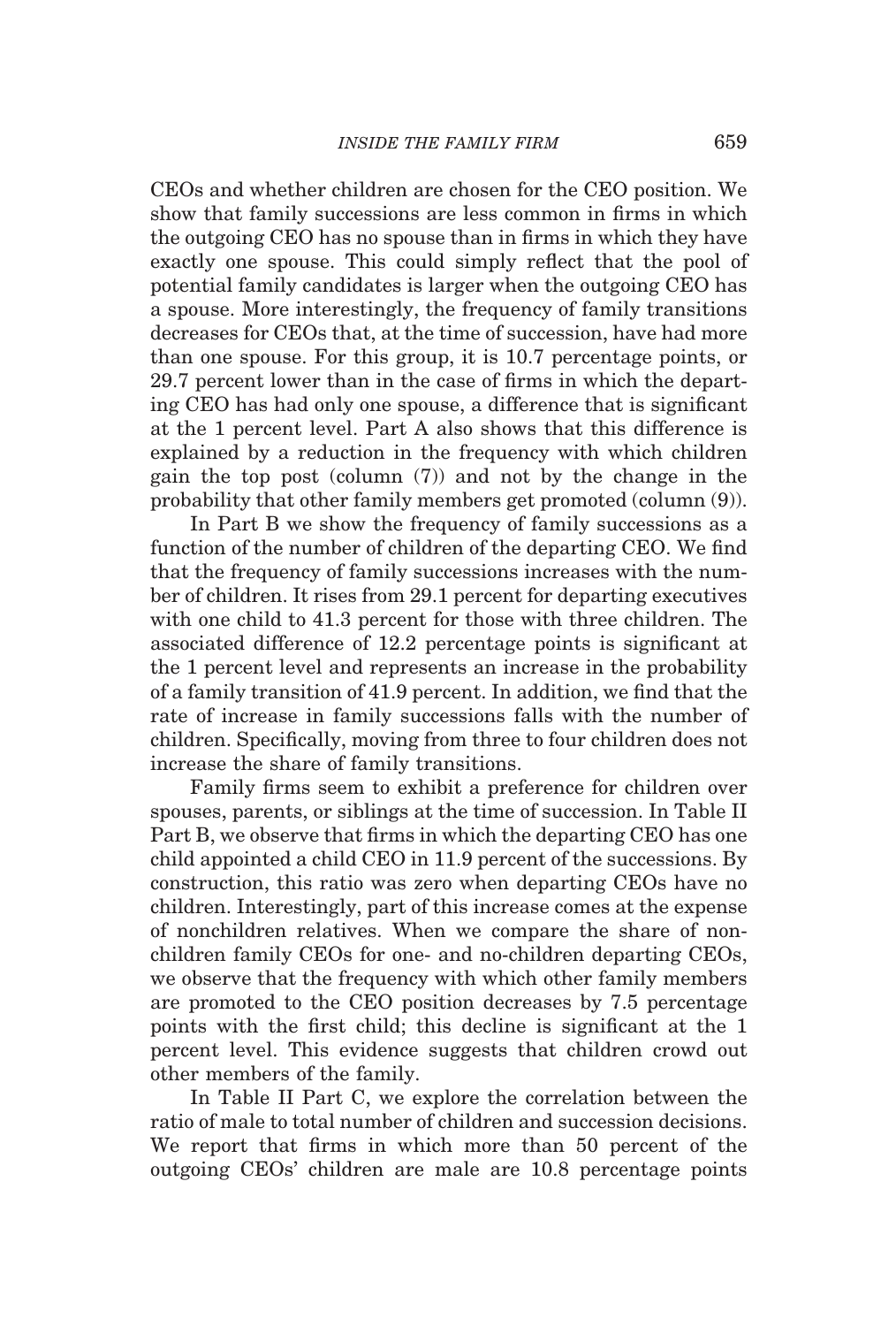|                                              | FIRM SUCCESSIONS AND FAMILY CHARACTERISTICS OF DEPARTING CEOS |                                    |                                 |                         |                        |                                  |                               |                       |                                 |
|----------------------------------------------|---------------------------------------------------------------|------------------------------------|---------------------------------|-------------------------|------------------------|----------------------------------|-------------------------------|-----------------------|---------------------------------|
|                                              |                                                               |                                    |                                 |                         |                        | Type of succession               |                               |                       |                                 |
|                                              | Number of                                                     |                                    | Family                          | Unrelated               |                        |                                  | Family: Children              |                       | Family: Others                  |
| Description                                  | successions<br>$\widehat{\Xi}$                                | Number<br>$\widehat{\mathfrak{A}}$ | Share<br>$\widehat{\mathbf{e}}$ | Number<br>$\widehat{f}$ | Share<br>$\widehat{5}$ | Number<br>$\widehat{\mathbf{e}}$ | Share<br>$\widehat{\epsilon}$ | Number<br>$\circledS$ | Share<br>$\widehat{\mathbf{e}}$ |
| All                                          | 5,334                                                         | 1,776                              | 0.333                           | 3,558                   | 0.667                  | 863                              | 0.162                         | 913                   | 0.171                           |
| A. Number of spouses:                        | 434                                                           | 79                                 | 0.182                           | 355                     | 0.618                  | 5                                | 0.012                         | 74                    | 0.171                           |
|                                              | 4,282                                                         | 1,541                              | 0.360                           | 2,741                   | 0.640                  | 602                              | 0.167                         | 739                   | 0.173                           |
| 2 or more                                    | 618                                                           | 156                                | 0.252                           | 462                     | 0.748                  | 56                               | 0.091                         | 100                   | 0.162                           |
| Difference $(2 \text{ or more})$ minus $(1)$ |                                                               |                                    | $-0.107***$<br>(0.020)          |                         |                        |                                  | $-0.097***$<br>(0.013)        |                       | (0.016)<br>$-0.011$             |
| B. Number of children:                       |                                                               |                                    |                                 |                         |                        |                                  |                               |                       |                                 |
| $\circ$                                      | 642                                                           | 159                                | 0.248                           | 483                     | 0.752                  |                                  | 0.000                         | 159                   | 0.248                           |
|                                              | 807                                                           | 235                                | 0.291                           | 572                     | 0.709                  | 96                               | 0.119                         | 139                   | 0.172                           |
| $\approx$                                    | 2,397                                                         | 770<br>476                         | 0.321                           | 1,627                   | 0.679                  | 389                              | 0.162                         | 381                   | 0.159                           |
|                                              | 1,152                                                         |                                    | 0.413                           | 676                     | 0.587                  | 296                              | 0.257                         | 180                   | 0.156                           |
| 4 or more                                    | 336                                                           | 136                                | 0.405                           | 200                     | 0.595                  | 82                               | 0.244                         | 54                    | 0.161                           |
| Difference $(1)$ minus $(0)$                 |                                                               |                                    | $0.044*$<br>(0.023)             |                         |                        |                                  | $0.119***$<br>(0.011)         |                       | $-0.075***$<br>(0.022)          |
| Difference (3) minus (1)                     |                                                               |                                    | $0.122***$<br>(0.022)           |                         |                        |                                  | $0.138***$<br>(0.017)         |                       | (0.017)<br>$-0.016$             |
| C. By gender ratio (male/children):          |                                                               |                                    |                                 |                         |                        |                                  |                               |                       |                                 |
| $50$ percent                                 | 1,511                                                         | 437                                | 0.289                           | 1,074                   | 0.711                  | 161                              | 0.107                         | 276                   | 0.183                           |
| $=50$ percent                                | 1,345                                                         | 451                                | 0.335                           | 894                     | 0.665                  | 248                              | 0.184                         | 203                   | 0.151                           |
| $>50$ percent                                | 1,836                                                         | 729                                | 0.397                           | 1,107                   | 0.603                  | 454                              | 0.247                         | 275                   | 0.150                           |
| Difference $(>50$ percent) minus             |                                                               |                                    |                                 |                         |                        |                                  |                               |                       |                                 |
| ( <b>50</b> percent)                         |                                                               |                                    | $0.108***$<br>(0.016)           |                         |                        |                                  | $0.141***$<br>(0.013)         |                       | $-0.033***$<br>(0.013)          |

TABLE $\Pi$ TABLE II

# 660 *QUARTERLY JOURNAL OF ECONOMICS*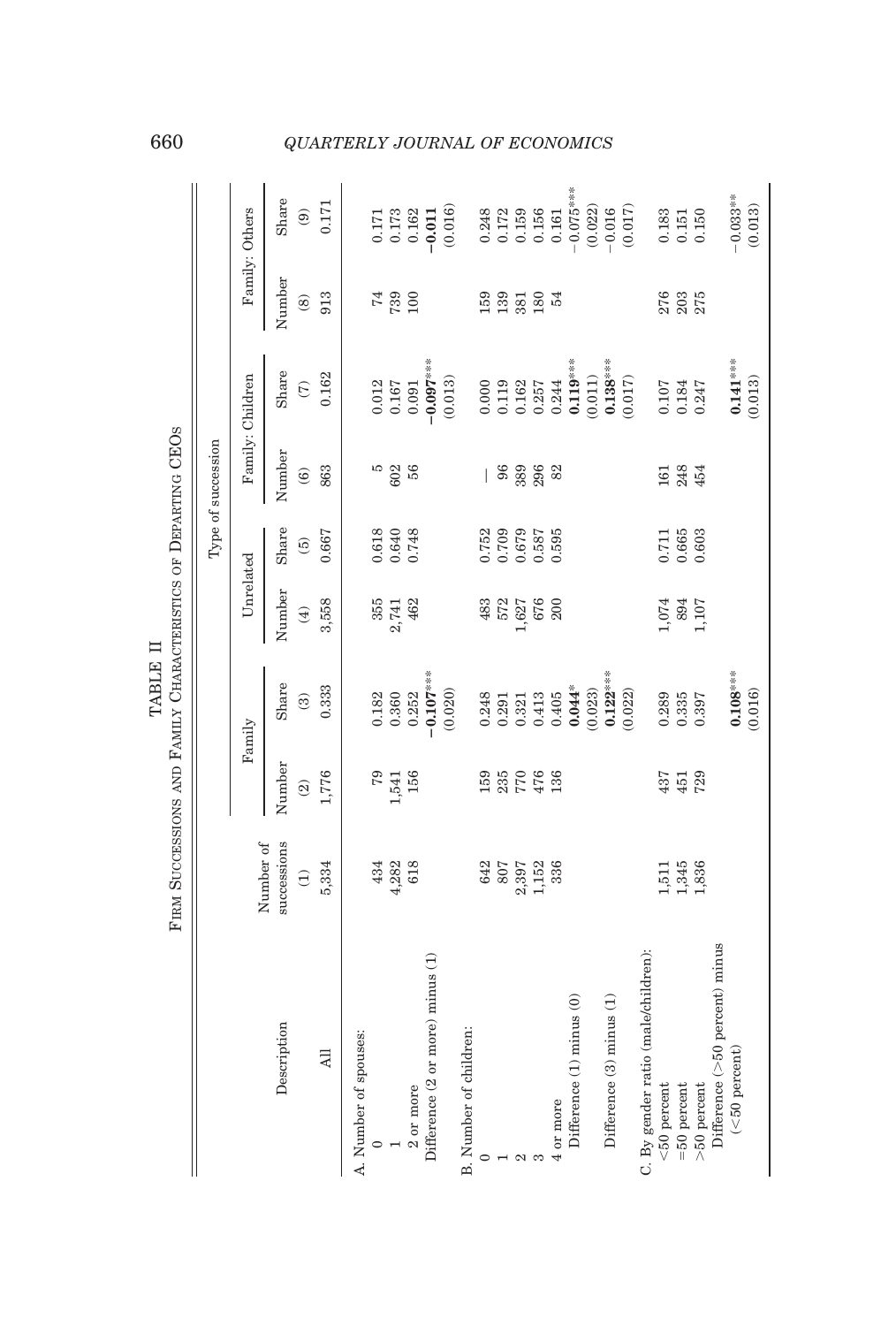|                                                                                                                                                                                                                                                                                                                                                                                      |                          |                                    | (CONTINUED)<br>TABLE II |                         |                        |                                  |                        |                         |                                 |
|--------------------------------------------------------------------------------------------------------------------------------------------------------------------------------------------------------------------------------------------------------------------------------------------------------------------------------------------------------------------------------------|--------------------------|------------------------------------|-------------------------|-------------------------|------------------------|----------------------------------|------------------------|-------------------------|---------------------------------|
|                                                                                                                                                                                                                                                                                                                                                                                      |                          |                                    |                         |                         |                        | Type of succession               |                        |                         |                                 |
|                                                                                                                                                                                                                                                                                                                                                                                      | Number of                |                                    | Family                  | Unrelated               |                        |                                  | Family: Children       |                         | Family: Others                  |
| Description                                                                                                                                                                                                                                                                                                                                                                          | successions<br>$\ominus$ | Number<br>$\widehat{\mathfrak{D}}$ | Share<br>ම              | Number<br>$\widehat{4}$ | Share<br>$\widehat{5}$ | Number<br>$\widehat{\mathbf{e}}$ | Share<br>$\widehat{C}$ | Number<br>$\circledast$ | Share<br>$\widehat{\mathbf{e}}$ |
| ₹                                                                                                                                                                                                                                                                                                                                                                                    | 5,334                    | 1,776                              | 0.333                   | 3,558                   | 0.667                  | 863                              | 0.162                  | 913                     | 0.171                           |
| D. By gender of first born child                                                                                                                                                                                                                                                                                                                                                     |                          |                                    |                         |                         |                        |                                  |                        |                         |                                 |
| Female                                                                                                                                                                                                                                                                                                                                                                               | 2,216                    | 652                                | 0.294                   | 1,564                   | 0.706                  | 281                              | 0.127                  | 371                     | 0.167                           |
| Male                                                                                                                                                                                                                                                                                                                                                                                 | 2,476                    | 965                                | 0.390                   | 1,511                   | 0.610                  | 582                              | 0.235                  | 383                     | 0.155                           |
| Difference male minus female                                                                                                                                                                                                                                                                                                                                                         |                          |                                    | $0.096***$              |                         |                        |                                  | $0.108***$             |                         | $-0.013$                        |
|                                                                                                                                                                                                                                                                                                                                                                                      |                          |                                    | (0.014)                 |                         |                        |                                  | 0.011                  |                         | (0.011)                         |
| The table presents family characteristics at the time of the chief executive officer (CEO) transition. CEO successions are classified into two groups: family, when the entering<br>CEO is related by blood or marriage to the departing CEO, and <i>unrelated</i> otherwise. Family successions are further classified as $fanh/y$ — <i>children</i> successions, when the entering |                          |                                    |                         |                         |                        |                                  |                        |                         |                                 |

CEO is the child of the departing executive, and  $f{amily}-others$  otherwise. In Part (A) to (D), the share of family and unrelated successions are presented by alternative family characteristics of the departing CEOs; (A) the ma CEO is the child of the departing executive, and *family—others* otherwise. In Part (A) to (D), the share of family and unrelated successions are presented by alternative family characteristics of the departing CEOs: (A) the number of spouses, (B) the number of children, (C) the ratio of sons to the total number of children, and (D) the gender of the firstborn child. CEO successions data are from *Købmandsstandens Oplysningsbureau*'s (KOB) dataset. Family characteristics data are from the Danish Civil Registration System. Standard errors are presented in parentheses. \*\*\*, \*\*, and \* denote significance at the 1, 5, and 10 percent levels, respectively.

# *INSIDE THE FAMILY FIRM* 661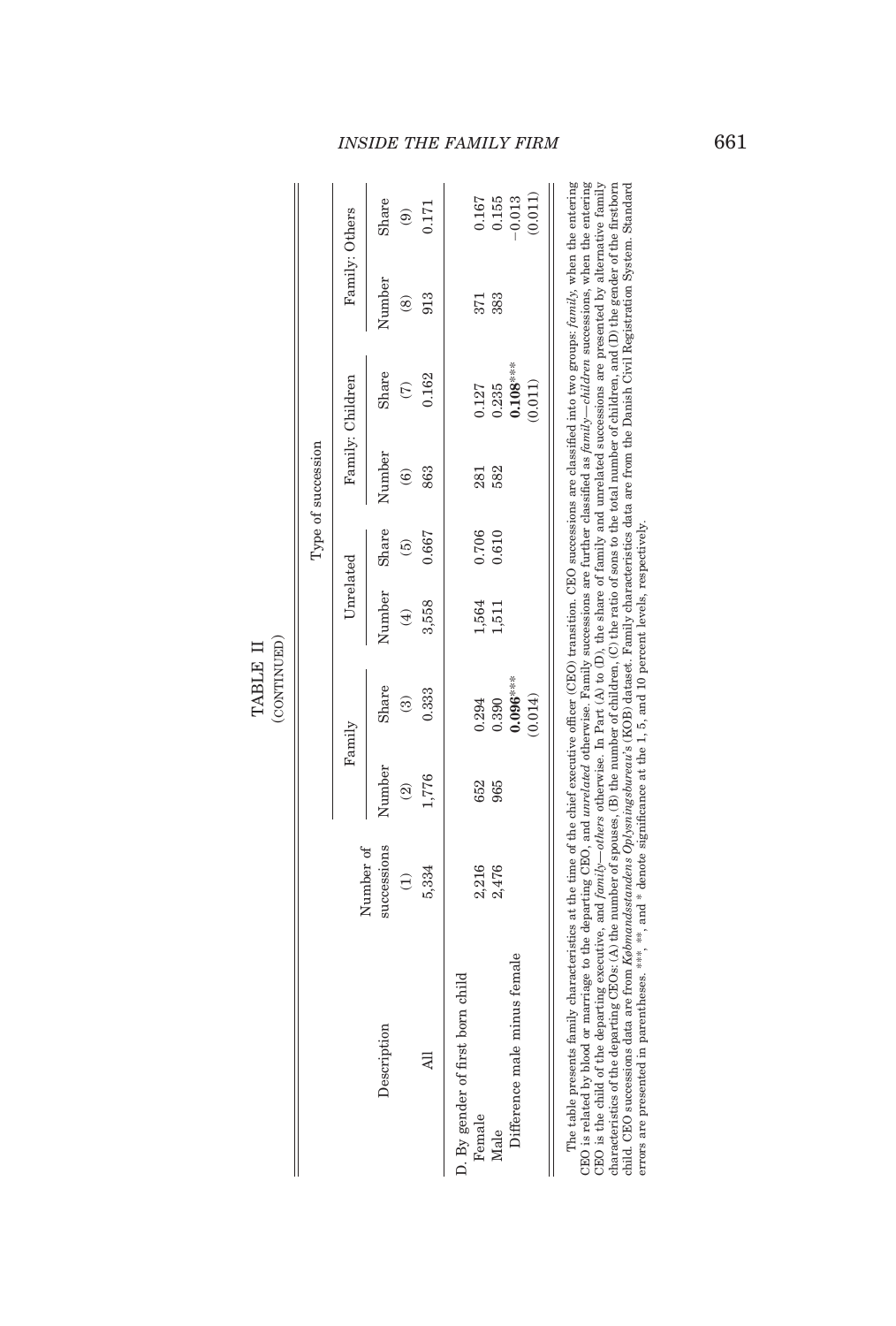more likely to have a family successor than firms in which less than half of the children are male; the difference is significant at the 1 percent level.

Although Parts A, B, and C show interesting and strong correlations between family characteristics and the probability of family successions, it is difficult to assert causality. The correlation between the number of children and family CEOs might be explained, for example, by omitted variables such as the departing CEO's preference for a large and close family. Of the family characteristics described above, an attractive feature of the gender ratio is that it is partly exogenous: departing CEOs are unlikely to control the gender of a given child. The ratio is, however, endogenous because individuals can affect its variance through their choice of family size: it would tend to converge to 50 percent as the number of children increases.

### *II.D. The Gender of the Firstborn Child*

To explore whether family characteristics might have a causal impact on the probability of family succession, we report in Table II Part D the correlation between the decision to promote a family CEO and a family trait that is likely to be random: the gender of the firstborn child of a departing CEO. For departing CEOs in the sample, the gender of the firstborn child is likely to be determined by nature, as over 80 percent of them had their first child prior to 1980, before techniques to identify the gender of children were widespread.

Table II Part D shows that outgoing executives whose firstborn children are male are 9.6 percentage points more likely to be succeeded by a family member than their counterparts whose firstborn child is female; the difference is significant at the 1 percent level. Moreover, column (7) shows that this difference is driven by changes in the probability of children of the outgoing executive getting the top position. Interestingly, column (9) shows that the gender of the first child does not affect the frequency with which other relatives get the CEO position.

These correlations are consistent with anecdotal evidence that male children are preferred to females at the time of succession. The magnitude of the difference (32.7 percent) might appear large given that Denmark is a country with a high overall level of gender equality (it ranks fourth among 58 countries surveyed by the World Economic Forum) and one of the highest female labor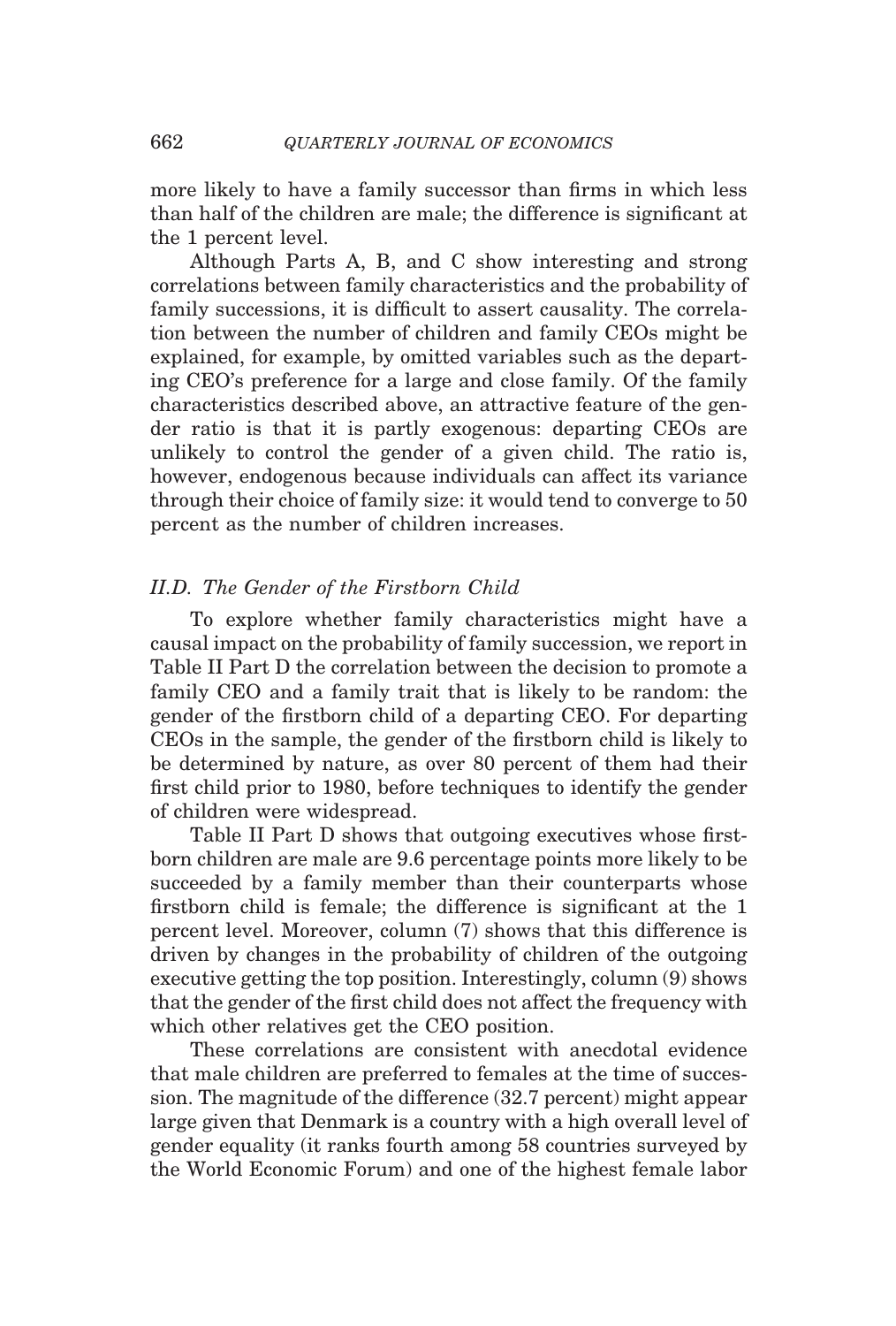force participation rates in the world. $6$  Nevertheless, these numbers are consistent with the low levels of female participation among top management positions in Denmark. In 2004, the fraction of women among top managers was only 25 percent, compared with 61 percent in intermediate-level positions.7

Having shown that a family trait that is arguably exogenous affects the decision to name a family CEO, we now turn to describing our empirical strategy to investigate the consequences of family CEOs on firm performance.

### III. EMPIRICAL STRATEGY

### *III.A. Empirical Specifications*

A simple way to evaluate the impact of family CEOs on firm performance is to estimate the difference in firm profitability around CEO successions and assess the way in which firm outcomes change as a result of management transitions. This difference is attractive because it provides an estimate of the impact of CEOs on performance that is not affected by firms' time-invariant characteristics. However, a concern with this approach is that it can fail to control for aggregate changes in performance due to, for example, industry or aggregate trends, succession-specific shocks, or mean-reversion in performance measures.

Common solutions to this problem include adjusting the measures of profitability using industry or industry-and-performance benchmarks [Barber and Lyon 1996] and using a difference-indifferences (DD) analysis, relative to a control group. In this case, we compare the changes in performance of firms that name a family member to the CEO position to that of firms that experience a succession by an unrelated CEO, as described by the following equation:

$$
(1) \t y_i = a_1 + X_i'b_1 + c_1 \text{famCEO}_i + \varepsilon_{1i},
$$

where  $y_i$  is the difference in performance around CEO transitions. famCEO<sub>i</sub> is an indicator variable equal to one if the incoming CEO is family and zero if unrelated. Under the null

<sup>6.</sup> See http://www.weforum.org/pdf/Global\_Competitiveness\_Reports/Reports/ gender\_gap.pdf for statistics on gender inequality and 2001 Statistical Yearbook published by Statistics Denmark for cross-country comparison on women's labor force participation.

<sup>7.</sup> See http://www.dst.dk/HomeUK/Statistics/ofs/Publications/Yearbook (Table 136).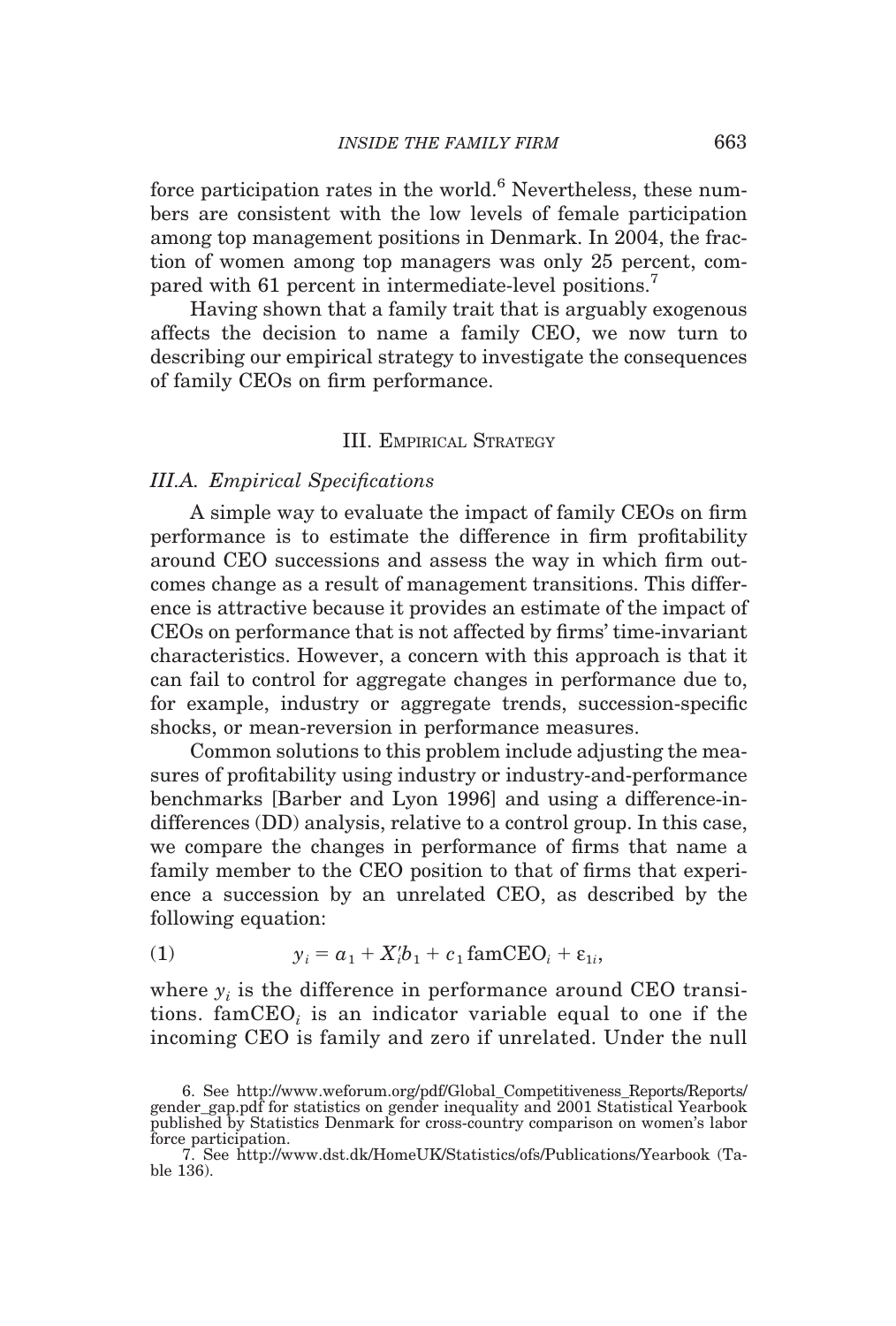that all CEOs are equally talented,  $c_1$  would not be different from zero.

A fundamental shortcoming of implementing a DD analysis is that it requires that the *program* to be evaluated not be implemented based on differences in outcomes. In our setting, this requirement implies that CEO decisions are uncorrelated with determinants of firm performance. This assumption is challenging, as succession decisions are likely to incorporate firms' prospects.

We use IVs to overcome this problem. The main advantage of using IVs is that we are explicit about the source of variation used to evaluate the relative impact of family and unrelated CEOs. In this paper, we use the gender of the first child to instrument for whether a new CEO is a family CEO or unrelated. Because this variation is arguably orthogonal to firms' prospects, it mitigates concerns about the causal interpretation of the results.

However, a drawback of IV estimation is that it is only based on the subset of firms that are affected by the instrument. Specifically, the IV estimates the effect of family CEOs on the subset of firms that appoint a family CEO when the gender of the first child is male but an unrelated CEO when the gender of the first child is female. If the effect of family CEOs is not constant across firms, then the IV only estimates the average effect of family managers on the set of firms that respond to the instrument [Imbens and Angrist 1994].

To implement the IV estimator, we first run the following regression (first stage):

(2) 
$$
\text{famCEO}_i = a_2 + X_i'b_2 + c_2 \text{genderfirst}_{i_1} + \varepsilon_{2i}
$$

where famCEO<sub>i</sub> is an indicator variable equal to one if the incoming CEO is related by blood or marriage to the departing CEO and zero otherwise. Here, genderfirst*<sup>i</sup>* is an indicator variable that is equal to one if the first child is male and zero if female. Note that even though famCEO*<sup>i</sup>* is a dichotomous variable, we estimate (2) using OLS, since a probit or a logit first stage can harm the consistency of the estimates [Angrist and Krueger 2001]. The second-stage equation estimates the impact of family successions on changes in firm performance:

(3) 
$$
y_i = a_3 + X_i'b_3 + c_3 \operatorname{fam} \widetilde{\mathbf{C}} \mathbf{E} \mathbf{O}_i + \varepsilon_{3i},
$$

where  $y_i$  is defined as in (1) and famCEO<sub>i</sub> are predicted values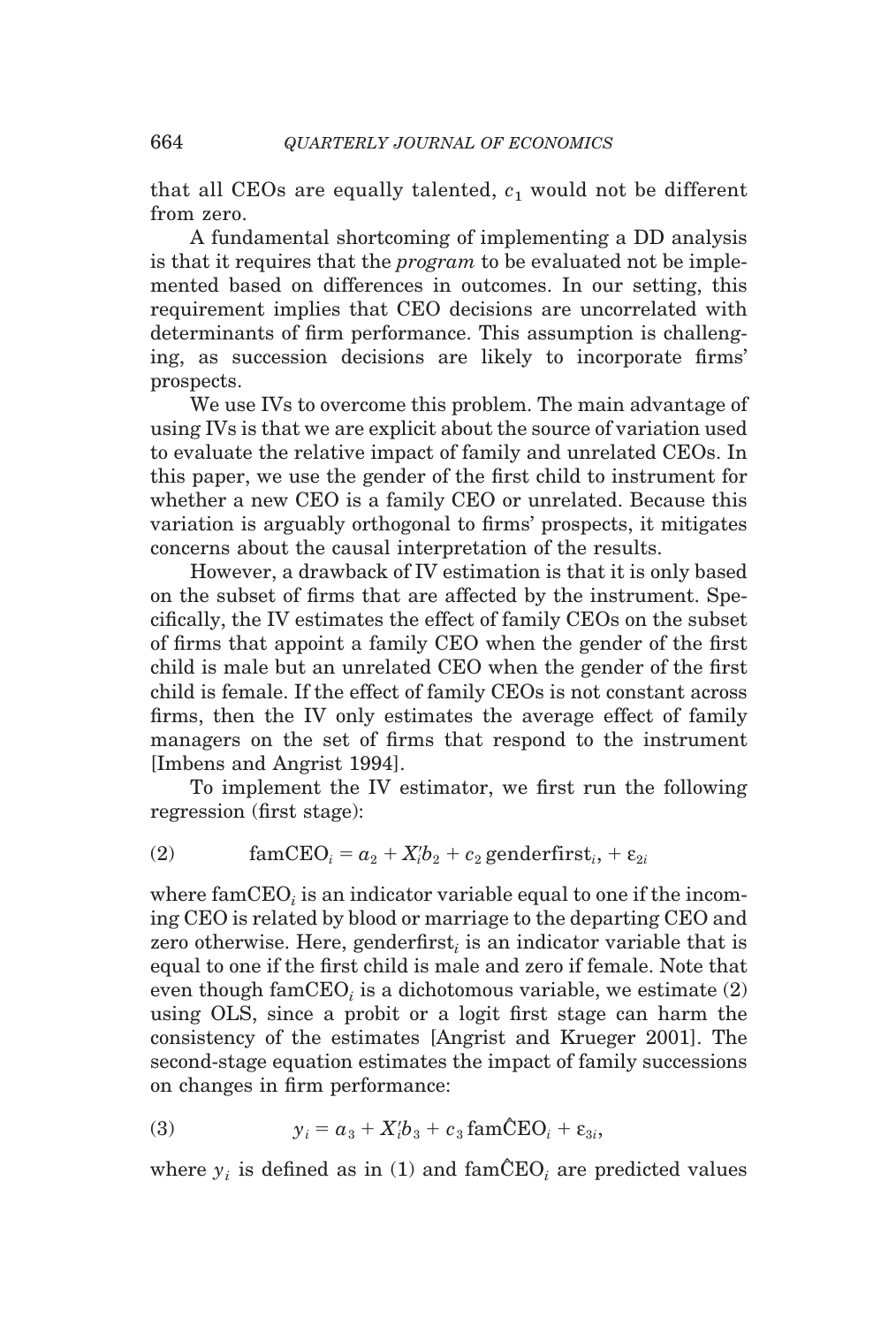from  $(2)$ . We are interested in  $c_3$ , which captures the direct effect of a family succession on performance.

## *III.B. Gender of the Firstborn Child: Firm and Family Characteristics*

A valid IV requires meeting two criteria: it should affect the probability of observing a family succession, which we show in Table II Part D, and it should not affect firm performance through other channels except for its direct effect on CEO succession decisions.8 In Table III we explore the correlation of the gender of the first child of a departing CEO and an array of firm and family characteristics.

At the time of transition, we find no difference in terms of firm size, operating profitability, and net income between those firms whose departing CEO had a male or female first child. Table III stands in stark contrast to Table I, in which we found significant differences in firm characteristics for family and unrelated transitions.

One concern is that the gender of the first child might have a direct effect on family characteristics, which might, in turn, be affecting performance. For example, families with a strong preference for male children and whose firstborn child is female would tend to be larger in size than their male first-child counterparts. Family size could, in turn, affect firm performance, but its effect would be attributable to our instrument. To assess this potential channel, Table III presents the average number of children born to departing CEOs. It shows that, conditional on having at least one child, the average number of children is 2.2, irrespective of the gender of the first child. In short, we find no evidence that the gender of the first child affects family size.

Alternatively, and given the evidence from Dahl and Moretti [2004], who document differential marriage rates as a function of the gender of children (larger for males), male first children might affect the departing CEOs' marriage decisions, and marriage could potentially directly affect firms' prospects. If this effect were present in this sample, the IV strategy would be incorrectly attributing this effect to CEO talent. However, Table III shows

<sup>8.</sup> In case of heterogeneous treatment effects, monotonicity is also required to estimate a local average treatment effect. In our setting, monotonicity requires that, other things equal, there is no firm that chooses a family CEO when the first child is female but an unrelated successor when the first child is male. If treatment effects are, in contrast, homogenous, then the two conditions above suffice.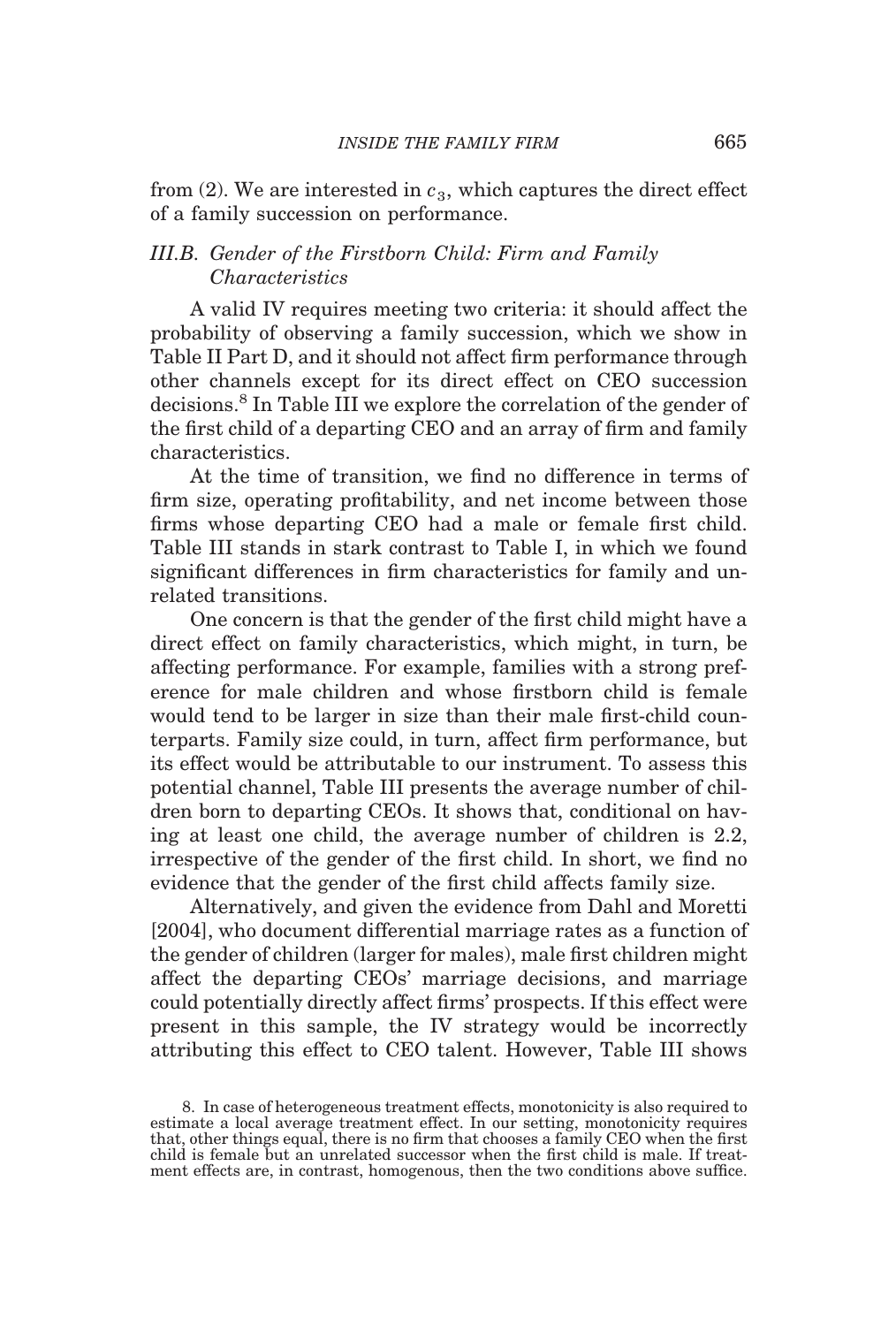|                                   |           |           | Gender of First<br>Child |            |
|-----------------------------------|-----------|-----------|--------------------------|------------|
|                                   | All       | Male      | Female                   | Difference |
| Variable                          | (1)       | (2)       | (3)                      | (4)        |
| Ln assets                         | 8.638     | 8.617     | 8.662                    | $-0.045$   |
|                                   | (0.0255)  | (0.0352)  | (0.0369)                 | (0.0510)   |
|                                   | [4,692]   | [2, 476]  | [2, 216]                 |            |
| Operating return on assets (OROA) | 0.067     | 0.066     | 0.069                    | $-0.003$   |
|                                   | (0.0022)  | (0.0030)  | (0.0031)                 | (0.0043)   |
|                                   | [4,692]   | [2, 476]  | [2, 216]                 |            |
| Net income to assets              | 0.035     | 0.033     | 0.037                    | $-0.004$   |
|                                   | (0.0020)  | (0.0028)  | (0.0029)                 | (0.0040)   |
|                                   | [4,692]   | [2, 476]  | [2, 216]                 |            |
| Industry-adjusted OROA            | $-0.0003$ | $-0.0028$ | 0.0024                   | $-0.0052$  |
|                                   | (0.0021)  | (0.0030)  | (0.0031)                 | (0.0043)   |
|                                   | [4,692]   | [2, 476]  | [2, 216]                 |            |
| Firm age                          | 19.247    | 19.307    | 19.180                   | 0.127      |
|                                   | (0.3175)  | (0.4370)  | (0.4621)                 | (0.6361)   |
|                                   | [4,692]   | [2, 476]  | [2, 216]                 |            |
| Number of children of departing   |           |           |                          |            |
| <b>CEO</b>                        | 2.236     | 2.240     | 2.231                    | 0.009      |
|                                   | (0.0127)  | (0.0175)  | (0.0184)                 | (0.0253)   |
|                                   | [4,692]   | [2, 476]  | [2, 216]                 |            |
| Departing CEO marital status is   |           |           |                          |            |
| divorced                          | 0.067     | 0.067     | 0.067                    | 0.000      |
|                                   | (0.0037)  | (0.0050)  | (0.0053)                 | (0.0073)   |
|                                   | [4,692]   | [2, 476]  | [2, 216]                 |            |
| Number of spouses of departing    |           |           |                          |            |
| CEO                               | 1.100     | 1.109     | 1.091                    | 0.018      |
|                                   | (0.0063)  | (0.0089)  | (0.0087)                 | (0.0125)   |
|                                   | [4,692]   | [2, 476]  | [2, 216]                 |            |

TABLE III FIRM AND FAMILY CHARACTERISTICS BY THE GENDER OF THE FIRST CHILD OF DEPARTING CEOS

The table presents firm and family characteristics at the time of the chief executive officer (CEO) transition. CEO successions are classified by the gender of the first child born to the departing CEO: *male* when the firstborn child is male and *female* when she is female. Firms where the departing CEO had no children are omitted. *Ln* assets is the natural logarithm of the total book value of assets in Danish Kroner. OROA is the operating income (*Primært resultat*) to book value of assets. Net income to assets is the ratio of net income (*Årets resultat*) to book value of assets. Industry-adjusted OROA is the difference between OROA and the average of its four-digit NACE (European industry classification system) benchmark. Firm age is the difference between the year of CEO transition and the oldest of: the year of establishment, the year of registration, or the year of firms' bylaws. Number of children of departing CEO is the number of children registered in the Danish Civil Registration System. Departing CEO marital status is divorced is an indicator variable equal to one when the marital status of the departing CEO at the time of the transition is divorced, zero otherwise. Number of spouses of departing CEO is the number of different spouses registered in the Danish Civil Registration System that the departing CEO had had at the time of the CEO transition. Standard errors are in parentheses and the numbers of observations are in square brackets. \*\*\*, \*\*, and \* denote significance at the 1, 5, and 10 percent levels, respectively.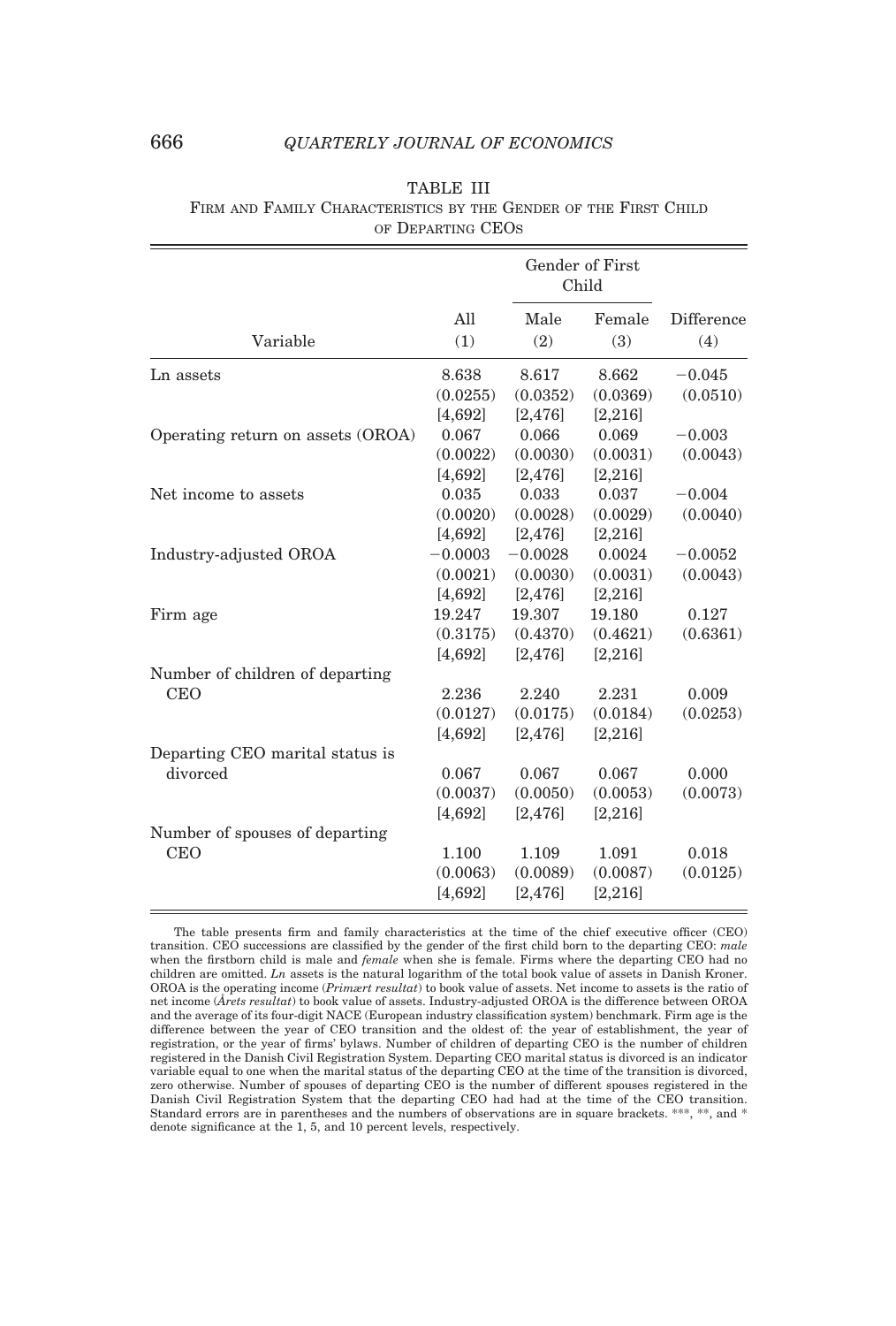that the fraction of outgoing CEOs who are divorced is not statistically different for departing CEOs with female or male first children. Moreover, the last line of Table III shows that the total number of spouses that the outgoing CEO has had is no different for these two groups.

Furthermore, Table II Part D previously highlighted that there is no significant difference in the share of nonchild family CEOs for male first-child or female first-child firms, which suggests that male first-child firms do not differ in the degree of participation of nonchild relatives.

In sum, based on Table III we find no evidence that firm or family characteristics differ as a function of our instrument. This "no difference" table bolsters our confidence that the gender of the first child of a departing CEO is uncorrelated to firms' outcomes, other than through its impact on CEO succession decisions.

### IV. RESULTS

#### *IV.A. Difference-in-Differences*

To analyze the relative performance of family CEOs and despite its shortcomings highlighted in the previous sections, we present basic DD results as a benchmark.

Table IV Part A presents results using industry-adjusted OROA for a three-year window before and after CEO transitions. Column I indicates that firms that experience CEO transitions exhibit lower-than-average profitability before succession. After transitions, however, they outperform their industry peers. The increase in performance is 0.8 percentage points, significant at the 1 percent level. An average increase in performance around CEO transitions is consistent with previous studies in the CEO turnover literature [Denis and Denis 1995; Huson, Malatesta, and Parrino 2004].

When we compare profitability levels prior to family and unrelated successions (columns (2) and (3), respectively), we find that family (unrelated) transitions tend to occur in firms with above- (below-) average OROA. Prior to CEO transitions, the difference in profitability between these groupings is 1.6 percentage points, significant at the 1 percent level.

Examining within-group variations in performance, we find that firms that promote family CEOs do not exhibit significant differences in performance around successions. In contrast, firms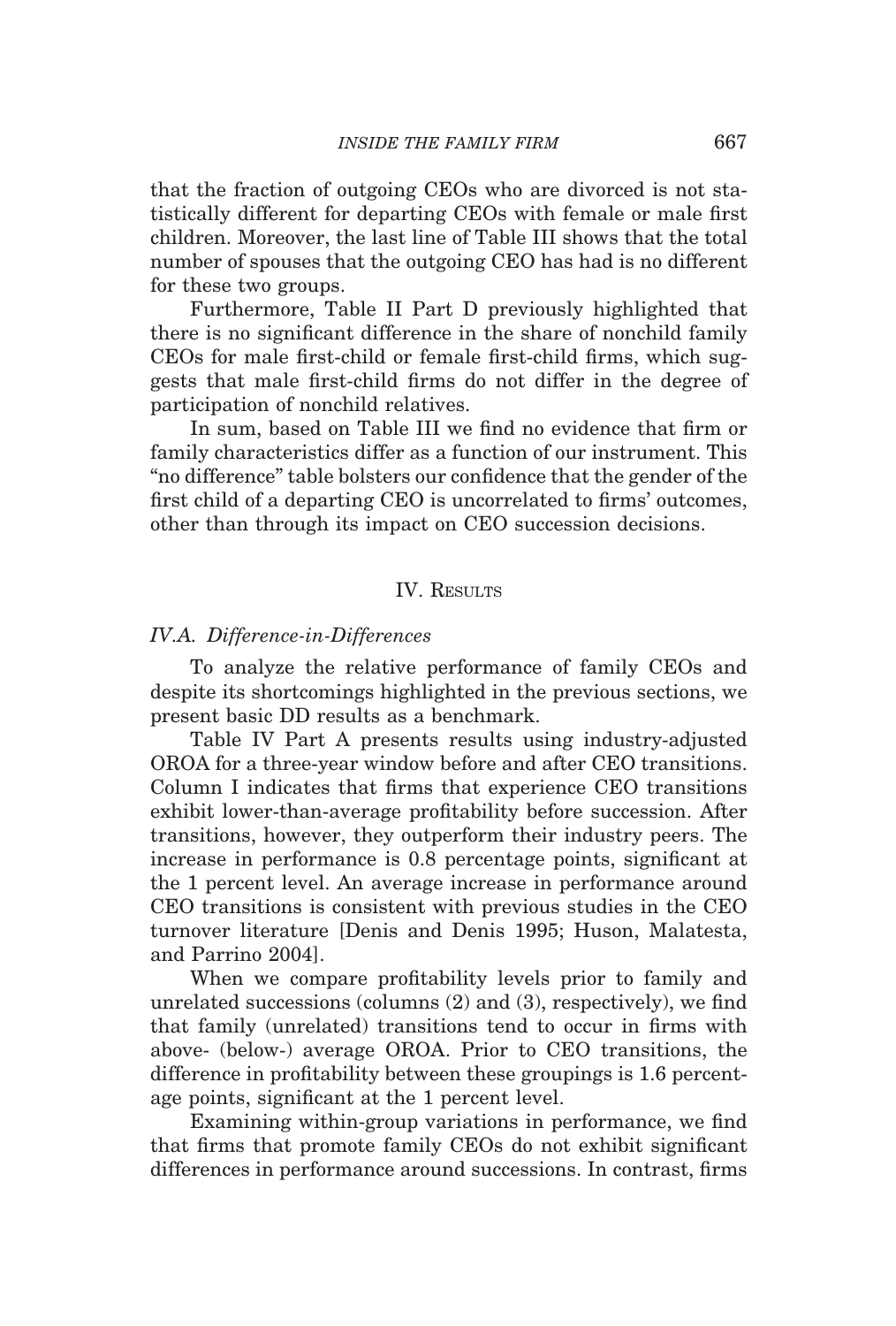| TABLE | TV |
|-------|----|
|-------|----|

#### CEO SUCCESSION DECISIONS AND FIRM PERFORMANCE AROUND CEO TRANSITIONS

|  |  |  |  |  | Part A. Dependent Variable: Industry-Adjusted Operating Return on Assets (OROA) |
|--|--|--|--|--|---------------------------------------------------------------------------------|
|--|--|--|--|--|---------------------------------------------------------------------------------|

|               |                                   |                                | Type of succession               |                          |
|---------------|-----------------------------------|--------------------------------|----------------------------------|--------------------------|
|               | All<br>(1)                        | Family<br>(2)                  | Unrelated<br>(3)                 | Difference<br>(4)        |
| <b>Before</b> | $-0.0032$<br>(0.0016)<br>[5, 334] | 0.0077<br>(0.0024)<br>[1, 776] | $-0.0085$<br>(0.0020)<br>[3,558] | $0.0162***$<br>(0.0031)  |
| After         | 0.0053<br>(0.0016)<br>[5, 334]    | 0.0067<br>(0.0026)<br>[1, 776] | 0.0046<br>(0.0020)<br>[3,558]    | 0.0021<br>(0.0033)       |
| Difference    | $0.0084***$<br>(0.0018)           | $-0.0010$<br>(0.0028)          | $0.0132***$<br>(0.0023)          | $-0.0141***$<br>(0.0036) |

|  |  |  | Part B. Alternative Dependent Variables (Difference-in-Differences (DD) analysis) |  |  |
|--|--|--|-----------------------------------------------------------------------------------|--|--|
|--|--|--|-----------------------------------------------------------------------------------|--|--|

|                            | Type of succession |                  | Mean                                 |                  |
|----------------------------|--------------------|------------------|--------------------------------------|------------------|
| Differences in             | Family<br>(1)      | Unrelated<br>(2) | Difference-in-<br>differences<br>(3) | Median DD<br>(4) |
| Operating return on assets |                    |                  |                                      |                  |
| (OROA)                     | $-0.0120***$       | 0.0035           | $-0.0154***$                         | $-0.0082***$     |
|                            | (0.0028)           | (0.0023)         | (0.0036)                             | (0.0027)         |
| Industry-adjusted OROA     | $-0.0010$          | $0.0132***$      | $-0.0141***$                         | $-0.0071***$     |
|                            | (0.0028)           | (0.0023)         | (0.0036)                             | (0.0027)         |
| Industry-and-performance-  |                    |                  |                                      |                  |
| adjusted OROA              | 0.0009             | $0.0107***$      | $-0.0098***$                         | $-0.0066***$     |
|                            | (0.0027)           | (0.0021)         | (0.0034)                             | (0.0025)         |
| Industry-adjusted net      |                    |                  |                                      |                  |
| income to assets           | $-0.0056*$         | $0.0064***$      | $-0.0120***$                         | $-0.0060***$     |
|                            | (0.0029)           | (0.0022)         | (0.0036)                             | (0.0023)         |
| $Ln$ assets                | $0.0092***$        | $0.0300***$      | $-0.0208***$                         | $-0.0050***$     |
|                            | (0.0022)           | (0.0019)         | (0.0029)                             | (0.0019)         |
| $Ln$ sales                 | 0.0003             | $0.0216***$      | $-0.0213***$                         | $-0.0057**$      |
|                            | (0.0059)           | (0.0038)         | (0.0070)                             | (0.0025)         |

Chief executive officer (CEO) successions are classified into two groups: *family,* when the entering CEO is related by blood or marriage to the departing CEO, and *unrelated* otherwise. Part A reports average industryadjusted OROA before (three-year average) and after (three-year average) successions, and differences in these measures around CEO transitions. Part B presents differences (differences-in-differences (DD)) around CEO transitions (and across succession groups) for the three-year averages of the following variables: (I) OROA, (II) industry-adjusted OROA, (III) industry-and-performance-adjusted OROA, (IV) industry-adjusted net income to assets, (IV) *Ln* assets, and (VI) *Ln* sales. In all cases, the year of succession is omitted. OROA, industry-adjusted OROA, industry-adjusted net income to assets and *Ln* assets are defined in Table III. *Ln sales* is the natural logarithm of sales in Danish Kroner. *Industry-and-performance-adjusted OROA* is the difference between OROA and the average of the firms in the same decile grouping of industry-adjusted OROA the year prior to succession. Standard errors are in parentheses and the numbers of observations are in square brackets. \*\*\*, \*\*, and \* denote significance at the 1, 5, and 10 percent levels, respectively.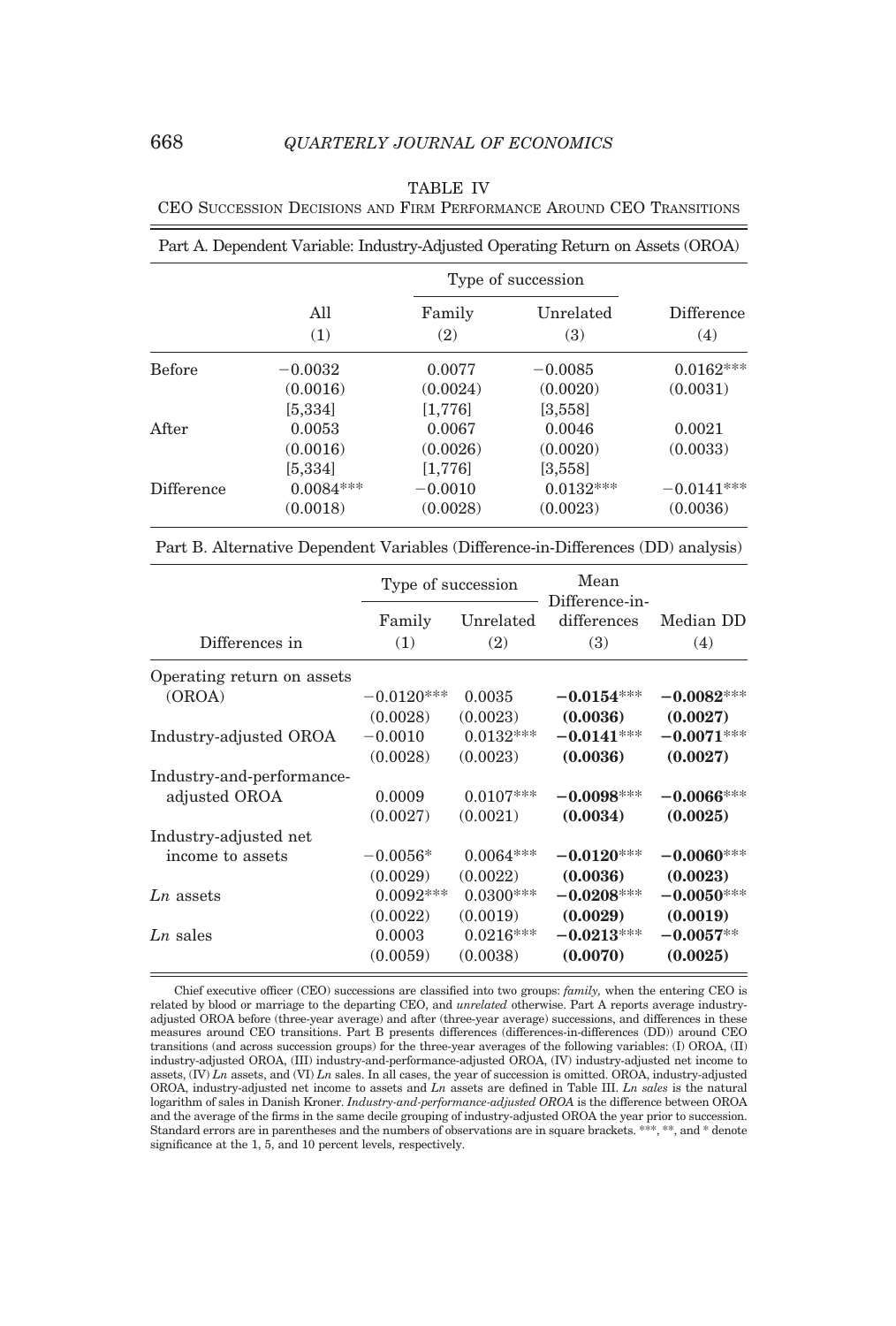that promote external CEOs observe improvements in profitability of 1.3 percentage points, an increase that is significant at the 1 percent level.

As a result, the average DD estimates suggest family successions are associated with a lower profitability of 1.41 percentagepoints, relative to unrelated successions. This decline is equivalent to 21.7 percent of the average unadjusted OROA. The estimated gap in profitability is similar in magnitude to that found by Pérez-González [2006] using data from U.S. publicly traded firms.

In Table IV Part B, we present the relative impact of family and unrelated CEOs using alternative measures of firm performance. To investigate whether the decline in performance around family transitions is due to firm or industry effects, as in Part A, the first row shows unadjusted OROA as the performance measure and the second row presents industry-adjusted OROA. For both measures, the profitability of firms undergoing a family transition drops relative to other firms. One difference is that unadjusted measures suggest that the main effect is driven by a decline in performance of family CEOs, while the adjusted OROA shows it is driven by gains in profitability in unrelated-CEO firms. Median differences in unadjusted and industry-adjusted OROA indicate that the gap across groups is unlikely to be driven by outliers.

To test whether the results might be explained by meanreversion relative to pretransition performance, we also report changes in industry-and-performance-adjusted OROA [Barber and Lyon 1996]. This measure is constructed using, as a control, firms in the same industry-adjusted performance decile grouping in the year prior to succession. The third row of Part B shows that results are negative and significant at the 1 percent level even after controlling for this effect. Also, using net income to assets obtains similar conclusions.

The last two rows of Table IV Part B test for differences in the natural logarithm of assets and net sales to determine whether the gains in profitability for unrelated CEOs are a result of declining assets or increased profits. The results indicate that unrelated successors increase the asset base more than family CEOs and that, unlike family heirs, they are able to increase revenue relative to pretransition levels.

Overall, DD results indicate a robust result: family CEOs underperform relative to unrelated CEOs. The results hold re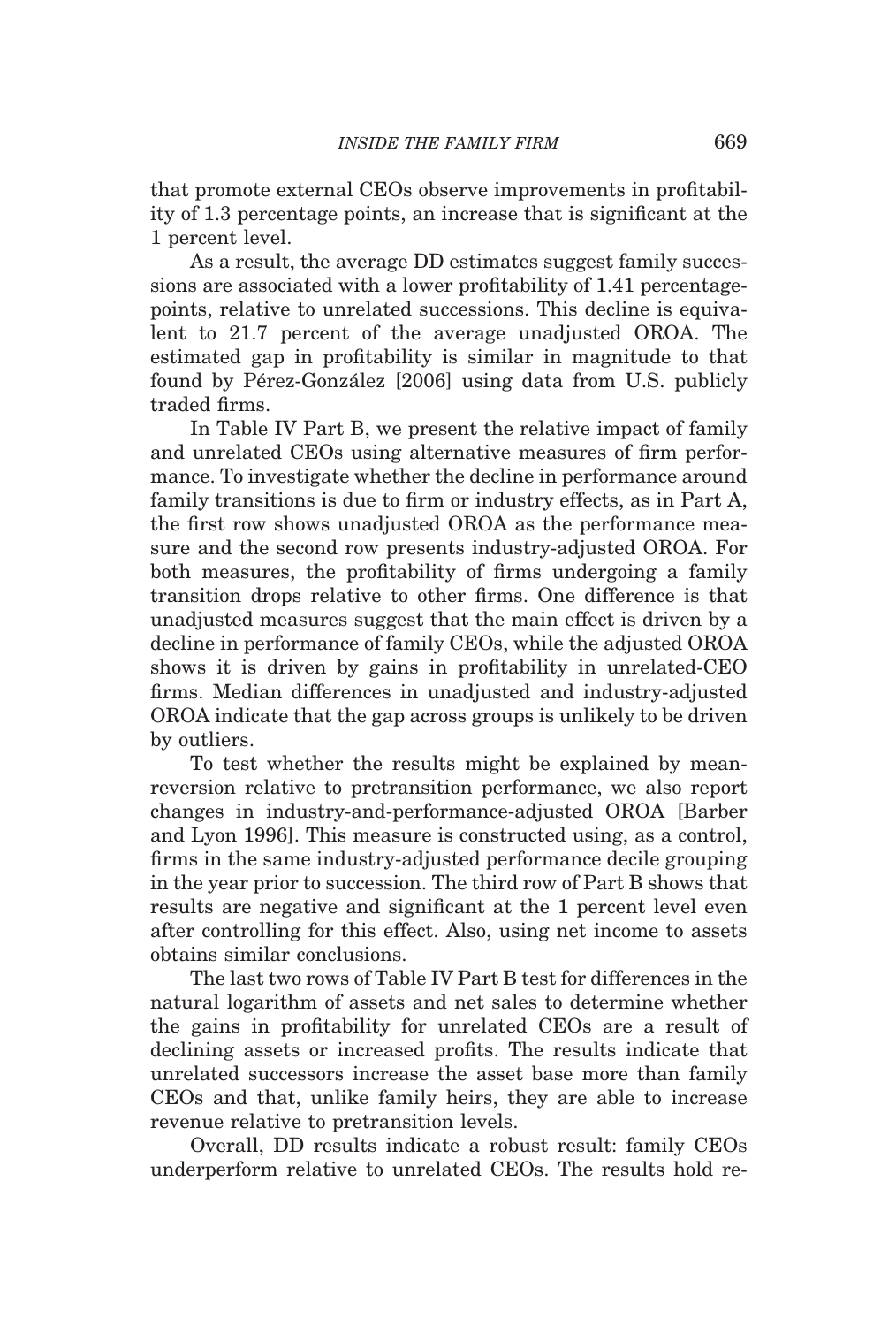gardless of the measure of performance used for both mean and median differences. Yet, it is difficult to establish causality. Results might be explained by omitted variables that account for both the decision to promote a family CEO and lower performance around transitions.

### *IV.B. IVs Main Results*

Given that the main objective of this paper is to isolate the causal effect of family CEOs on firm performance, we now turn to estimating the effect of family CEOs on firm performance using IVs.

Table V Part A presents the first-stage relationship between the gender of the departing CEO's firstborn child and the type of succession. Consistent with Table II, having a male first child is strongly positively correlated with a family transition. Firms whose departing CEO had a male first child are 9.6 percentage points more likely to appoint a family CEO, relative to those that had a female first child, a difference that is statistically significant at the 1 percent level. In economic terms, it implies an increase in the probability of observing a family succession of 32.7 percent. Moreover, the *F*-statistic of 48.1 suggests that the gender of the first child is unlikely to be a weak instrument. As a result, the IV estimates are unlikely to be biased towards those of OLS [Bound, Jaeger, and Baker 1995; Staiger and Stock 1997; Stock and Watson 2003].

One concern with the gender of the first-child indicator variable is that its variation might be capturing the effect of having a male child, a trait that families could partially affect by having more children, rather than the effect of the firstborn child, whose gender is presumably random. To investigate this possibility, we include in column (2) a dummy variable indicating whether the departing CEO has a male child. Not surprisingly, the coefficient of the gender of the first-child dummy falls significantly to four percentage points. Yet, the gender of the first-child indicator variable continues to be economically large and significant at conventional levels.

It is important to stress that, even though the male-child indicator variable is strongly positively correlated with family CEO appointments, it is difficult to convincingly claim that it meets the exclusion restriction. Families can affect the odds of having a male child by having more children. Similarly, while the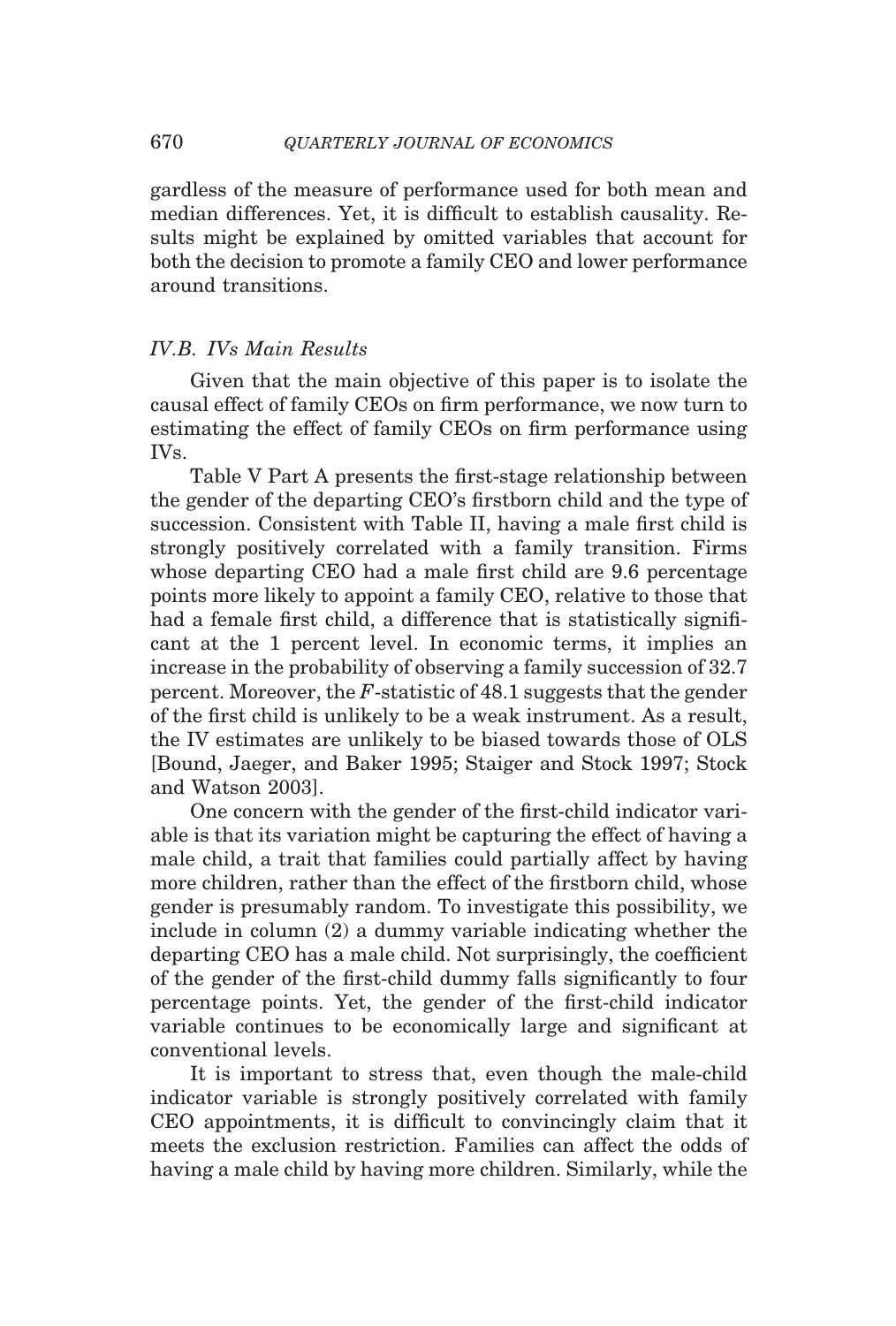number of male children and the ratio of male to total children are likely to be affected by CEO and firm characteristics, for reference, we also report first-stage results based on these variables in columns (3) and (4).

In column (5) we present an alternative specification using the gender of the first child as instrument and firm age and year dummies as added controls. In column (6) we further control for size and lagged industry-adjusted OROA, and in column (7) we use lagged industry-and-performance-adjusted OROA as a control. As suggested in Table I, the results show that family successions tend to occur in smaller and more profitable firms relative to those that promote unrelated CEOs. Results also indicate that older firms are more likely to undergo family transitions. In all cases, the point estimate on the gender of the first-child indicator variable hardly changes.

In sum, first-stage results indicate that the gender of the first child has a strong impact on firms' succession decisions. Moreover, the robustness of its estimated coefficient to the inclusion of firm characteristics suggests that the effect of the gender of the first child on family CEO appointments is potentially unaffected by firms' characteristics.

Having examined the strong impact of the gender of the first child on family CEO decisions, we turn to analyzing its effect on performance. We start by exploring the reduced-form correlation between the instrument and difference in firm OROA around CEO successions, our key dependent variable of interest.

The results are presented in Table V Part B. We find a strong and negative correlation between changes in firm performance and having a male first child. The estimated coefficients show that firms in which the departing CEO's firstborn child is male experience an average drop in OROA in the range of 0.8–1.2 percentage points relative to female first-child firms (columns (1), (5), (6), and (7)). In all cases, the reduced-form correlation is significant at the 5 percent level. For reference, we show similar results using alternative "instruments" based on male children controls (columns  $(2)–(4)$ ).

In reading the results from Table V Part B, it is important to highlight that, while the gender of an individual's first child is likely to be randomly assigned, it is still possible that the timing of family *versus* unrelated CEO successions might differ in a way that could affect performance evaluations. However, the evidence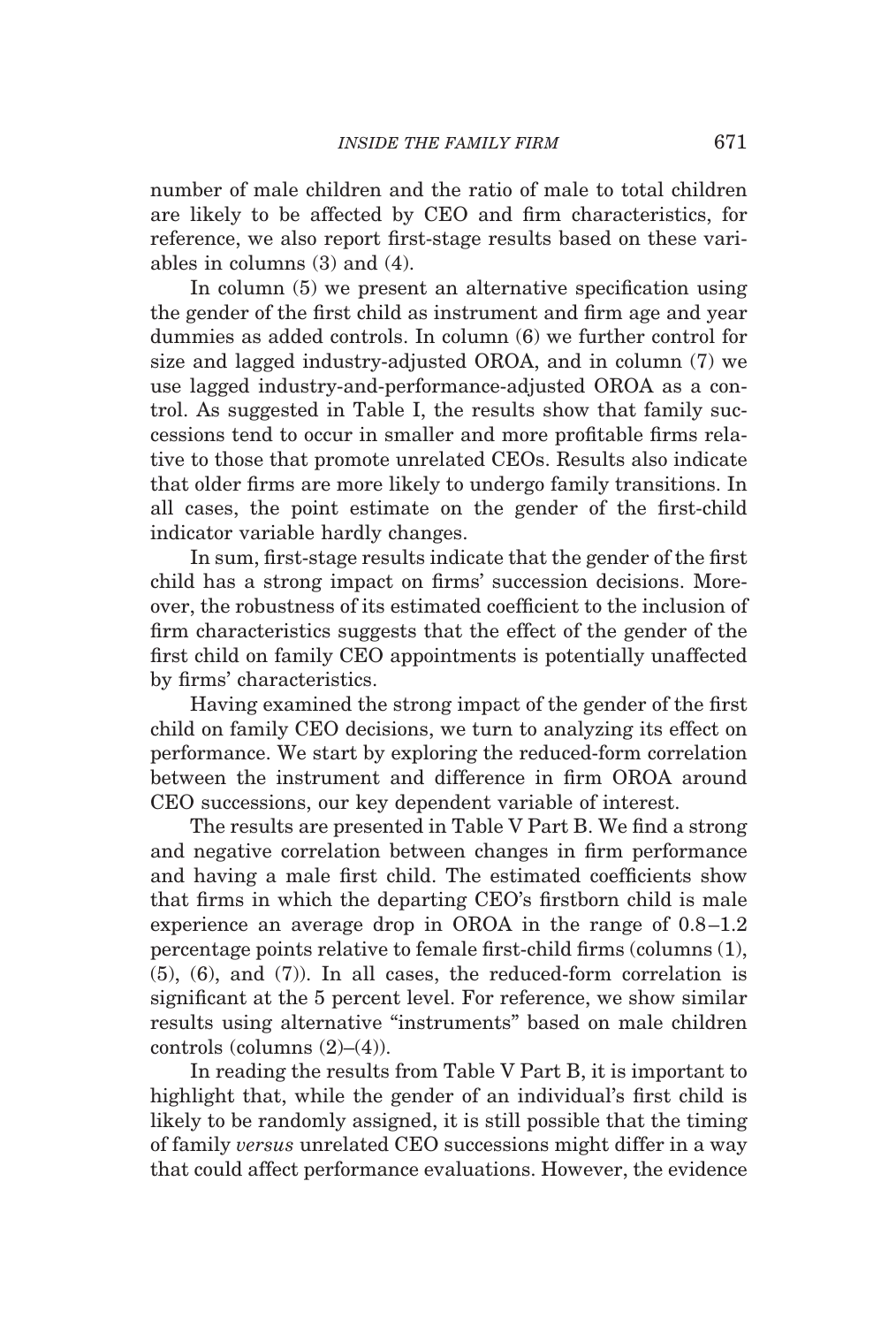|                                           | GENDER OF THE FIRSTBORN CHILD, FAMILY SUCCESSIONS, AND PERFORMANCE |                                     | TABLE V                 |                                |                         |                         |                         |
|-------------------------------------------|--------------------------------------------------------------------|-------------------------------------|-------------------------|--------------------------------|-------------------------|-------------------------|-------------------------|
|                                           |                                                                    |                                     |                         | Dependent variable: family CEO |                         |                         |                         |
| Part A. First Stage                       | $\widehat{\Xi}$                                                    | $\widehat{2}$                       | $\widehat{\mathcal{E}}$ | $\bigoplus$                    | $\widehat{5}$           | $\widehat{\mathbf{e}}$  | $\widehat{C}$           |
| Gender of the first born child is<br>male | $0.0955***$<br>(0.0138)                                            | $0.0404***$                         |                         |                                | $0.0955***$<br>(0.0136) | $0.0927***$<br>(0.0135) | $0.0936***$<br>(0.0135) |
| Male child indicator variable             |                                                                    | $0.1162***$<br>(0.0171)<br>(0.0191) |                         |                                |                         |                         |                         |
| Number of male children                   |                                                                    |                                     | $0.0737***$<br>(0.0077) |                                |                         |                         |                         |
| Ratio male to total children              |                                                                    |                                     |                         | $0.1436***$<br>(0.0186)        |                         |                         |                         |
| Ln assets                                 |                                                                    |                                     |                         |                                | $-0.0448***$            | $-0.0515***$            | $-0.0508***$            |
| Firm age                                  |                                                                    |                                     |                         |                                | (0.0034)                | $0.0016***$<br>(0.0036) | $0.0015***$<br>(0.0037) |
| Industry-adjusted OROA, $t = -1$          |                                                                    |                                     |                         |                                |                         | $0.2446***$<br>(0.0003) | (0.0003)                |
| Industry-and-performance-adjusted         |                                                                    |                                     |                         |                                |                         | (0.0445)                |                         |
| $OROA, t = -1$                            |                                                                    |                                     |                         |                                |                         |                         | $0.3374***$<br>(0.0792) |
| Year controls                             | $\tilde{\mathsf{z}}$                                               | ż                                   | ż                       | $\tilde{z}$                    | Yes                     | Yes                     | Yes                     |
| $F$ -statistic                            | 48.058                                                             | 46.566                              | 91.768                  | 59.494                         | 25.590                  | 26.506                  | 24.662                  |
| Number of CEO transitions                 | 4,692                                                              | 4,692                               | 4,692                   | 4,692                          | 4,692                   | 4,692                   | 4,692                   |

672 *QUARTERLY JOURNAL OF ECONOMICS*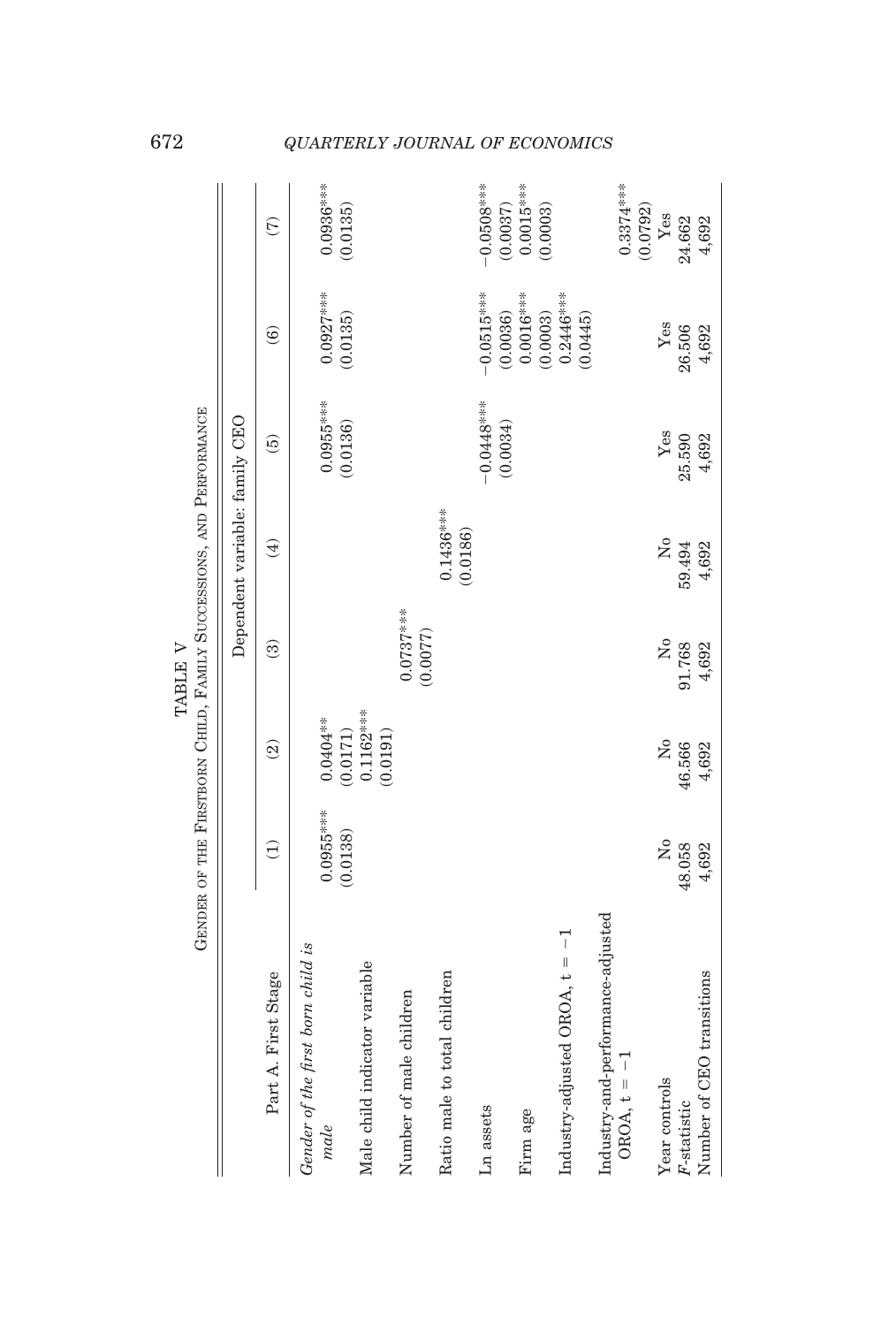|                                                                                                                                                                                                                                                                                                                                                                                                                                                                                                                                                                                                                                                                                                                                                                                                                                                                                                                                                                                                                                                                                                                                                                                                                                                                                                                                                                                                                                                                                                                          |                          |                          |                          |                          | Dependent variable: differences in operation-profitability around CEO successions<br>(Three-year average postsuccession) – (three-year average pretransition) |                                      |                          |
|--------------------------------------------------------------------------------------------------------------------------------------------------------------------------------------------------------------------------------------------------------------------------------------------------------------------------------------------------------------------------------------------------------------------------------------------------------------------------------------------------------------------------------------------------------------------------------------------------------------------------------------------------------------------------------------------------------------------------------------------------------------------------------------------------------------------------------------------------------------------------------------------------------------------------------------------------------------------------------------------------------------------------------------------------------------------------------------------------------------------------------------------------------------------------------------------------------------------------------------------------------------------------------------------------------------------------------------------------------------------------------------------------------------------------------------------------------------------------------------------------------------------------|--------------------------|--------------------------|--------------------------|--------------------------|---------------------------------------------------------------------------------------------------------------------------------------------------------------|--------------------------------------|--------------------------|
| Part B. Reduced Form                                                                                                                                                                                                                                                                                                                                                                                                                                                                                                                                                                                                                                                                                                                                                                                                                                                                                                                                                                                                                                                                                                                                                                                                                                                                                                                                                                                                                                                                                                     | $\widehat{\ominus}$      | $\widehat{S}$            | $\widehat{\mathbf{e}}$   | $\widehat{E}$            | $\widehat{\mathbf{e}}$                                                                                                                                        | $\widehat{\mathbf{e}}$               | $\widehat{C}$            |
| Gender of the first born child is male                                                                                                                                                                                                                                                                                                                                                                                                                                                                                                                                                                                                                                                                                                                                                                                                                                                                                                                                                                                                                                                                                                                                                                                                                                                                                                                                                                                                                                                                                   | $-0.0120***$<br>(0.0038) | $-0.0123***$<br>(0.0045) |                          |                          | $-0.0121***$<br>(0.0038)                                                                                                                                      | $-0.0086***$<br>(0.0035)             | $-0.0083***$<br>(0.0034) |
| Male child indicator variable                                                                                                                                                                                                                                                                                                                                                                                                                                                                                                                                                                                                                                                                                                                                                                                                                                                                                                                                                                                                                                                                                                                                                                                                                                                                                                                                                                                                                                                                                            |                          | (0.0054)<br>0.0006       |                          |                          |                                                                                                                                                               |                                      |                          |
| Number of male children                                                                                                                                                                                                                                                                                                                                                                                                                                                                                                                                                                                                                                                                                                                                                                                                                                                                                                                                                                                                                                                                                                                                                                                                                                                                                                                                                                                                                                                                                                  |                          |                          | $-0.0045***$<br>(0.0022) |                          |                                                                                                                                                               |                                      |                          |
| Ratio male to total children                                                                                                                                                                                                                                                                                                                                                                                                                                                                                                                                                                                                                                                                                                                                                                                                                                                                                                                                                                                                                                                                                                                                                                                                                                                                                                                                                                                                                                                                                             |                          |                          |                          | $-0.0116***$<br>(0.0053) |                                                                                                                                                               |                                      |                          |
| Ln assets                                                                                                                                                                                                                                                                                                                                                                                                                                                                                                                                                                                                                                                                                                                                                                                                                                                                                                                                                                                                                                                                                                                                                                                                                                                                                                                                                                                                                                                                                                                |                          |                          |                          |                          |                                                                                                                                                               | ****030010− ****L30010− ****0\$0010− |                          |
|                                                                                                                                                                                                                                                                                                                                                                                                                                                                                                                                                                                                                                                                                                                                                                                                                                                                                                                                                                                                                                                                                                                                                                                                                                                                                                                                                                                                                                                                                                                          |                          |                          |                          |                          | (0.0010)                                                                                                                                                      | (0.0010)                             | (0.0010)                 |
| Firm age                                                                                                                                                                                                                                                                                                                                                                                                                                                                                                                                                                                                                                                                                                                                                                                                                                                                                                                                                                                                                                                                                                                                                                                                                                                                                                                                                                                                                                                                                                                 |                          |                          |                          |                          |                                                                                                                                                               | $-0.0000$                            | 0.0000                   |
|                                                                                                                                                                                                                                                                                                                                                                                                                                                                                                                                                                                                                                                                                                                                                                                                                                                                                                                                                                                                                                                                                                                                                                                                                                                                                                                                                                                                                                                                                                                          |                          |                          |                          |                          |                                                                                                                                                               | (0.0001)                             | (0.0001)                 |
| Industry-adjusted OROA, $t = -1$                                                                                                                                                                                                                                                                                                                                                                                                                                                                                                                                                                                                                                                                                                                                                                                                                                                                                                                                                                                                                                                                                                                                                                                                                                                                                                                                                                                                                                                                                         |                          |                          |                          |                          |                                                                                                                                                               | $-0.3737***$                         |                          |
|                                                                                                                                                                                                                                                                                                                                                                                                                                                                                                                                                                                                                                                                                                                                                                                                                                                                                                                                                                                                                                                                                                                                                                                                                                                                                                                                                                                                                                                                                                                          |                          |                          |                          |                          |                                                                                                                                                               | (0.0163)                             |                          |
| Industry-and-performance-adjusted OROA, $t = -1$                                                                                                                                                                                                                                                                                                                                                                                                                                                                                                                                                                                                                                                                                                                                                                                                                                                                                                                                                                                                                                                                                                                                                                                                                                                                                                                                                                                                                                                                         |                          |                          |                          |                          |                                                                                                                                                               |                                      | $-0.4219***$             |
|                                                                                                                                                                                                                                                                                                                                                                                                                                                                                                                                                                                                                                                                                                                                                                                                                                                                                                                                                                                                                                                                                                                                                                                                                                                                                                                                                                                                                                                                                                                          |                          |                          |                          |                          |                                                                                                                                                               |                                      | (0.0311)                 |
| Year controls                                                                                                                                                                                                                                                                                                                                                                                                                                                                                                                                                                                                                                                                                                                                                                                                                                                                                                                                                                                                                                                                                                                                                                                                                                                                                                                                                                                                                                                                                                            | ž                        | Σ°                       | 2                        | $\tilde{z}$              | Yes                                                                                                                                                           | Yes                                  | Yes                      |
| Number of CEO transitions                                                                                                                                                                                                                                                                                                                                                                                                                                                                                                                                                                                                                                                                                                                                                                                                                                                                                                                                                                                                                                                                                                                                                                                                                                                                                                                                                                                                                                                                                                | 4,692                    | 4,692                    | 4,692                    | 4,692                    | 4,692                                                                                                                                                         | 4,692                                | 4,692                    |
| postsuccession profitability minus the three-year average before transition. The year of succession is omitted. Gender of the firstborn child is male is an indicator variable equal to one if the<br>firstborn child of the departing CEO is male, zero if she is female. Male child indicator variable is an indicator variable equal to one if the departing CEO has at least one male child, zero<br>otherwise. Number of male children is the number of departing CEO's male children registered at the time of transition. Ratio of male to total children is the ratio of the number of departing<br>In Part B, the dependent variable is the change in firm profitability around CEO transitions. In Part B columns (1)–(6), firm profitability is defined as the industry-adjusted OROA. In Part<br>B column (7), firm profitability is defined as industry-and-performance-adjusted OROA. Changes in profitability are computed as the difference between the average, three-year<br>In Part A, the dependent variable is an indicator variable equal to one if the incoming chief executive officer (CEO) is related by blood or marriage to the departing CEO, zero otherwise.<br>CEO's sons to total number of children. <i>In</i> assets, firm age, and industry-adjusted OROA are defined in Table III. Industry-and-performance-adjusted OROA is defined in Table IV. Robust<br>standard errors are in parentheses. ***, **, and * denote significance at the 1, 5, and 10 percent levels, respectively. |                          |                          |                          |                          |                                                                                                                                                               |                                      |                          |

(CONTINUED) (CONTINUED) TABLE V TABLE V

*INSIDE THE FAMILY FIRM* 673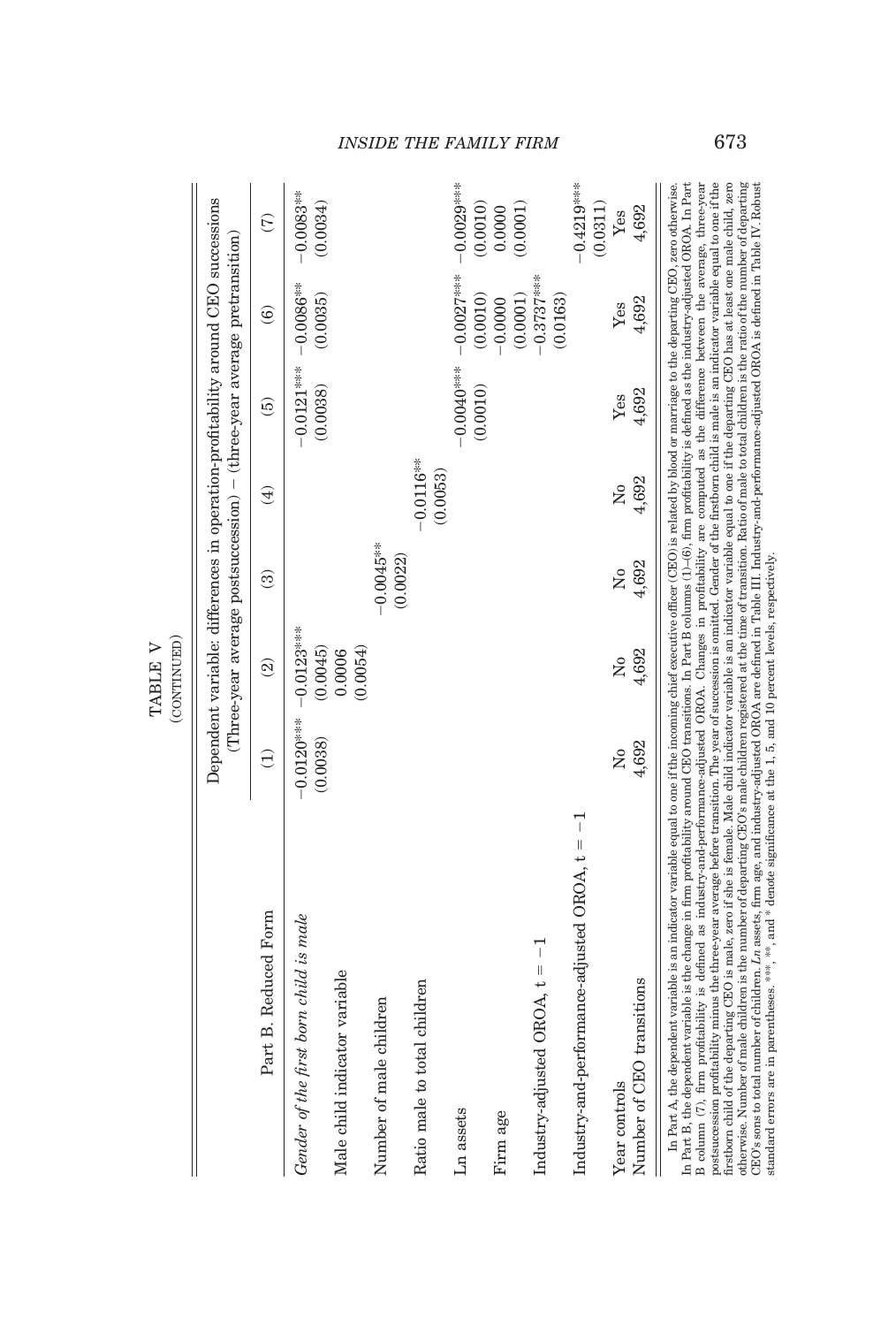presented in Table III suggests that firm characteristics conditional on the gender of the departing CEO's firstborn child are comparable: firm size, age, and profitability prior to CEO transitions are not statistically different from zero, which might ease some of these concerns. We will revisit these issues in Section IV.C.

Reduced-form results provide strong evidence that family successions hurt firm performance. They are arguably free from endogeneity and omitted variable concerns. Yet, the magnitude of this difference needs to be scaled to reflect the fact that it is driven by the subset of firms that appointed a family CEO due to the instrument.

In Table VI we examine the impact of family CEOs on performance around CEO successions using alternative specifications. To facilitate the comparison between OLS and IV estimates, in columns (1) and (2) we provide OLS estimates of the effect of family successions on performance. As measures of firm performance, we use industry-adjusted (columns (1)–(7)) and industry-and-performance-adjusted (column (8)) OROA.

The estimates in Table VI column (1) are comparable to those shown in Table IV, conditional on having at least one child (Table IV shows OLS estimates based on the entire sample). As shown before, family CEOs are associated with lower performance around CEO transitions. The gap between family and unrelated CEOs is statistically significant at the 1 percent level. In column (2) we control for size, age, and profitability the year before the succession. OLS estimates suggest that firms that promote family CEOs trail other firms around successions by approximately 0.8–1.4 percentage points in terms of profitability. Furthermore, consistent with mean-reversion, we find lower gains in performance for larger firms and for those whose pretransition performance was superior. Firm age does not seem to affect changes in performance around successions.

Columns (3)–(8) of Table VI present the estimated coefficients using IVs. As anticipated by Table V, the impact of family CEOs on profitability is negative and statistically significant, regardless of the instrument we use. This result holds when we use the gender of the first child as the instrument, as well as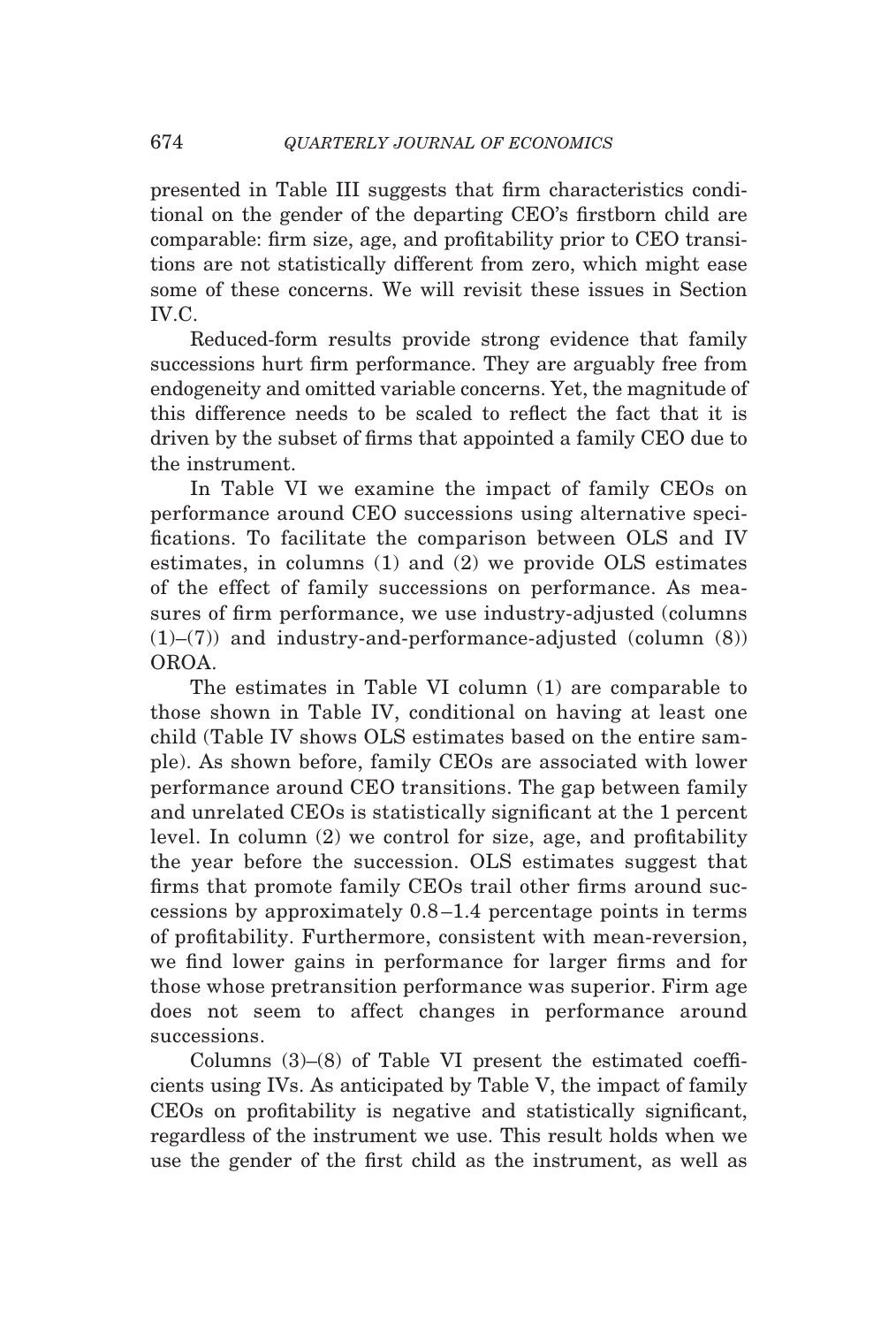|                                                                                                                                                                                                                                                                                                                                                                                                                                                                                                                                                                                                                                                                                                                                                                                                                                                                                                                                                                       | FIRM PERFORMANCE AND FAMILY SUCCESSIONS: OLS AND INSTRUMENTAL VARIABLES |                                      | Dependent variable: differences in operating profitability around CEO successions<br>(Three-year average postsuccession) – (Three-year average pretransition) |                         |                          |                          |                                      |                          |
|-----------------------------------------------------------------------------------------------------------------------------------------------------------------------------------------------------------------------------------------------------------------------------------------------------------------------------------------------------------------------------------------------------------------------------------------------------------------------------------------------------------------------------------------------------------------------------------------------------------------------------------------------------------------------------------------------------------------------------------------------------------------------------------------------------------------------------------------------------------------------------------------------------------------------------------------------------------------------|-------------------------------------------------------------------------|--------------------------------------|---------------------------------------------------------------------------------------------------------------------------------------------------------------|-------------------------|--------------------------|--------------------------|--------------------------------------|--------------------------|
|                                                                                                                                                                                                                                                                                                                                                                                                                                                                                                                                                                                                                                                                                                                                                                                                                                                                                                                                                                       |                                                                         |                                      | <b>OLS</b>                                                                                                                                                    |                         |                          |                          | $IV-2SLS$                            |                          |
|                                                                                                                                                                                                                                                                                                                                                                                                                                                                                                                                                                                                                                                                                                                                                                                                                                                                                                                                                                       | $\widehat{\Xi}$                                                         | $\widehat{S}$                        | ම                                                                                                                                                             | $\widehat{E}$           | $\widehat{5}$            | $\widehat{\mathbf{6}}$   | $\widehat{C}$                        | $\circledS$              |
| Family CEO                                                                                                                                                                                                                                                                                                                                                                                                                                                                                                                                                                                                                                                                                                                                                                                                                                                                                                                                                            | $-0.0142***$<br>(0.0038)                                                | $-0.0079**$<br>(0.0036)              | $-0.1260***$<br>(0.0429)                                                                                                                                      | $-0.0722**$<br>(0.0317) | $-0.0606***$<br>(0.0298) | $-0.0808***$<br>(0.0383) | $-0.0928***$<br>(0.0393)             | $-0.0886**$<br>(0.0384)  |
| Ln assets                                                                                                                                                                                                                                                                                                                                                                                                                                                                                                                                                                                                                                                                                                                                                                                                                                                                                                                                                             |                                                                         | $-0.0030**$<br>(0.0010)              |                                                                                                                                                               |                         |                          |                          | $-0.0074***$<br>(0.0023)             | $-0.0074***$<br>(0.0022) |
| Firm age                                                                                                                                                                                                                                                                                                                                                                                                                                                                                                                                                                                                                                                                                                                                                                                                                                                                                                                                                              |                                                                         | 0.0000                               |                                                                                                                                                               |                         |                          |                          | 0.0001                               | 0.0002                   |
| Industry-adjusted OROA, $t = -1$                                                                                                                                                                                                                                                                                                                                                                                                                                                                                                                                                                                                                                                                                                                                                                                                                                                                                                                                      |                                                                         | $-0.3727***$<br>(0.0001)<br>(0.0164) |                                                                                                                                                               |                         |                          |                          | $-0.3510***$<br>(0.0001)<br>(0.0198) | (0.0001)                 |
| Industry-and-performance-<br>adjusted OROA, $t = -1$                                                                                                                                                                                                                                                                                                                                                                                                                                                                                                                                                                                                                                                                                                                                                                                                                                                                                                                  |                                                                         |                                      |                                                                                                                                                               |                         |                          |                          |                                      | $-0.3920***$             |
| Year controls                                                                                                                                                                                                                                                                                                                                                                                                                                                                                                                                                                                                                                                                                                                                                                                                                                                                                                                                                         | ž                                                                       | Yes                                  | ž                                                                                                                                                             | ž                       | $\mathsf{\hat{z}}$       | ž                        | Yes                                  | (0.0350)<br>Yes          |
| Number of CEO transitions                                                                                                                                                                                                                                                                                                                                                                                                                                                                                                                                                                                                                                                                                                                                                                                                                                                                                                                                             | 4,692                                                                   | 4,692                                | 4,692                                                                                                                                                         | 4,692                   | 4,692                    | 4,692                    | 4,692                                | 4,692                    |
| Instrumental variables                                                                                                                                                                                                                                                                                                                                                                                                                                                                                                                                                                                                                                                                                                                                                                                                                                                                                                                                                |                                                                         |                                      |                                                                                                                                                               |                         |                          |                          |                                      |                          |
| Gender of the first child                                                                                                                                                                                                                                                                                                                                                                                                                                                                                                                                                                                                                                                                                                                                                                                                                                                                                                                                             |                                                                         |                                      |                                                                                                                                                               |                         |                          |                          |                                      |                          |
| Male child indicator variable                                                                                                                                                                                                                                                                                                                                                                                                                                                                                                                                                                                                                                                                                                                                                                                                                                                                                                                                         |                                                                         |                                      |                                                                                                                                                               |                         |                          |                          |                                      |                          |
| Number of male children                                                                                                                                                                                                                                                                                                                                                                                                                                                                                                                                                                                                                                                                                                                                                                                                                                                                                                                                               |                                                                         |                                      |                                                                                                                                                               |                         |                          |                          |                                      |                          |
| Ratio male to total children                                                                                                                                                                                                                                                                                                                                                                                                                                                                                                                                                                                                                                                                                                                                                                                                                                                                                                                                          |                                                                         |                                      |                                                                                                                                                               |                         |                          |                          |                                      |                          |
| Estimated coefficients in columns (1) and (2) are from least squares regressions. Estimated coefficients in columns (3)–(8) are from IV-2SLS regressions. In columns (1)–(7) the<br>dependent variable is the change in industry-adjusted OROA around CEO successions as defined in Table V. In column (8) the dependent variable is the change in industry-and-<br>performance-adjusted OROA around CEO successions as defined in Table V. Pamily CEO, the instrumented variable, is defined in Table V. Depending on the specification, as<br>indicated above, the instrumental variables are gender of the firstborn child of a departing CEO (1 = male, 0 = female), male child indicator variable (1 = departing CEO has at<br>least one son at the time of succession, 0 = otherwise), number of male children of the departing CEO, and ratio of male to total number of children of the departing CEO. Other<br>control variables are defined in Tables III a |                                                                         |                                      |                                                                                                                                                               |                         |                          |                          |                                      |                          |
|                                                                                                                                                                                                                                                                                                                                                                                                                                                                                                                                                                                                                                                                                                                                                                                                                                                                                                                                                                       |                                                                         |                                      |                                                                                                                                                               |                         |                          |                          |                                      |                          |

TABLE VI TABLE VI *INSIDE THE FAMILY FIRM* 675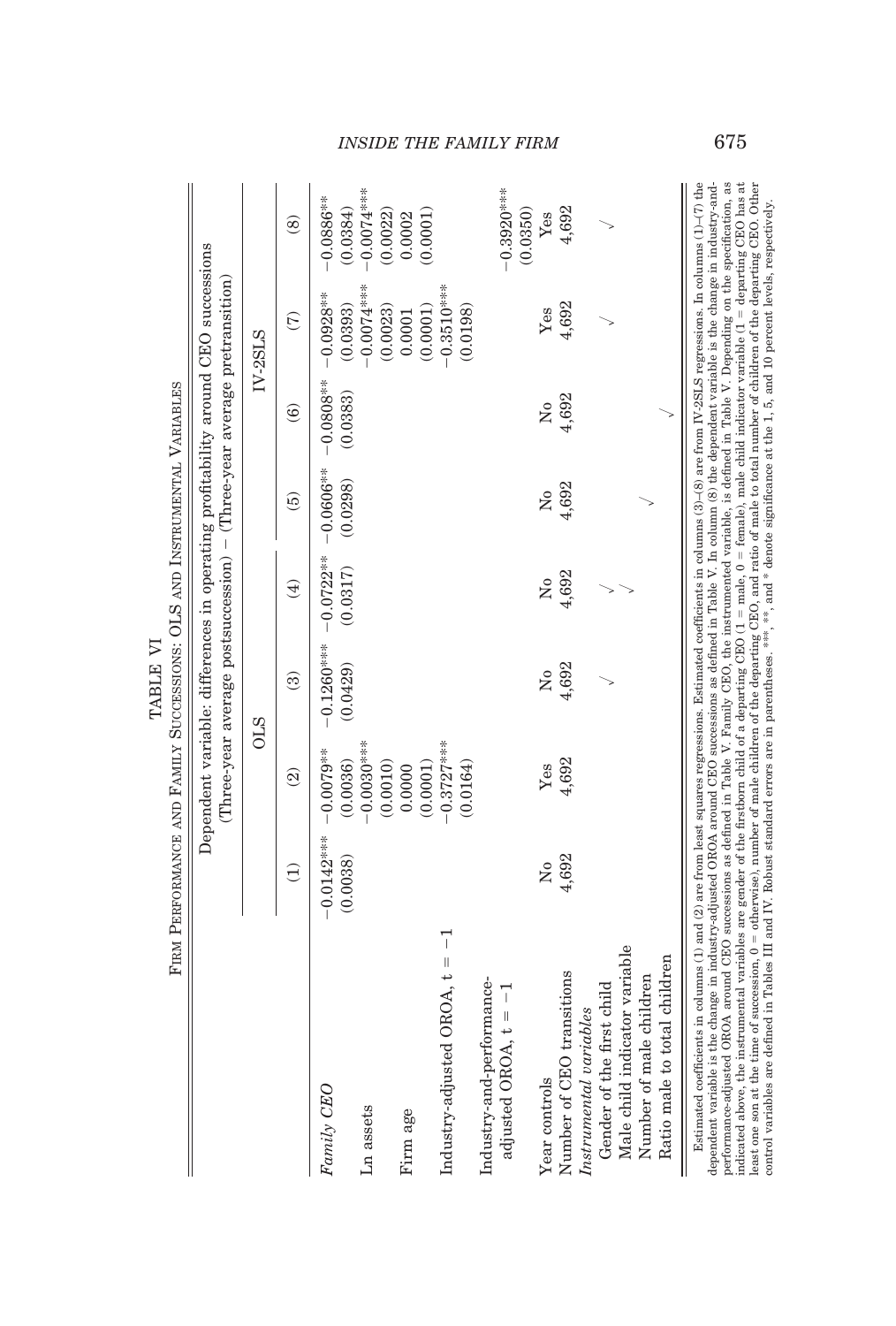when we replace it by the number of male children or the ratio of male to total children.<sup>9</sup>

In all cases, the magnitude of the estimated coefficient is larger than the one estimated using OLS, implying a reduction in profitability relative to unrelated transitions of at least six percentage points.10 The large gap between IV and OLS estimates suggests that family successions tend to occur when unobserved firm performance is expected to improve or, alternatively, that unrelated CEOs tend to face more challenging environments. As a result, OLS underestimates the true differential in performance between family and unrelated CEOs.

### *IV.C. Timing of CEO Successions*

Even though Table III provides evidence that the first child male-female groupings are comparable prior to succession in terms of size and profitability, a potential concern with the preceding results is that we might be capturing differences in performance attributed to a differential timing of CEO successions for family or unrelated managers.

In Table VII we present instrumental-variables-two-stageleast-squares (IV-2SLS) results for alternative windows of analysis before, during, and after CEO transitions. In column (1) we examine changes in profitability using a window before the transition, estimated around year  $t = -3$ . In column (2) we replicate the basic specification of Table VII containing a CEO transition, and in column (3) we use a posttransition window centered at

9. The differences in the family-CEO estimated coefficients in columns (3) to (6) are hard to interpret as the number of male children or the gender ratio of children might not meet the exclusion restriction. For example, the number of family candidates is larger in firms in which the departing CEO has a large number of sons, and, as a result, family CEOs chosen in these firms are probably better than those chosen in firms in which the departing CEO has few sons. This alternative channel works against finding family CEO underperformance. Consistent with this notion, the estimated coefficient in column (4) increases when we control for family size (results not shown). In addition, given the large standard errors, we cannot reject that the estimated coefficient varies significantly for these alternative instruments.

10. An alternative explanation for the large gap between IV and OLS estimates is measurement error in the family succession variable. Given that family tree information is obtained from the official Danish Civil Registration System, measurement error concerns would tend to be minor. We also address this potential concern by examining the robustness of our estimates to different definitions of family transitions. Alternatively, we classify as family successions: (a) those events where the last names of the incoming and departing CEOs coincide or (b) those transitions where the incoming CEO was the offspring (as opposed to other relatives) of the departing CEO. Alternative family definitions do not affect the results (results not shown).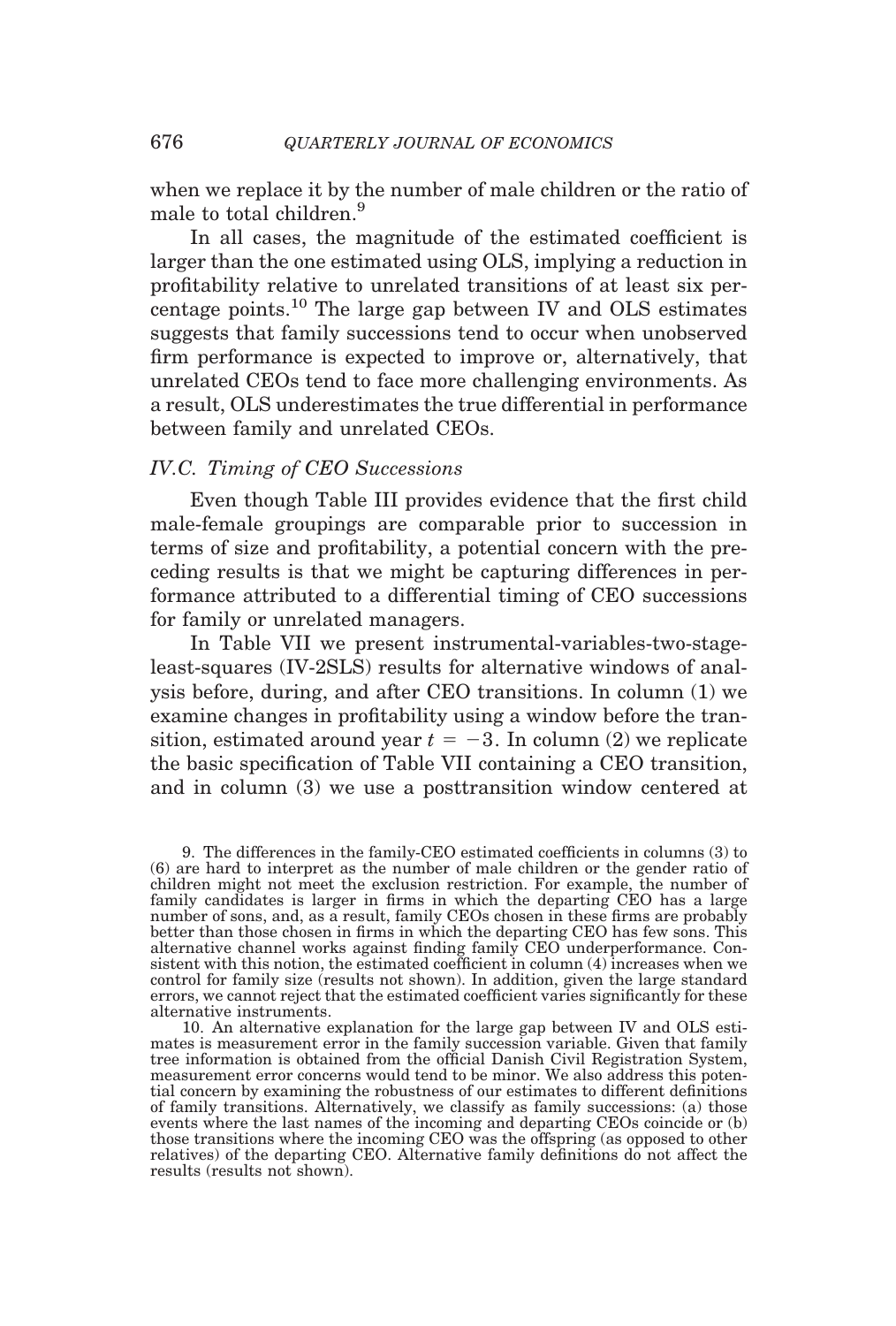| $\overline{a}$           |
|--------------------------|
|                          |
| ֖֚֚֚֡֬<br>֖֚֚֚֚֚֚֚֚֝֝֝֝֝ |
| i<br>I                   |
| Ì,                       |
| I                        |
|                          |
|                          |

 $\mathbf{II}$ 

। ਦੁ

 $\omega$ 

 $\overline{1}$ 

|                                                             |                                                |                                                            |                                                 |                         | Dependent variable: differences in industry-and-performance-adjusted operating profitability<br>(Three-year average postsuccession) – (three-year average pretransition) |                          |                                                                        |
|-------------------------------------------------------------|------------------------------------------------|------------------------------------------------------------|-------------------------------------------------|-------------------------|--------------------------------------------------------------------------------------------------------------------------------------------------------------------------|--------------------------|------------------------------------------------------------------------|
|                                                             |                                                | Windows                                                    |                                                 |                         |                                                                                                                                                                          | Sub-samples              |                                                                        |
|                                                             | differences in<br>Pretransition<br>performance | Differences in<br>performance<br>around CEO<br>transitions | Posttransition<br>differences in<br>performance | CEO's age<br>(55, 70)   | Departing Departing CEO's<br>age other than<br>(55, 70)                                                                                                                  | Full sample              | CEO transition and<br>death occur in the<br>departing CEO<br>same year |
|                                                             | $\widehat{\Xi}$                                | $\widehat{\mathfrak{D}}$                                   | ම                                               | $\bigoplus$             | $\widehat{5}$                                                                                                                                                            | $\widehat{\mathbf{e}}$   | $\widehat{C}$                                                          |
| Family CEO                                                  | (0.0420)<br>0.325                              | $-0.0886**$<br>(0.0384)                                    | (0.0608)<br>$-0.0435$                           | $-0.0836***$<br>0.0382) | (0.0926)<br>0.0962                                                                                                                                                       | $-0.0372***$<br>(0.0141) | (0.1411)<br>$-0.1475$                                                  |
| Year controls                                               | Yes                                            | Yes                                                        | Yes                                             | Yes                     | Yes                                                                                                                                                                      | ${\it Yes}$              | Yes                                                                    |
| Firm controls                                               | Yes                                            | Yes                                                        | Yes                                             | Yes                     | Yes                                                                                                                                                                      | Yes                      | ${\rm Yes}$                                                            |
| Number of CEO transitions<br>Instrumental variables         | 2,480                                          | 4,692                                                      | 1,511                                           | 2,159                   | 2,533                                                                                                                                                                    | 5,334                    | 447                                                                    |
| Death of CEO around transition<br>Gender of the first child |                                                |                                                            |                                                 |                         |                                                                                                                                                                          |                          |                                                                        |
|                                                             |                                                |                                                            |                                                 |                         |                                                                                                                                                                          |                          |                                                                        |

All results are from IV-2SLS regressions. Profitability is defined as industry-and-performance-adjusted OROA. Pre-transition change in profitability in column (1) is computed as the difference between the average three-year profitability after year  $t = -3$  minus the three-year average before, where the year  $t = -3$  is omitted. Transition changes in where the year of succession is omitted. Post-*transition* change in profitability in column (3) is computed as the difference between the average three-year profitability after year  $t = +3$  minus the three-year average be  $\mathbf{II}$ profitability in columns (2) and (4)–(7) are computed as the difference between the average, three-year post-succession profitability minus the three-year average before transition,  $(1)$ -(5) and in column (7) is the gender of the firstborn child of the departing CEO (1 = male, 0 = female). The instrumental variable in column (6) is death of the departing CEO around transition  $(1 = \text{outgoing CBO}$  dies in the year of the succession,  $0 = \text{otherwise}$ ). The number of successions in columns (1)–(3) reflects the number of firms with available data performance-adjusted OROA the year prior to succession. These variables are defined in Tables III and IV. Robust standard errors are in parentheses. \*\*\*, \*\* and \* denote All results are from IV-2SLS regressions. Profitability is defined as industry-and-performance-adjusted OROA. *Pre-transition* change in profitability in column (1) is computed as the difference between the average three-year profitability after year  $t = -3$  minus the three-year average before, where the year  $t = -3$  is omitted. *Transition* changes in around transition (1 = outgoing CEO dies in the year of the succession, 0 = otherwise). The number of successions in columns (1)–(3) reflects the number of firms with available data for the relevant analysis. Column (4) reports results for firms where the departing CEO was between 55 and 70 years of age at the time of transition. Column (5) reports results for for the relevant analysis. Column (4) reports results for firms where the departing CEO was between 55 and 70 years of age at the time of transition. Column (5) reports results for firms where the departing CEO's age was either below 55 or above 70 at the time of transition. Column (6) shows results for the full sample. Finally, column (7) uses observations where the departing CEO died at the time of transition. All specifications include controls for (estimated coefficients are not reported): *Ln* assets, firm age, and industry-andprofitability in columns (2) and (4)–(7) are computed as the difference between the average, three-year post-succession profitability minus the three-year average before transition, where the year of succession is omitted. *Post-transition* change in profitability in column (3) is computed as the difference between the average three-year profitability after year *t* = 3 minus the three-year average before, where the year *t* 3 is omitted. Family CEO, the instrumented variable, is defined in Table V. The instrumental variable in columns (1)–(5) and in column (7) is the gender of the firstborn child of the departing CEO (1 = male, 0 = female). The instrumental variable in column (6) is death of the departing CEO firms where the departing CEO's age was either below 55 or above 70 at the time of transition. Column (6) shows results for the full sample. Finally, column (7) uses observations where the departing CEO died at the time of transition. All specifications include controls for (estimated coefficients are not reported): *Ln* assets, firm age, and industry-andperformance-adjusted OROA the year prior to succession. These variables are defined in Tables III and IV. Robust standard errors are in parentheses. \*\*\*, \*\*, and \* denote significance at the 1, 5, and 10 percent levels, respectively. significance at the 1, 5, and 10 percent levels, respectively.

## *INSIDE THE FAMILY FIRM* 677

 $\overline{\phantom{a}}$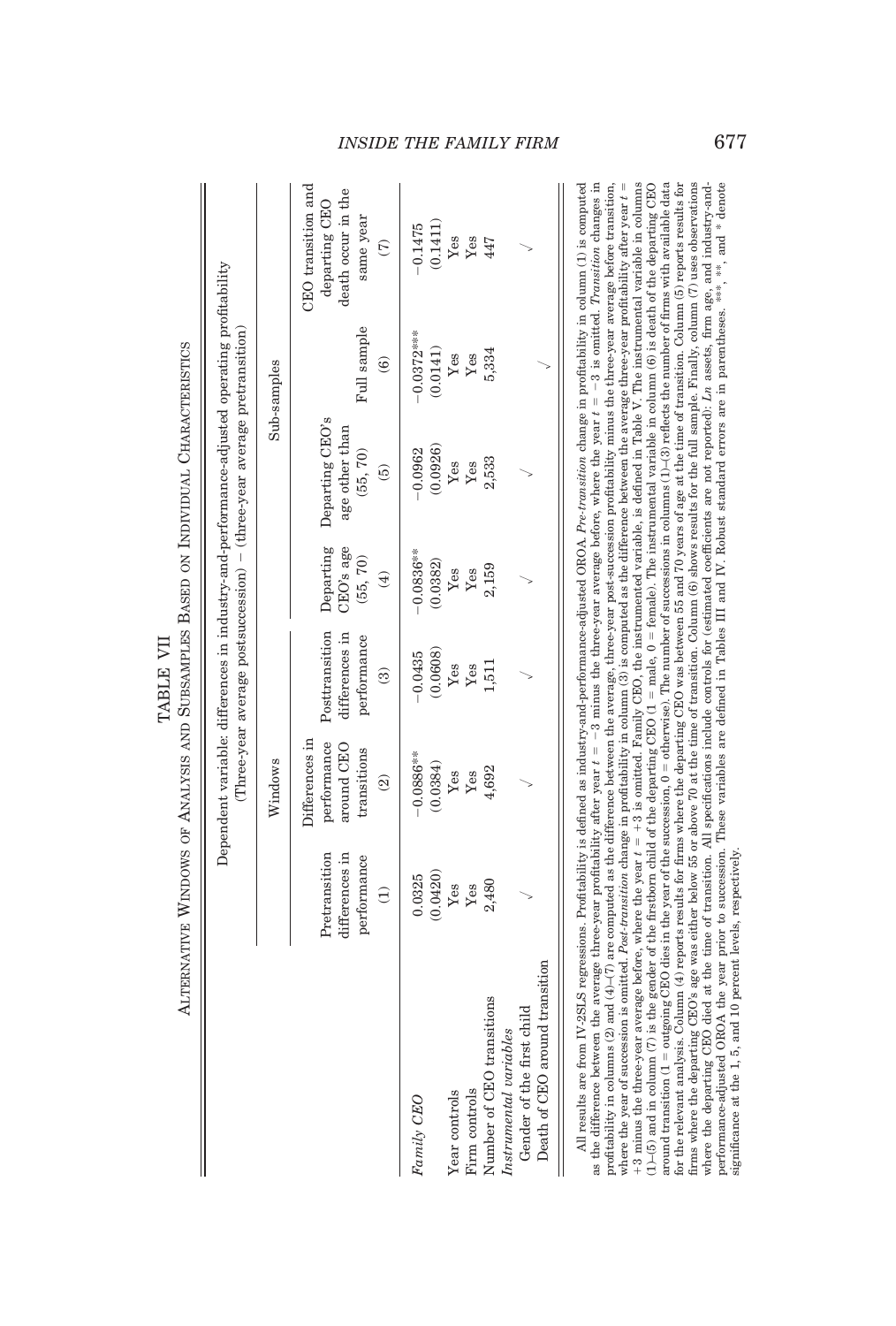year  $t = +3$ . In all cases, changes in performance are computed as the difference in the three-year average industry-and-performance-adjusted OROA around the key date. Results are computed for all firms with data in each relevant window of analysis.

We fail to find a statistically significant difference between firms that undergo family successions and those that promote unrelated CEOs in any window of analysis, except for the window that contains CEO transitions (column (2)). The result of column (1) in Table VII indicates that performance prior to succession is not affected by the gender of the departing CEO's firstborn child. This result casts doubt on the idea that CEOs time their succession differentially as a function of the instrument. In addition, the result in column (3) indicates that firms that undergo family transitions do not recover from the decline in performance suffered after succession. The lack of postsuccession recovery is evidence of a permanent negative impact of family CEOs.

In columns (4) and (5) of Table VI, we examine the robustness of our findings on alternative subsamples based on the departing CEO's age. In column (4) we only include CEO transitions in which the departing CEO left the helm at a "normal" retirement age (between 55 and 70), as we want to test whether family underperformance is explained by late (early) retirement of founders. We find that normal retirement age transitions exhibit similar patterns of performance between family and unrelated CEOs, compared to the entire sample. Specifically, the estimated gap in performance is 8.4 percentage points, significant at the 5 percent level. In column (5) of Table VI, we restrict the sample to successions in which the departing CEO leaves the position either before age 55 or after age 70. In this latter case, the estimated coefficient is comparable to that estimated in column (4). However, the first stage is weaker, as younger CEOs are less likely to have adult children at the time of succession, and the standard errors in the second stage are twice as large.

An alternative test of the merits of family and unrelated CEOs that is less prone to criticism related to the timing of the transition is, following Johnson et al. [1985], to instrument for family CEOs using an indicator variable equal to one in cases where the departing CEO died in the year of the CEO change. The main advantage of this test is that the timing of the CEO succession is likely to be exogenous, as the timing of death tends to be unexpected. Yet, CEO deaths can potentially affect performance through other channels beyond the effect of a family or unrelated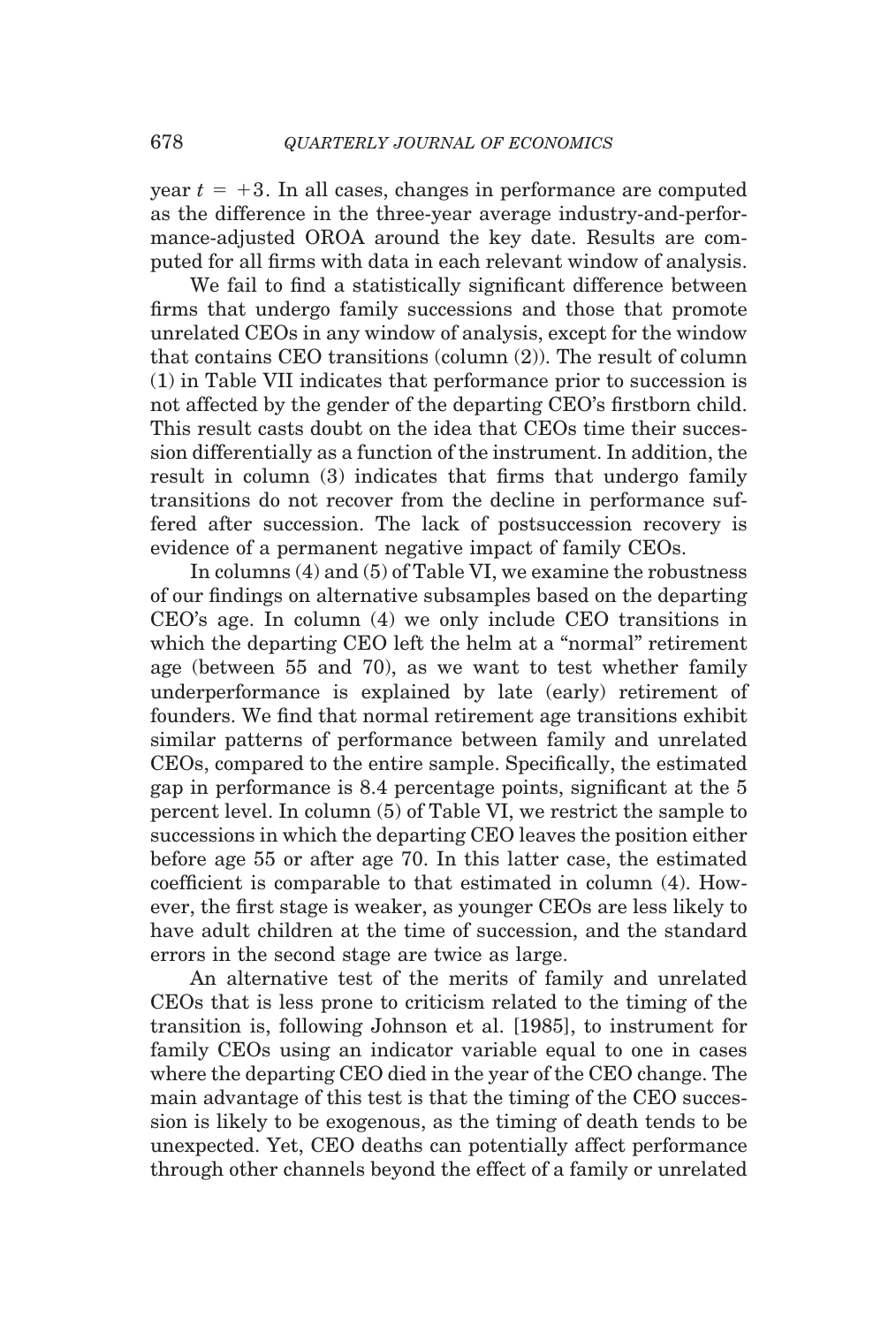CEO. In Table VI column (6) we present results using this alternative instrument. Consistent with our prior findings, we find that family CEOs harm firm performance. The estimated coefficient points to a decline in performance of 3.7 percentage points, significant at the 1 percent level.

In the last column in Table VI, we present results when the sample is restricted to observations in which the outgoing CEO died around management transitions, and we use the gender of the first child as an instrument. A clear advantage of this specification is that it addresses both concerns related to the endogeneity of the timing of successions, as well as concerns related to the exclusion restriction. One disadvantage, however, is that the sample size falls dramatically. We find that even in this case, the estimated coefficient is negative and similar in magnitude to previous specifications, although its associated standard errors are almost four times those in column (2).

### *IV.D. The Impact of Firm and Industry Characteristics on the Value of Family CEOs*

A different concern is that results might be explained by differences in reported, rather than actual, performance. Family CEOs might be more prone than unrelated CEOs to divert firms' cash flows to the controlling family, even when the core operating performance of the two groups is identical. In Table VIII we test for this possibility by examining whether the results are explained by small firms (column (2)) or by firms that lack a formal board of directors (column (3)). In Denmark, limited liability firms incorporated as ApS corporations (43 percent of the sample) can choose whether to have a board of directors. We show that these less-formal firms do not explain our results. Family-CEO underperformance exists for firms with above-median asset size, as well as for firms with a formal board of directors.

We also explore if the superior performance of unrelated CEOs is alternatively explained by changes in the governance structure of firms around CEO transitions. For example, unrelated CEOs might coincide with acquisitions by larger and more efficient firms. If that were the case, the finding of superior performance relative to family CEOs could not be interpreted as the product of outside managerial talent per se. To test for this possibility and in lieu of our lack of detailed ownership data, we restrict our analysis to firms in which at least one family member of the departing CEO stays on the board post-CEO transition. For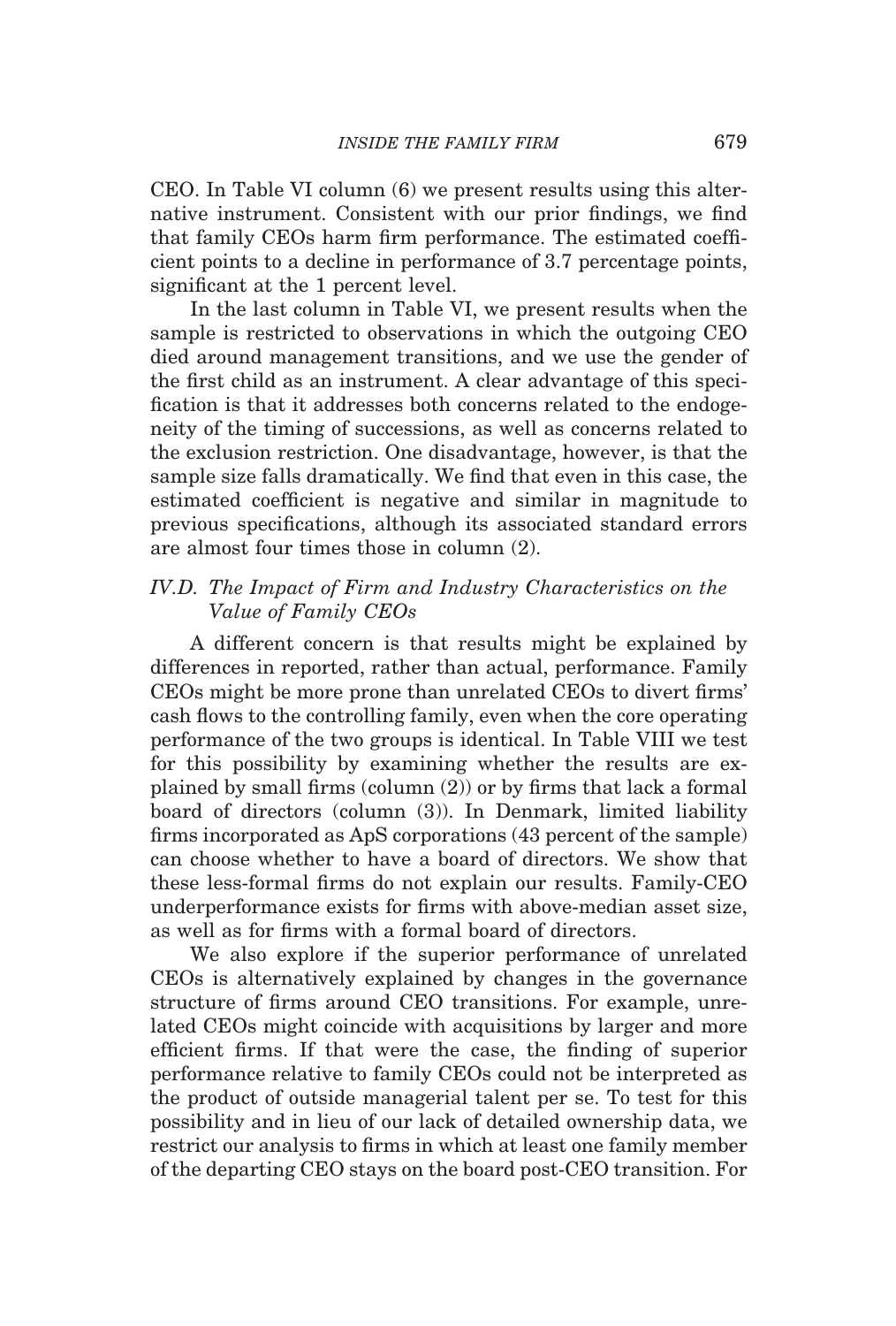|                                                             |                                                                          |                                                                                                                                                                                                      | volatility<br>output<br>High<br>$\left(11\right)$                                       | $-0.1330***$<br>(0.0636)<br>2,015<br>${\rm Yes}$<br>$Y$ es                   |                                                                                                                                           |
|-------------------------------------------------------------|--------------------------------------------------------------------------|------------------------------------------------------------------------------------------------------------------------------------------------------------------------------------------------------|-----------------------------------------------------------------------------------------|------------------------------------------------------------------------------|-------------------------------------------------------------------------------------------------------------------------------------------|
|                                                             |                                                                          | Import<br>High<br>Dependent variable: differences in industry-and-performance-adjusted operating profitability<br>High labor<br>schooling<br>force<br>Industry characteristics<br>High per<br>worker |                                                                                         | penetration<br>$\widehat{10}$                                                | $-0.0970*$<br>(0.0527)<br>2,174<br>${\rm Yes}$<br>${\it Yes}$                                                                             |
|                                                             |                                                                          |                                                                                                                                                                                                      |                                                                                         |                                                                              | levels<br>$\widehat{\mathbf{e}}$                                                                                                          |
|                                                             |                                                                          |                                                                                                                                                                                                      | wages<br>$\circledast$                                                                  | 2,045<br>Yes                                                                 |                                                                                                                                           |
| OTHER SUBSAMPLES BASED ON FIRM AND INDUSTRY CHARACTERISTICS | (Three-year average postsuccession) – (Three-year average pretransition) |                                                                                                                                                                                                      |                                                                                         | Reports<br>spending<br>R&D<br>$\widehat{\epsilon}$                           | $-0.121121191 - 0.119110 - 10.1568$ **<br>$\begin{array}{ccc} (0.0760) & (0.0668) \\ \text{Yes} & \text{Yes} \end{array}$<br>2,012<br>Yes |
|                                                             |                                                                          |                                                                                                                                                                                                      | growth<br>High<br>$\widehat{\mathbf{e}}$                                                | (0.0606)<br>2,312<br>${\it Yes}$<br>${\it Yes}$                              |                                                                                                                                           |
|                                                             |                                                                          |                                                                                                                                                                                                      | High share<br>transitions<br>of family<br><b>CEO</b><br>$\widehat{\mathbf{e}}$          | (0.0406)<br>$-0.0507$<br>2,022<br>${\rm Yes}$<br>Yes                         |                                                                                                                                           |
|                                                             |                                                                          |                                                                                                                                                                                                      | postsuccession<br>members in<br>Firms with<br>family<br>board<br>$\widehat{\mathbf{f}}$ | $-0.0901*$<br>(0.0518)<br>1,533<br>${\it Yes}$<br>Yes                        |                                                                                                                                           |
|                                                             |                                                                          | Firm characteristics                                                                                                                                                                                 | Firms with<br>directors<br>board of<br>formal<br>$\widehat{\mathbf{e}}$                 | $-0.0934***$<br>(0.0470)<br>3,239<br>${\it Yes}$<br>Yes                      |                                                                                                                                           |
|                                                             |                                                                          |                                                                                                                                                                                                      | $a$ ssets $\geq$<br>median<br>Firms<br>with<br>$\widehat{\mathfrak{D}}$                 | (0.0478)<br>2,397<br>${\it Yes}$<br>$Y$ es                                   |                                                                                                                                           |
|                                                             |                                                                          |                                                                                                                                                                                                      | sample<br>Full<br>$\widehat{\Xi}$                                                       | $-0.0886**-0.1140**$<br>(0.0384)<br>4,692<br>${\rm Yes}$<br>$Y$ es           |                                                                                                                                           |
|                                                             |                                                                          |                                                                                                                                                                                                      |                                                                                         | Number of CEO<br>Firm controls<br>Year controls<br>transitions<br>Family CEO |                                                                                                                                           |

for firms in which there was at least one family member of the departing CEO in the board after succession. Columns (5)–(11) present results for subsamples of firms based on industry characteristics. Column (5) present re industries with above-median production growth during the sample period. Column (7) presents data for firms in industries with positive research and development (R&D) spending.<br>Columns (8)–(11) present data for firms in in All results are from IV-2SLS regressions. The dependent variable is the difference in industry-and-performance-adjusted OROA around chief executive officer (CBO) successions as defined in Table V. Pamily CBO, the instrumented variable, is defined in Table V. The instrumental variable is the gender of the firstborn child of the departing CBO (1 = male, 0 = female). Column (1) presents results for the full sample. Columns (2)–(4) present results for subsamples of firms based on firm characteristics. Column (2) presents results for firms with book value Column (1) presents results for the full sample. Columns (2)–(4) present results for subsamples of firms based on firm characteristics. Column (2) presents results for firms with book value of assets above the median of the sample at the time of succession. Column (3) presents results for firms with a formal board of directors at the time of transition. Column (4) presents results for firms in which there was at least one family member of the departing CEO in the board after succession. Columns (5)–(11) present results for subsamples of firms based on industry characteristics. Column (5) present results for firms in industries that are above the median in terms of prevalence of family CEO transitions. Column (6) presents results for firms in Columns (8)–(11) present data for firms in industries with higher than the sample median levels of (i) per worker wages, (ii) educational attainment, (iii) import penetration, and (iv) output volatility. Variables in columns (6)–(10) are constructed using industry-level data for 1990–2002. Output volatility was estimated using the volatility of output growth between 1966 and volatility. Variables in columns (6)–(10) are constructed using industry-level data for 1990–2002. Output volatility was estimated using the volatility of output growth between 1966 and 2002. Data on production growth, labor compensation, import penetration, and output volatility at the industry-level are from Statistics Denmark's public website. Average schooling levels by industry were constructed by the authors using confidential data from statistics Demmark. Data on industry-level R&D spending are from the OBCD STAN database. All specifications include controls for (estimated coefficients are not reported): Ln assets, firm age, and industry-and-performance-adjusted OROA the year prior to succession. These variables are defined in include controls for (estimated coefficients are not reported): *Ln* assets, firm age, and industry-and-performance-adjusted OROA the year prior to succession. These variables are defined in All results are from IV-2SLS regressions. The dependent variable is the difference in industry-and-performance-adjusted OROA around chief executive officer (CEO) successions as defined in Table V. Family CEO, the instrumented variable, is defined in Table V. The instrumental variable is the gender of the firstborn child of the departing CEO (1 = male, 0 = female). of assets above the median of the sample at the time of succession. Column (3) presents results for firms with a formal board of directors at the time of transition. Column (4) presents results industries with above-median production growth during the sample period. Column (7) presents data for firms in industries with positive research and development (R&D) spending. 2002. Data on production growth, labor compensation, import penetration, and output volatility at the industry-level are from Statistics Denmark's public website. Average schooling levels by industry were constructed by the authors using confidential data from statistics Denmark. Data on industry-level R&D spending are from the OECD STAN database. All specifications Tables III and IV. Robust standard errors are in parentheses. \*\*\*, \*\*, and \* denote significance at the 1, 5, and 10 percent levels, respectively. Tables III and IV. Robust standard errors are in parentheses. \*\*\*, \*\*, and \* denote significance at the 1, 5, and 10 percent levels, respectively.

### 680 *QUARTERLY JOURNAL OF ECONOMICS*

TABLE VIII

TABLE VIII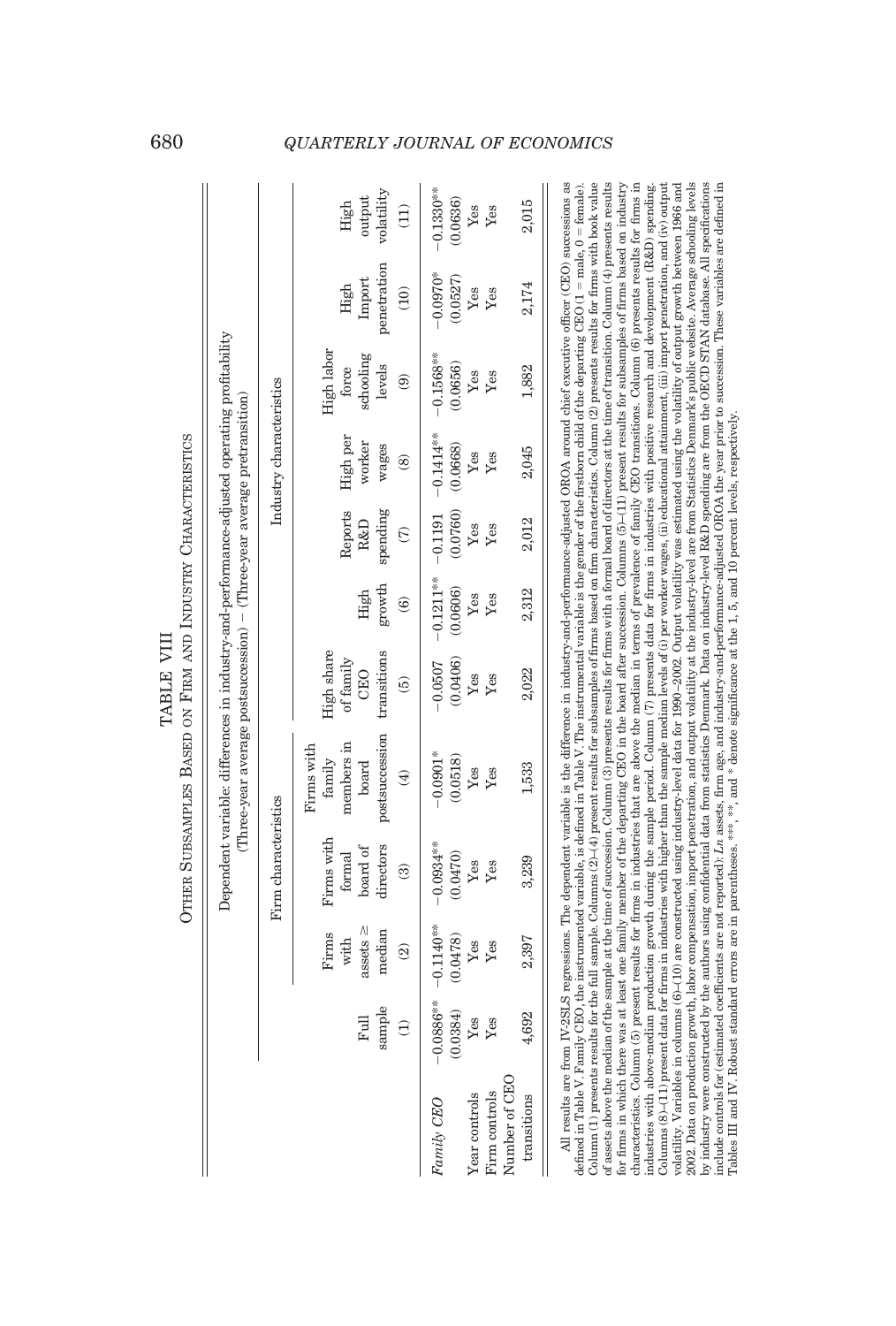this subsample, the economic magnitude and statistical significance of the estimated coefficient is almost identical to what we found for the full sample (reported for reference in column (1)).

In Table VIII columns (5) to (11), we assess the role of industry characteristics in explaining the differential performance of family and unrelated CEOs. In evaluating alternative industry characteristics, we hypothesize that managerial skills are potentially more valuable in certain economic environments, such as innovative industries, and less important in others, such as mature businesses with established production processes or organizational cultures.

A natural place to start this analysis is investigating the family-CEO gap in industries where family CEOs are relatively more common and, presumably, better suited for their positions. To measure the relative frequency of family successions by industry, we divide the firms in the sample into two subsamples based on whether or not firms belonged to industries with an above-median concentration of family transitions. In column (5) we present results for the relative high family succession subsample. As expected, the negative impact of family transitions is mitigated. The point estimate is negative, although the coefficient is not statistically different from zero. Failing to find significant differences in performance in this latter case can potentially help to explain the gap between OLS and IV estimates. The latter are based on firms that promote a family CEO due to the gender of the first child. By *randomly* selecting family CEOs, the IV would underrepresent those industries where family CEOs are normally present, relative to OLS.

We also test for the impact of family CEOs under a variety of industry environments using industry information on production growth, research and development (R&D) activities, wages per employee, average years of schooling by workers, import penetration, and growth volatility.11 Column (6) in Table VIII shows that family CEOs significantly underperform in high-growth industries, while the coefficient on family succession in lower-growth

<sup>11.</sup> To investigate the impact of industry growth, industry wages, workers' schooling levels, import penetration, and output volatility, we divide the sample into two groups based on the median of the relevant variable. Industry growth and volatility is calculated using the value of production. Data on production growth, volatility, labor compensation, and import penetration are from Statistics Denmark (www.dst.dk). Data on industry schooling levels was constructed by the authors using confidential data on individual schooling and industry of employment from Statistics Denmark. We assess the impact of R&D activities by reporting the results for those firms in industries that report R&D expenses in the OECD Structural Analysis (STAN) database (www.oecd.org).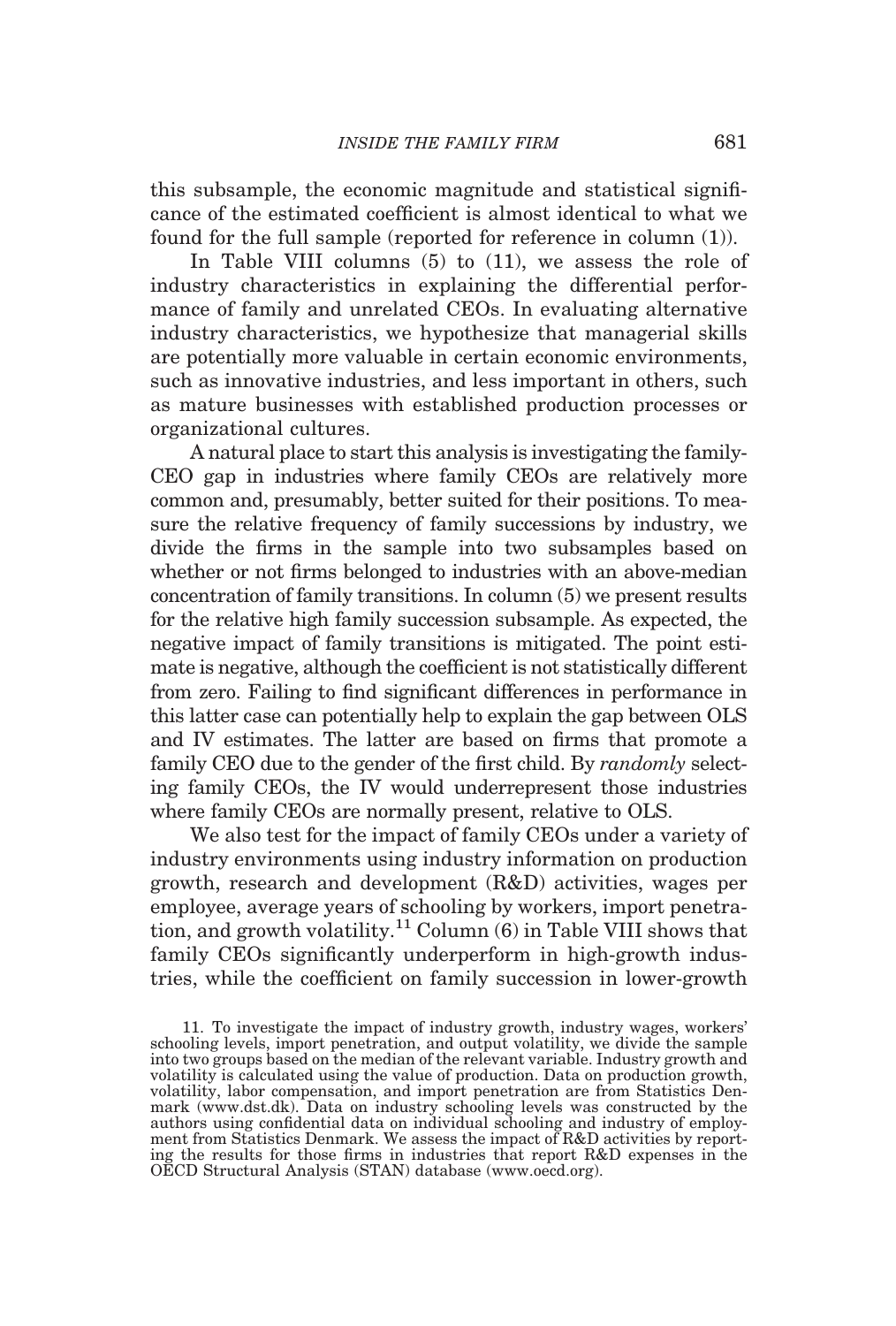and mature industries (results not shown) is lower and only significant at the 15 percent level. Column (7) presents the estimated coefficient for family-CEO firms in industries with R&D spending, which is higher than the average for the entire sample but only marginally significant.

We further test for the skills required to manage firms by assessing the value of family CEOs in industries with relatively higher wages and educational attainment levels. There are several advantages of these alternative measures relative to R&D information. First, wage data are available for every industry in the economy. Second, a significant fraction of firms in the service sector are high skilled with little or no R&D. Educational attainment levels, in contrast, provide a direct approximation for the formal skills acquired by workers in a given industry. Interestingly, both proxies for skill suggest that family CEOs are only statistically significantly harmful to performance in firms that operate in industries where human capital seems to be important. This result contrast with OLS differences, where no such pattern is evident.<sup>12</sup>

The level of import penetration does not seem to be important in explaining the gap between family and unrelated CEOs. High import penetration industries exhibit a similar estimated family-CEO effect as the average of the sample (column (10)). Conversely, output volatility does suggest that family CEOs might be particularly detrimental to performance in uncertain environments (column (11)).

Overall, Table VIII documents that unrelated CEOs are particularly valuable in industries where professional managers would be expected to matter the most.

#### *IV.E. Alternative Dependent Variables*

In Table IX we investigate the impact of family CEOs on alternative measures of performance. We compute differences in net income, return on capital employed (ROCE), and firm assets around CEO transitions and report the results in columns (1), (2), and  $(3)$ , respectively.<sup>13</sup> Firms that appoint family CEOs undergo

<sup>12.</sup> Results not shown.

<sup>13.</sup> Differences are estimated using the three-year postsuccession performance measures minus the three-year average before transition. Net income is analyzed as a ratio of total assets. Return on capital employed is the ratio of operating income to the sum of the book value of equity plus the book value of debt. The measure of assets is the natural logarithm of assets in 2000 Danish Kroner.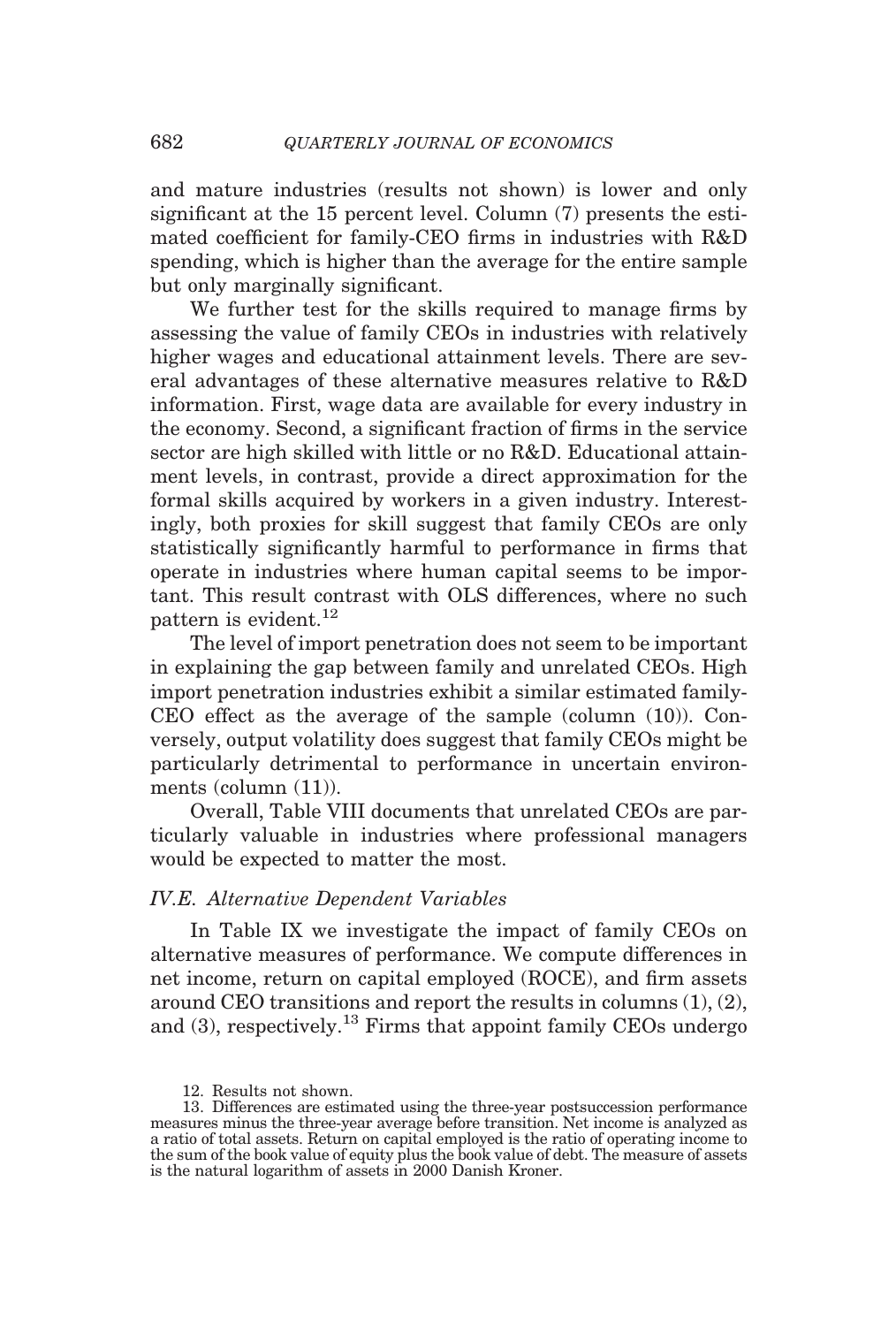|                                | Net income<br>to assets<br>(1) | Return on<br>capital<br>employed<br>(2) | Log of<br>assets<br>(3) | Bankruptcy/<br>liquidation<br>(4) | Bankruptcy/<br>liquidation<br>(5) |
|--------------------------------|--------------------------------|-----------------------------------------|-------------------------|-----------------------------------|-----------------------------------|
| <b>Family CEO</b>              | $-0.0688**$<br>(0.0345)        | $-0.1172**$<br>(0.0455)                 | $-0.3059$<br>(0.2387)   | 0.0588<br>(0.0553)                | $0.1715*$<br>(0.1020)             |
| Year controls                  | Yes                            | Yes                                     | Yes                     | Yes                               | Yes                               |
| Firm controls<br>Number of CEO | Yes                            | Yes                                     | Yes                     | Yes                               | Yes                               |
| transitions                    | 4,692                          | 2,553                                   | 4,692                   | 4,568                             | 2,258                             |

| <b>TABLE IX</b>                 |
|---------------------------------|
| ALTERNATIVE DEPENDENT VARIABLES |

All results are from IV-2SLS regressions. The dependent variables in columns (1)–(3) are the difference between the three-year, postsuccession performance measures minus the three-year average before transition. Net income to assets is the industry-adjusted ratio of net income to total assets. Return on capital employed is the ratio of operating income to the sum of the book value of equity plus the book value of debt. Log of assets is the natural logarithm of total assets in 2000 Danish Kroner. The dependent variable in columns (4) and (5) is bankruptcy/liquidation, an indicator variable equal to one if the firm is under a bankruptcy or liquidation procedure in the three years posttransition, zero otherwise. Bankruptcy/liquidation is reported for (a) all firms with matching bankruptcy/liquidation status (column (4)) and for (b) firms with matching bankruptcy/liquidation status in the bottom 50 percent of the sample in terms of profitability (column (5)). Family CEO (chief executive officer), the instrumented variable, is defined in Table V. The instrumental variable is the gender of the firstborn child of the departing CEO  $(1 = \text{male}, 0 = \text{female})$ . Data on bankruptcy and liquidation procedures are from Danish Commerce and Companies Agency (*Erhvervs-og Selskabsstyrelsen*), at the Ministry of Economic and Business Affairs. All specifications include controls for (estimated coefficients are not reported): *Ln* assets, firm age, and mean industry-adjusted net income to assets prior to succession. These variables are defined in Table III. Columns (4) and (5) also include industry-indicator variables at the one-digit NACE level. Standard errors are in parentheses. \*\*\*, \*\*, and \* denote significance at the 1, 5, and 10 percent levels, respectively.

economically and statistically significant declines in net income relative to assets. The estimated effect of family CEOs is  $-0.069$ , which, as it was the case with operating income, is significantly larger than the OLS estimate. Net income results suggest that the negative impact of family CEOs on operating profitability is not counterbalanced by a significant change in capital structure. Similarly, firms that promote family CEOs experience large declines in ROCE. The fact that ROCE falls significantly indicates that the lower operating return associated with family CEOs is absorbed by firms' investors and is not the product of temporarily high levels of assets due to normal business transactions.

In column (3) of Table IX, we assess if the lower performance of family CEO is explained by significantly larger investments relative to unrelated CEOs. Increases in the asset base could enhance future performance at the cost of short-term profitability. We do find support for that hypothesis: the estimated effect of family CEOs on total assets is negative, although statistically insignificant.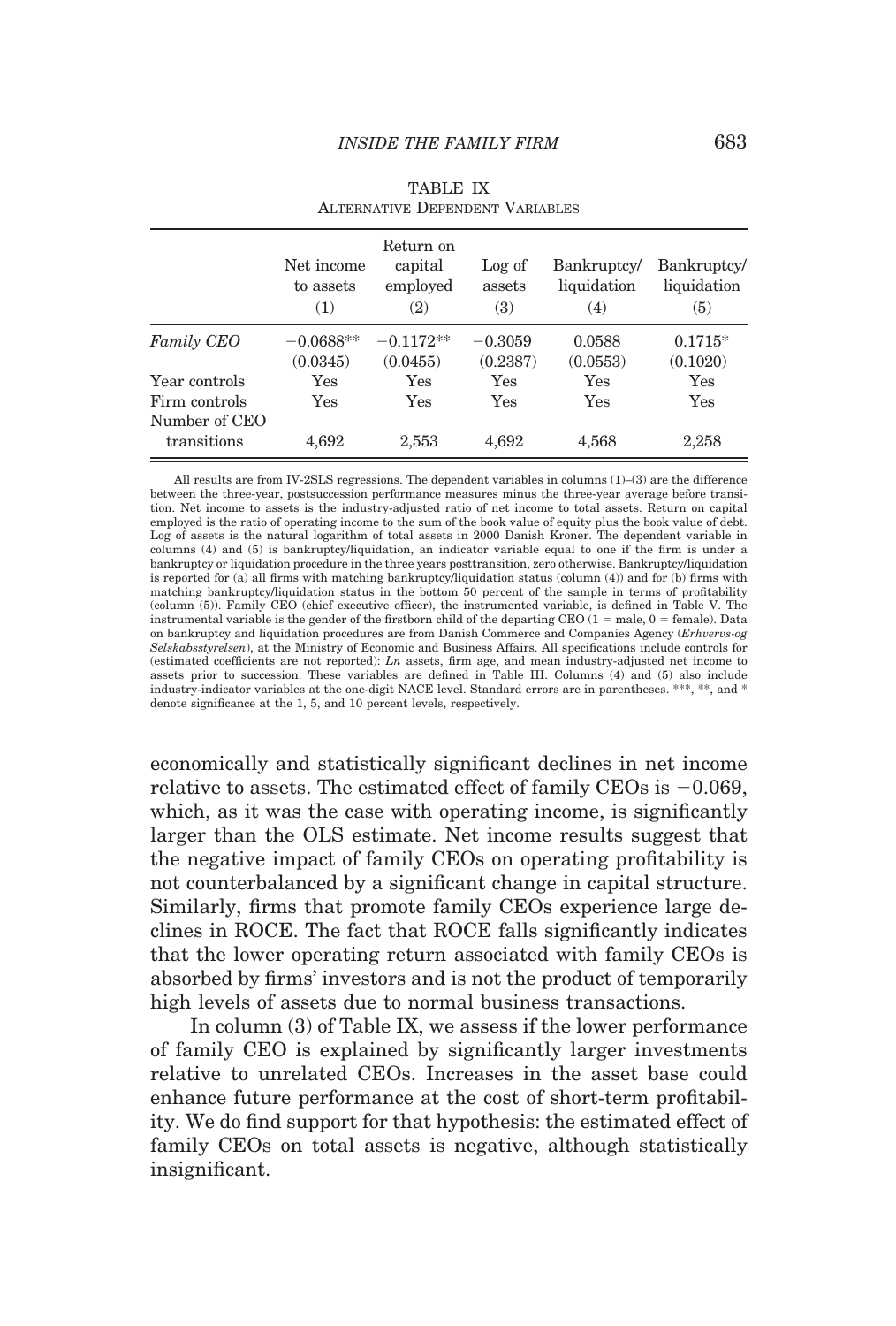Finally, in Table IX columns (4) and (5) we assess whether the gap between family and unrelated CEOs can be explained by excessive risk-taking by unrelated CEOs. Family CEOs might focus on low-risk but valuable projects, while unrelated CEOs might instead seek high-risk high-reward investments. In column (4) we show that family CEOs are not associated with lower rates of bankruptcy or liquidation.

Given that financial distress is more likely to occur in those firms with relatively lower profitability, in Table IX column (5) we examine the impact of family CEOs in the bottom 50 percent of the sample in terms of profitability. We find no evidence that family CEOs are less likely to fail. Interestingly and consistent with family-CEO underperformance, we find that firms with a family CEO are *more* likely to file for bankruptcy or to be liquidated than firms managed by unrelated CEOs. Moreover, higher rates of financial distress by family CEOs cast doubt on the idea that differences in operating performance across CEO types might be driven by strategic underreporting of firms' cash flows by family CEOs.

In sum, alternative measures of performance do not provide support to the idea that family CEOs invest at higher rates or fail less frequently than unrelated CEOs. They, in contrast, reinforce the hypothesis that non-family CEOs are valuable for firm performance.

### *IV.F. Local Effects and the Value of CEOs*

A common caveat in interpreting the estimated results using IVs is that not every firm in the sample responds to the instrument, and, as such, the results of this paper are only representative for those firms whose succession decisions are affected by it. In particular, one might posit that the subsample of family CEOs who are promoted due to the instrument are of a lower average quality relative to the pool of family CEOs that gain control irrespective of it. If that were the case, the average causal effect of family CEOs on performance might not be as large as our IV results have documented. We proceed to address this potential concern by investigating the observable characteristics of incoming CEOs. We are particularly interested in assessing whether the gap in CEO skills between family and unrelated CEOs is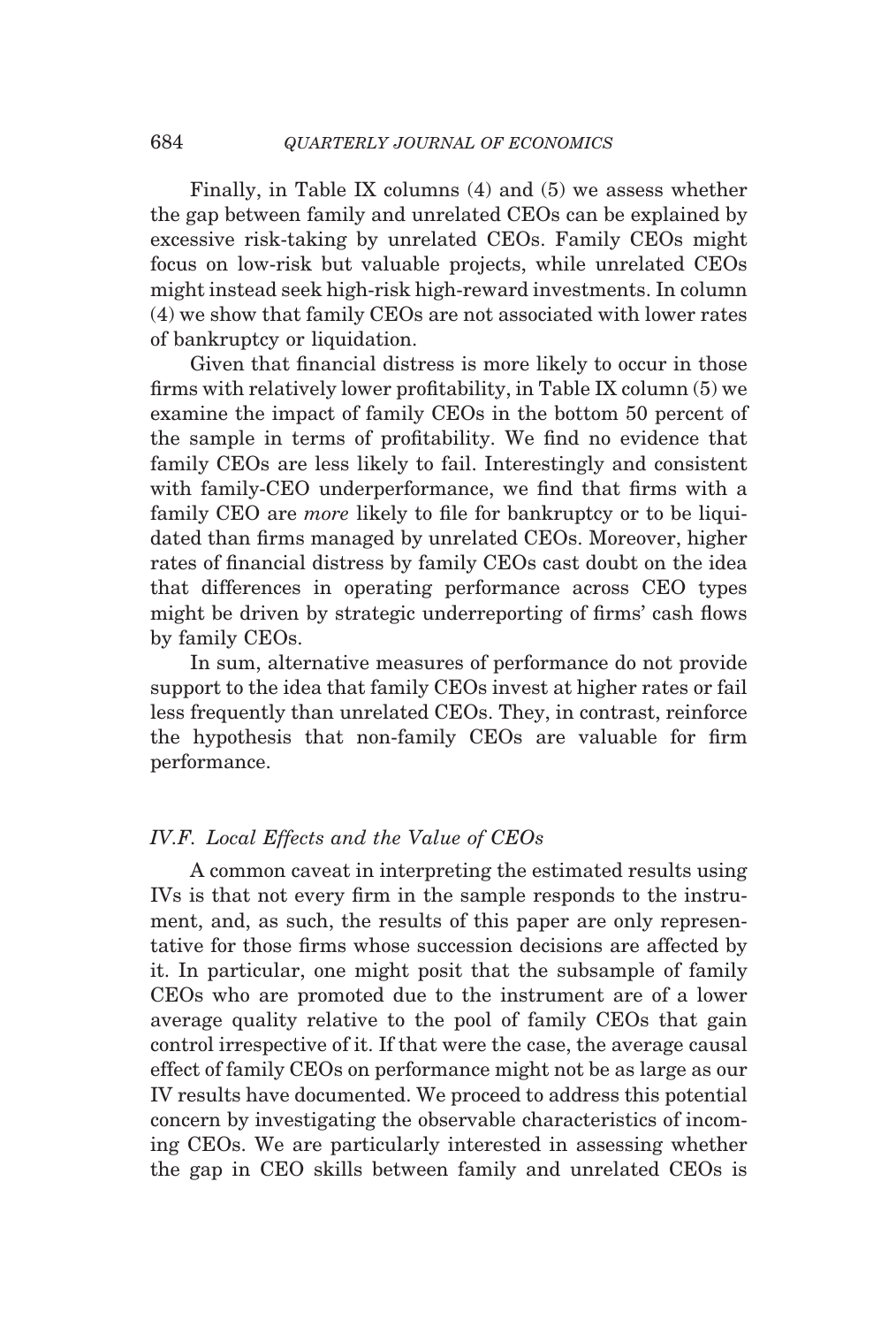significantly different for the average and the marginal family  $CEOs.<sup>14</sup>$ 

Based on the KOB management files used to identify CEO successions, we are also able to determine if incoming CEOs previously held a CEO or a board position. Additionally, based on official educational attainment records at Statistics Denmark, we can estimate the number of years of schooling by incoming CEOs and whether they attended college or pursued graduate studies.<sup>15</sup>

Part A in Table X presents average CEO characteristics for the entire sample (column (1)) and as a function of the instrument: male (column (2)) and female (column (3)). We find that 24 percent of incoming CEOs were previously a CEO at other corporations. Interestingly, the ratio is 22.8 and 25.1 percent for male first-child and female first-child firms, respectively. The difference is two percentage points, significant at the 10 percent level. In contrast, the share of incoming CEOs with an outside board position does not significantly vary as a function of the instrument.

Educational records provide striking evidence that CEO characteristics differ for male first-child and female first-child firms. While firms with a female first-child hire CEOs with only slightly higher number years of schooling (0.2 more years of schooling, or 1.5 percent), their incoming CEOs are 3.1 percentage points (8 percent) more likely to have attended college, relative to CEOs in male first-child firms; the difference is significant at the 5 percent level.

In Part B, we report summary CEO characteristics for family- and unrelated-CEO firms. It shows that there is a substantial difference in CEO experience and skills between family and unrelated CEOs: all measures of CEO experience indicate economically and statistically large differences in favor of unrelated CEOs (column (3)). In line with the main results of this paper,

15. We have information about the highest degree obtained by individuals. We use this information to identify whether incoming CEOs attended college or graduate studies. Also, we calculate years of schooling using the official length of educational programs, including technical degrees, which are widespread in Denmark.

<sup>14.</sup> In untabulated results we also investigate if the gap in performance for family and unrelated CEO is affected by incoming CEO's characteristics. We find that the difference in family CEO performance is larger in the seasoned relative to the inexperienced CEO subsamples. Yet, family CEOs significantly underperform nonfamily CEOs even in the subsample without previous CEO experience. We do not report those results as it is hard to claim that CEO characteristics are orthogonal to firms' investment prospects.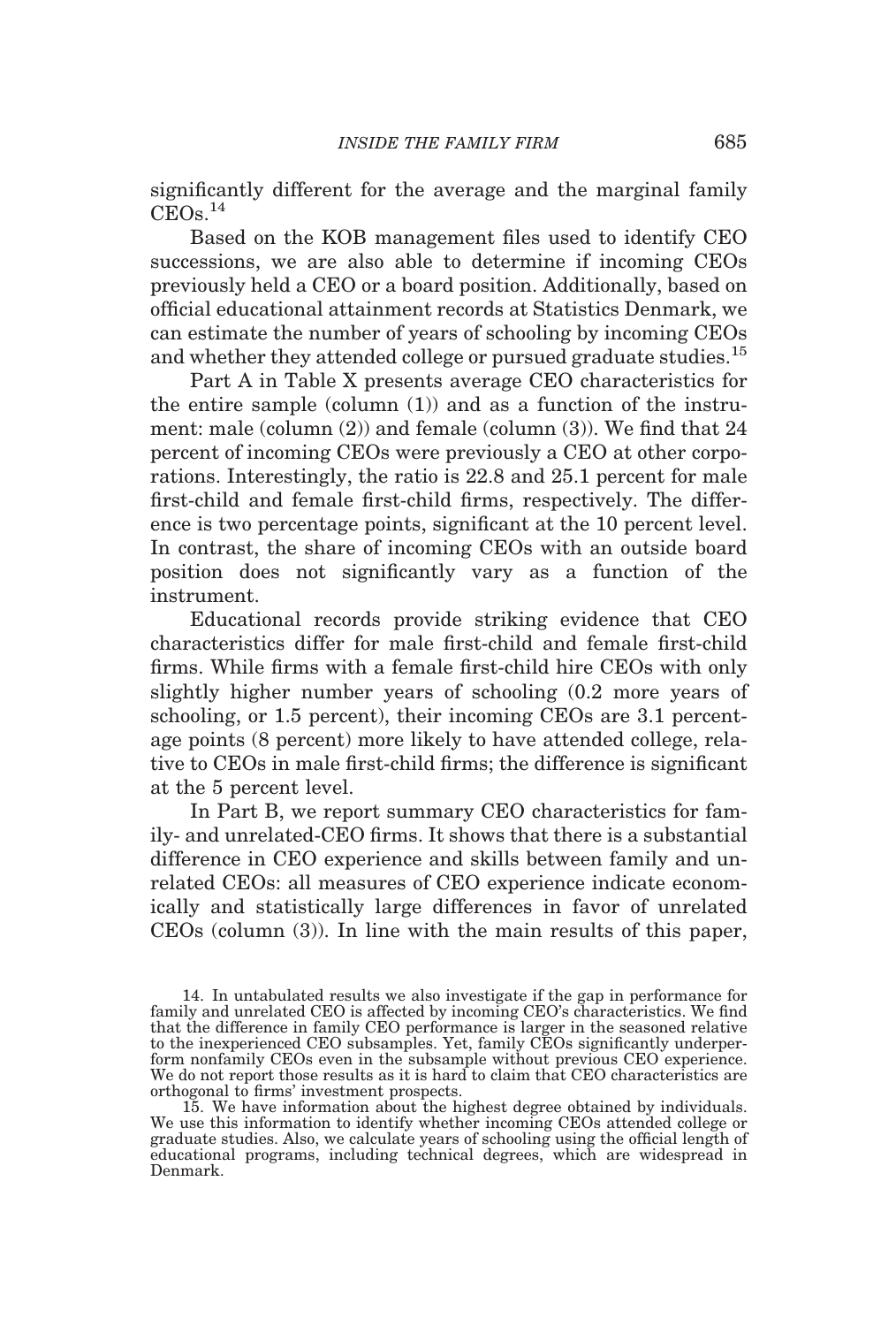| A. By gender of the          |          |             |             |             |            |
|------------------------------|----------|-------------|-------------|-------------|------------|
| first child:                 | (1)      | (2)         | (3)         | (4)         | (5)        |
|                              |          | First-child | First-child |             |            |
|                              | All      | male        | female      | Difference  | $IV-2SLS$  |
| CEO previously held          | 0.2417   | 0.2278      | 0.2509      | $-0.023*$   |            |
| a CEO position               | (0.0059) | (0.0084)    | (0.0092)    | (0.0125)    |            |
| CEO previously held          | 0.2887   | 0.2892      | 0.2938      | $-0.005$    |            |
| a board position             | (0.0062) | (0.0091)    | (0.0097)    | (0.0133)    |            |
| Number of years of           | 13.333   | 13.2482     | 13.4476     | $-0.199**$  |            |
| schooling by CEO             | (0.0388) | (0.0561)    | (0.0601)    | (0.0822)    |            |
| CEO attended                 | 0.3928   | 0.3809      | 0.4115      | $-0.031**$  |            |
| college or a                 | (0.0068) | (0.0099)    | (0.0106)    | (0.0145)    |            |
| graduate program             |          |             |             |             |            |
| B. By family links:          |          |             |             |             |            |
|                              |          | Family      | Unrelated   | Difference  | $IV-2SLS$  |
| CEO previously held a CEO    |          | 0.1543      | 0.2853      | $-0.131***$ | $-0.242*$  |
| position                     |          | (0.0086)    | (0.0076)    | (0.0114)    | (0.130)    |
| CEO previously held a board  |          | 0.2410      | 0.3125      | $-0.072***$ | $-0.048$   |
| position                     |          | (0.0102)    | (0.0078)    | (0.0128)    | (0.139)    |
| Number of years of schooling |          | 12.659      | 13.677      | $-1.018***$ | $-1.992**$ |
| by CEO                       |          | (0.0595)    | (0.0491)    | (0.0771)    | (0.818)    |
| CEO attended college or a    |          | 0.2787      | 0.4511      | $-0.172***$ | $-0.306**$ |
| graduate program             |          | (0.0107)    | (0.0085)    | (0.0137)    | (0.144)    |

TABLE X CEO CHARACTERISTICS BY TYPE OF TRANSITION

column (4) in Part B shows the IV-2SLS estimate of the gap in CEO attributes. As anticipated by the reduced form correlations in Part A, family CEOs are significantly less likely to be seasoned CEOs and less likely to have attended college, relative to unrelated CEOs.

Columns (3) and (4) of Part B allow for a direct comparison between the characteristics of the average family CEO and those of the marginal family CEO, who are only promoted to the post as a result of the instrument. These columns report the average gap between family CEOs and unrelated CEOs for the entire sample (column (3)) and for the marginal family CEOs (column (4)). In all cases, we cannot reject that the OLS and the IV-2SLS estimated differences in CEO characteristics are different from each other at conventional levels.

An alternative way to test if the average family CEO differs relative to the marginal CEO induced by the instrument is to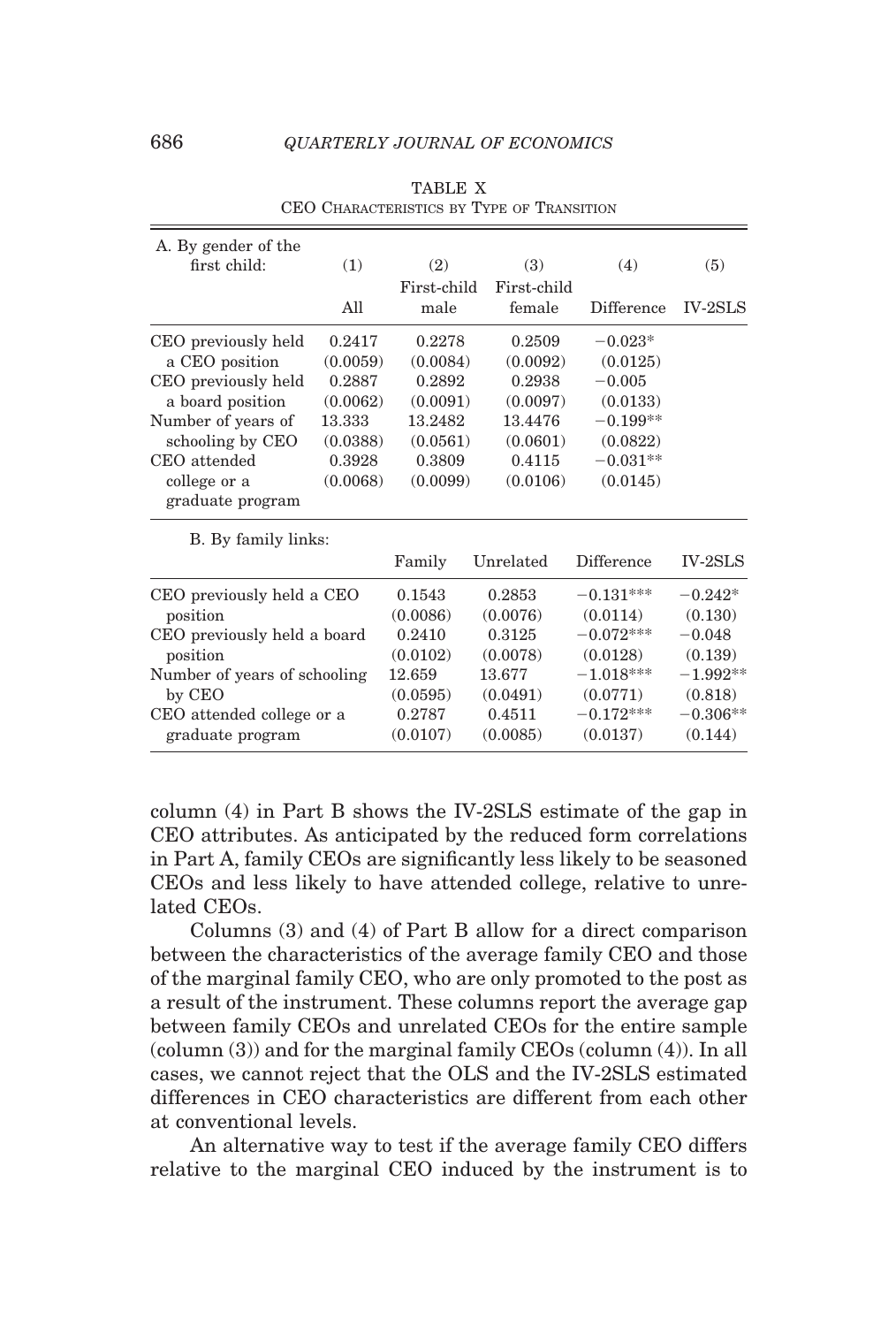|                                    | (CONTINUED)    |              |            |
|------------------------------------|----------------|--------------|------------|
| C. Family transitions only:        | Firstborn male | Other family |            |
|                                    | <b>CEO</b>     | <b>CEO</b>   | Difference |
| CEO previously held a CEO          | 0.1407         | 0.1583       | 0.018      |
| position                           | (0.0173)       | (0.0099)     | (0.0199)   |
| CEO previously held a board        | 0.2247         | 0.2458       | 0.021      |
| position                           | (0.0208)       | (0.0116)     | (0.0238)   |
| Number of years of schooling by    | 12.774         | 12.625       | $-0.149$   |
| <b>CEO</b>                         | (0.1092)       | (0.0700)     | (0.1297)   |
| CEO attended college or a graduate | 0.2730         | 0.2804       | 0.007      |
| program                            | (0.0222)       | (0.0123)     | (0.0254)   |

Chief executive officer (CEO) successions are classified by (a) the gender of the first firstborn child of the departing CEO: *male* or *female;* (b) family ties: *family,* when the entering CEO is related by blood or marriage to the departing CEO, and *unrelated* otherwise; (c) firstborn male status: one when the incoming family CEO is a firstborn male, zero otherwise. Incoming CEO characteristics include: (i) CEO previously held a CEO position, is indicator variable equal to one when the incoming CEO worked as CEO in another corporation in the three years prior to appointment, (ii) CEO previously held a board position, is indicator variable equal to one when the incoming CEO was identified as member of the board of director in another corporation in the three years prior to appointment, (iii) number of years of schooling by CEO, is calculated using educational attainment records from elementary, middle school, high school, vocational, college, and postgraduate programs, (iv) CEO attended college or a graduate program, is an indicator variable equal to one when the incoming CEO attended college or a postgraduate program. CEO previously held a CEO position and CEO previously held a board position are constructed using data from *Købmandsstandens Oplysningsbureau* (KOB). Number of years of schooling by CEO and CEO attended college or a graduate program are constructed using confidential data on individual schooling from Statistics Denmark. Column (IV) reports differences of means between column (3) and column (2). Column (5) in Part B reports the IV-2SLS estimated differences for family successions, relative to unrelated successions. Family CEO, the instrumented variable, is defined in Table V. The instrumental variable is the gender of the firstborn child of the departing CEO (1 male,  $0 =$  female). Standard errors are in parentheses. \*\*\*, \*\*, and \* denote significance at the  $1, 5$ , and 10 percent levels, respectively.

compare the observable differences in CEO characteristics between male first-child family CEOs and other family CEOs. In Part C we find no evidence that male primogeniture CEOs are different in terms of CEO experience or academic records.

In sum, Table X provides evidence that unrelated CEOs are significantly more qualified than family CEOs: they are more likely to have previously served as CEOs and to have attended college than family CEOs. Table X also shows that there are no statistically significant differences in terms of observable CEO characteristics between the average family CEOs and those CEOs elected due to the instrument.

#### *IV.G. Interpretation*

In this paper we are explicit about the source of variation in family CEO appointments we use to examine the impact of family

TABLE X  $(\overline{C}$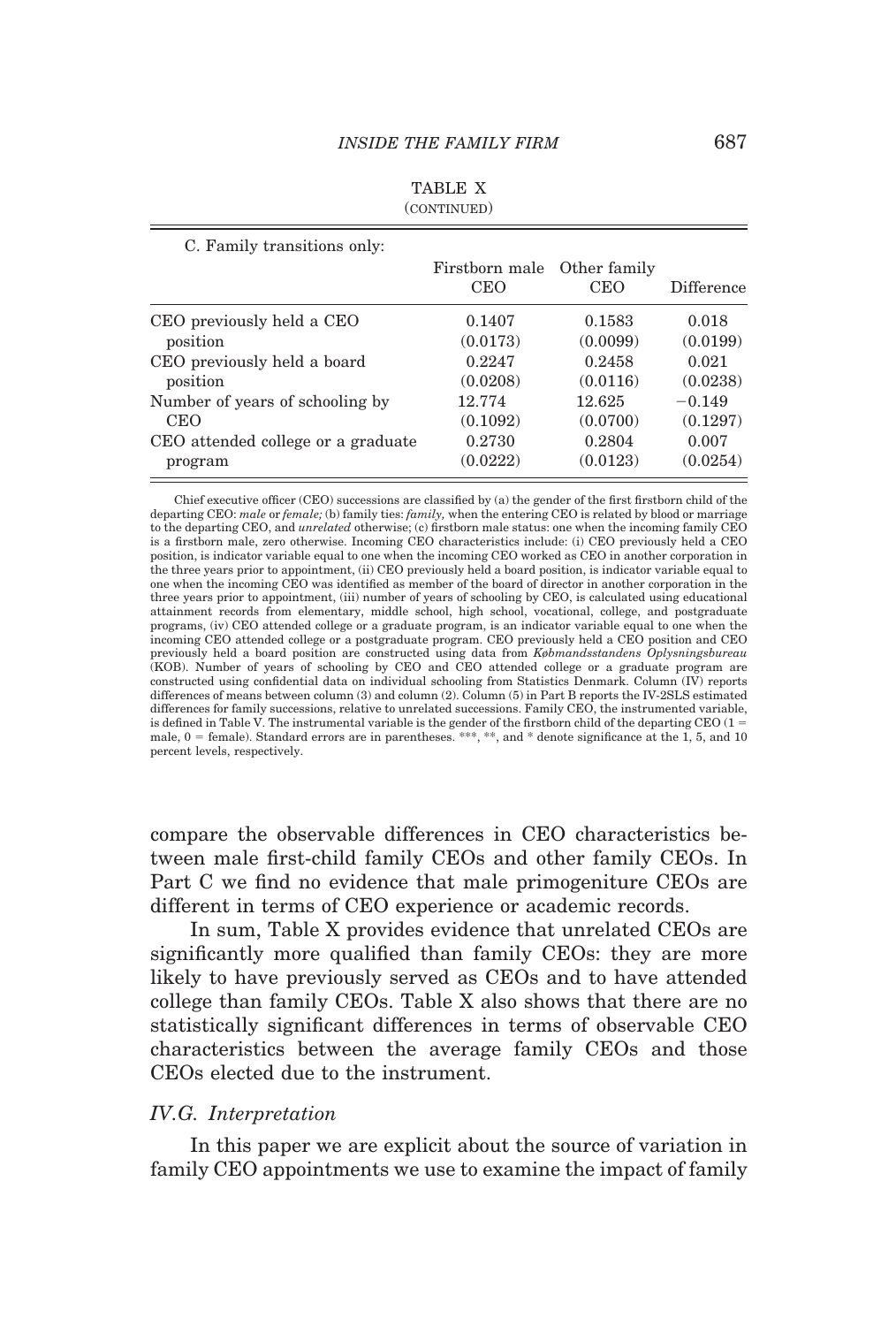CEOs on firm performance. Given that the variation from the gender of the departing CEO's firstborn child is likely to be uncorrelated to firms' prospects, the results demonstrate that family successions cause significant declines in firm performance.

The findings show that qualified CEOs provide extremely valuable services to the organizations they head. They also demonstrate that primogeniture rules, which dictate who gains access to the helm of a firm based on birth order or gender, but not competence, can have large and negative consequences for firm performance.

The result that family members are selected to the top post despite their inferior performance is consistent with a nonpecuniary benefit of naming a CEO in accordance to the preferences of the departing CEO, which is reminiscent of Becker's [1957] and Goldberg's [1982] analyses of discrimination and nepotism, respectively. Moreover, the negative effect of family CEOs on performance suggests that minority shareholders at family-controlled firms are likely to suffer the most since they are unlikely to enjoy the private benefits of control of naming a family CEO. The results also indicate that other stakeholders interacting with family firms should pay close attention to succession decisions, as the competence gap between family and unrelated CEOs is substantial.

#### V. CONCLUSIONS

In this paper we used a unique dataset from Denmark to investigate the inside workings of family firms. Our objective was to shed light on two questions: First, do family characteristics affect firm decisions? Second, what are the consequences of these decisions on firm performance? These questions were examined in the context of CEO succession decisions.

We showed that family characteristics have economically large effects on the decision to promote a family or an unrelated CEO. We addressed this question using a family trait that is likely to be exogenous: the gender of the firstborn child of the departing CEO. In particular, we found that male first-child firms are 32.7 percent more likely to appoint a family CEO than female first-child firms.

Using the variation in family CEO appointments associated with the gender of the first child, we then showed that family CEOs have a dramatically large and negative causal impact on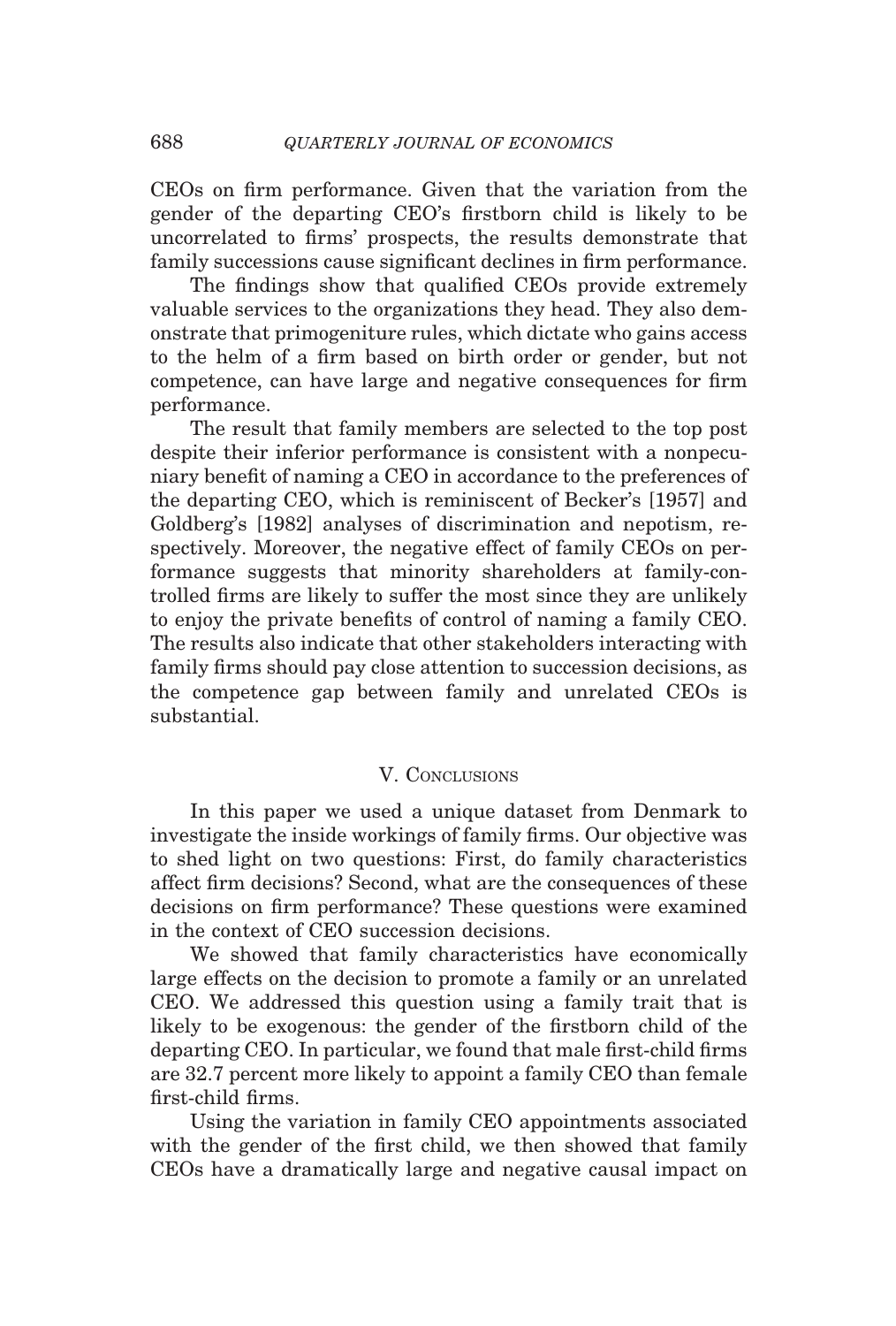firm performance. Our estimates are significantly larger than prior estimates in the literature and suggest that addressing endogeneity and omitted variable concerns is extremely important for understanding the impact of families on firm outcomes.

Our results provide direct evidence that unrelated CEOs are extremely valuable for the firms they lead. Moreover, the finding that family CEOs hurt firm performance might suggest that countries where the control and management of assets is commonly transferred among kin can potentially underperform, compared to economies where assets and management are competitively matched.

The implications of our findings are also important for other settings in which families play an active role in firm decision making. La Porta, López-de-Silanes, and Shleifer [1999] have documented that families are the most common large shareholders of publicly traded corporations and private firms are commonly associated with one family. Our results indicate that controlling families that enjoy the private benefits of control can endorse decisions that might be inferior for other stakeholders.

DEPARTMENT OF ECONOMICS, COPENHAGEN BUSINESS SCHOOL AND CEBR

DEPARTMENT OF FINANCE, COPENHAGEN BUSINESS SCHOOL AND CEBR

GRADUATE SCHOOL OF BUSINESS, COLUMBIA UNIVERSITY

LEONARD N. STERN SCHOOL OF BUSINESS, NEW YORK UNIVERSITY

#### **REFERENCES**

- Adams, Renée, Heitor Almeida, and Daniel Ferreira, "Understanding the Relationship between Founder-CEOs and Firm Performance," unpublished, New York University, 2005.
- Anderson, Ronald C., and David M. Reeb, "Founding-Family Ownership and Firm Performance: Evidence from the S&P 500," *Journal of Finance,* LVIII (2003), 1301–1328.
- Angrist, Joshua D., and William N. Evans, "Children and Their Parents' Labor Supply: Evidence from Exogenous Variation in Family Size," *American Economic Review,* LXXXVIII (1998), 450–477.
- Barber, Brad M., and John D. Lyon, "Detecting Abnormal Operating Performance: The Empirical Power and Specification of Test Statistics," *Journal of Financial Economics,* XLI (1996), 359–399.
- Barnes, Louis B., and Simon A. Hershon, "Transferring Power in the Family Business," *Harvard Business Review,* LIV (1976), 105–114. Becker, Gary, *The Economics of Discrimination* (Chicago, IL: Chicago University
- Press, 1957).

——, *A Treatise on the Family* (Cambridge, MA: Harvard University Press, 1981). Berle, Adolf A., and Gardiner C. Means, *The Modern Corporation and Private Property* (New York, NY: Macmillan, 1932).

Bertrand, Marianne, Simon Johnson, Krislert Samphantharak, and Antoinnete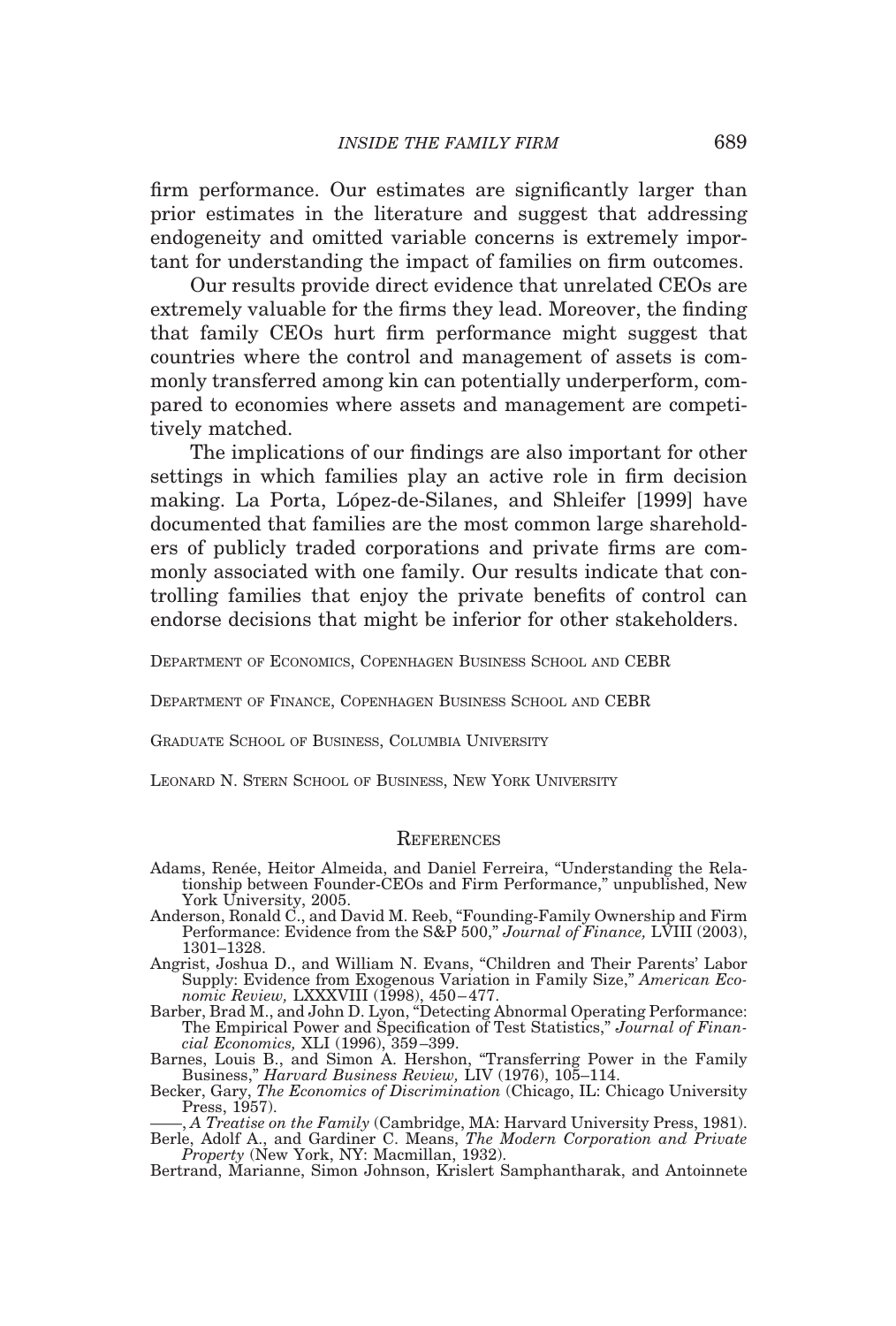Schoar, "Mixing Family with Business: A Study of Thai Business Groups and the Families behind Them," unpublished, University of Chicago, 2005.

- Bloom, Nick, and John Van Reenen, "Measuring and Explaining Management Practices across Firms and Countries," unpublished, London School of Economics, 2006.
- Bound, John, David Jaeger, and Regina Baker, "Problems with Instrumental Variables Estimation When the Correlation between the Instruments and the Endogenous Explanatory Variables is Weak," *Journal of American Statistical Association,* XC (1995), 443–450.
- Burkart, Mike, Fausto Panunzi, and Andrei Shleifer, "Family Firms," *Journal of Finance,* LVIII (2003), 2167–2202.
- Cadbury, Adrian, *Family Firms and Their Governance: Creating Tomorrow's Company from Today's* (Great Britain: Egon Zehnder International, 2000).
- Caselli, Francesco, and Nicola Gennaioli, "Dynastic Management," NBER Working Paper No. 9442, 2003.
- Christiansen, Christopher, *Management Succession in Small and Growing Enterprises* (Boston, MA: Division of Research, Graduate School of Business Administration, Harvard University, 1953).
- Claessens, Stijn, Joseph P. H. Fan, and Larry H. P. Lang, "The Separation of Ownership and Control in East Asian Corporations," *Journal of Financial Economics,* LVIII (2000), 81–112.
- Dahl, Gordon B., and Enrico Moretti, "The Demand for Sons: Evidence from Divorce, Fertility and Shotgun Marriage," NBER Working Paper No. 10281, 2004.
- Davis, James H., F. David Schoorman, and Lex Donaldson, "Toward a Stewardship Theory of Management," *Academy of Management Review,* XXII (1997),  $20 - 47$ .
- Denis, David J., and Diane K. Denis, "Performance Changes Following Top Management Dismissals," *The Journal of Finance,* L (1995), 1029–1057.
- Donnelley, Robert G., "The Family Business," *Harvard Business Review,* XLII (1964), 93–105.
- Faccio, Mara, and Larry H. P. Lang, "The Ultimate Ownership of Western European Corporations," *Journal of Financial Economics,* LXV (2002), 365–395.
- Goldberg, Matthew S., "Discrimination, Nepotism, and Long-Run Wage Differentials," *Quarterly Journal of Economics,* XCVII (1982), 307–319.
- Gompers, Paul, Joy Ishii, and Andrew Metrick, "Corporate Governance and Equity Prices," *Quarterly Journal of Economics,* CXVIII (2003), 107–155.
- Hermalin, Benjamin E., and Michael S. Weisbach, "Endogenously Chosen Boards of Directors and Their Monitoring of the CEO," *American Economic Review,* LXXXVIII (1998), 96–118.
- Huson, Mark R., Paul Malatesta, and Robert Parrino, "Managerial Succession and Firm Performance," *Journal of Financial Economics,* LXXIV (2004), 237–275.
- Imbens, Guido W., and Joshua D. Angrist, "Identification and Estimation of Local Average Treatment Effects," *Econometrica,* LXII (1994), 467–475.
- Johnson, Bruce W., Robert Magee, Nandu Nagarajan, and Herry Newman, "An Analysis of the Stock Price Reaction to Sudden Executive Death: Implications for the Management Labor Market," *Journal of Accounting and Economics,* VII (1985), 151–174.
- Kandel, Eugene, and Edward P. Lazear, "Peer Pressure and Partnerships," *Journal of Political Economy,* C (1992), 801–817.
- La Porta, Rafael, Florencio López-de-Silanes, Andrei Shleifer, and Robert Vishny, "Law and Finance," *Journal of Political Economy,* CIV (1998), 1113–1155.
- La Porta, Rafael, Florencio López-de-Silanes, and Andrei Shleifer, "Corporate Ownership Around the World," *Journal of Finance,* LIV (1999), 471–517.
- Lansberg, Ivan S., "Managing Human Resources in Family Firms: The Problem of Institutional Overlap," *Organizational Dynamics,* XII (1983), 39–46.
- Levinson, Harry, "Conflicts That Plague Family Businesses," *Harvard Business Review,* XLIX (1971), 90–98.
- McConaughy, Daniel L., Michael C. Walker, Glenn Jr. Henderson, and Chandra S. Mishra, "Founding Family-Controlled Firms: Efficiency and Value," *Review of Financial Economics,* VII (1998), 1–19.